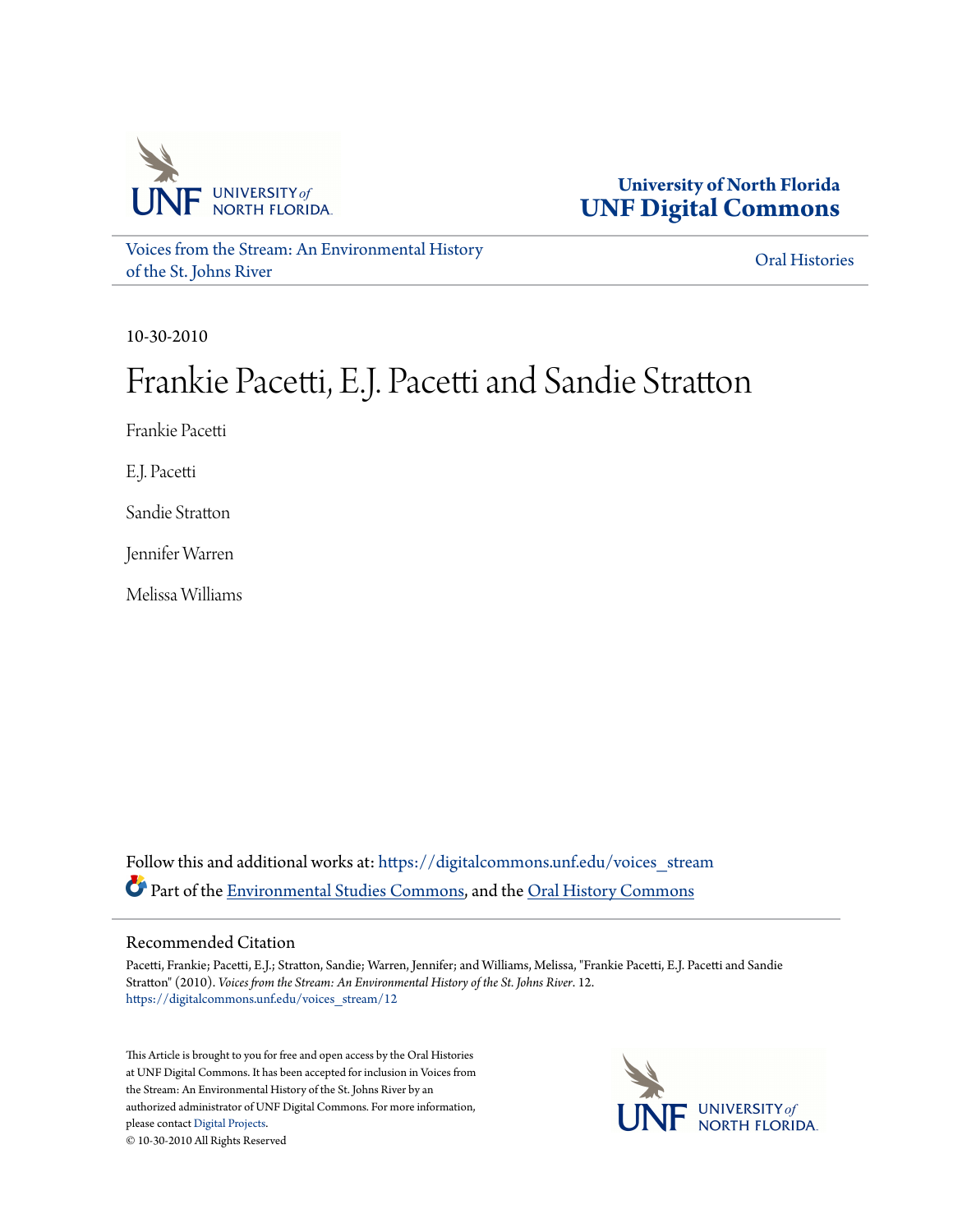Interviewees: Frankie Pacetti, E.J. Pacetti and Sandie Stratton Interviewers: Jennifer Warren and Melissa Williams Date: October 30, 2010 Location: 724 Hansen Road, St. Augustine, FL

| Warren:          | So, just to kind of start things off even though we did that very<br>well, just a couple of minutes ago. We have a little information I<br>gathered from Sandie in a pre-interview, when we were talking<br>about talking to you and Mr. Pacetti, and just one of the first<br>things that we started off with that you guys are Menorcan and<br>you're part of the Menorcan cultural society here in St. Augustine,<br>correct?          |
|------------------|-------------------------------------------------------------------------------------------------------------------------------------------------------------------------------------------------------------------------------------------------------------------------------------------------------------------------------------------------------------------------------------------------------------------------------------------|
| Frankie Pacetti: | Yes we are, were very proud of it.                                                                                                                                                                                                                                                                                                                                                                                                        |
| Warren:          | Very cool. Would you mind telling us a little bit more about your<br>involvement with the Menorcan Society and I also understand<br>that you are part of the state park conservation is there?                                                                                                                                                                                                                                            |
| Frankie:         | Right. The Favor Dyke State Park, we've done a lot of work for<br>them down there and the Menorcan Society every year in March<br>we have a festival and it's just really a lot of fun. We do a lot of<br>cooking, (laughs) and we have a lot of people and it's it's just<br>great. You know a lot of people show up and they bring<br>memorabilia from years back and what have you and we just<br>really have a good time. It's great. |
| Warren:          | In some of my research that I've done on your website that you<br>guys have online you mentioned food one of the things you guys<br>make is real Menorcan clam chowder?                                                                                                                                                                                                                                                                   |
| Frankie:         | Yes we do.                                                                                                                                                                                                                                                                                                                                                                                                                                |
| Warren:          | Is that very good?                                                                                                                                                                                                                                                                                                                                                                                                                        |
| Frankie:         | Yes it is, I've had to make a lot of it,                                                                                                                                                                                                                                                                                                                                                                                                  |
| Warren:          | Well that's very interesting how does that differ; differ from like<br>say from New England clam chowder?                                                                                                                                                                                                                                                                                                                                 |
| Frankie:         | Datil peppers.                                                                                                                                                                                                                                                                                                                                                                                                                            |
| Warren:          | Datil peppers                                                                                                                                                                                                                                                                                                                                                                                                                             |
| Frankie:         | That's the key                                                                                                                                                                                                                                                                                                                                                                                                                            |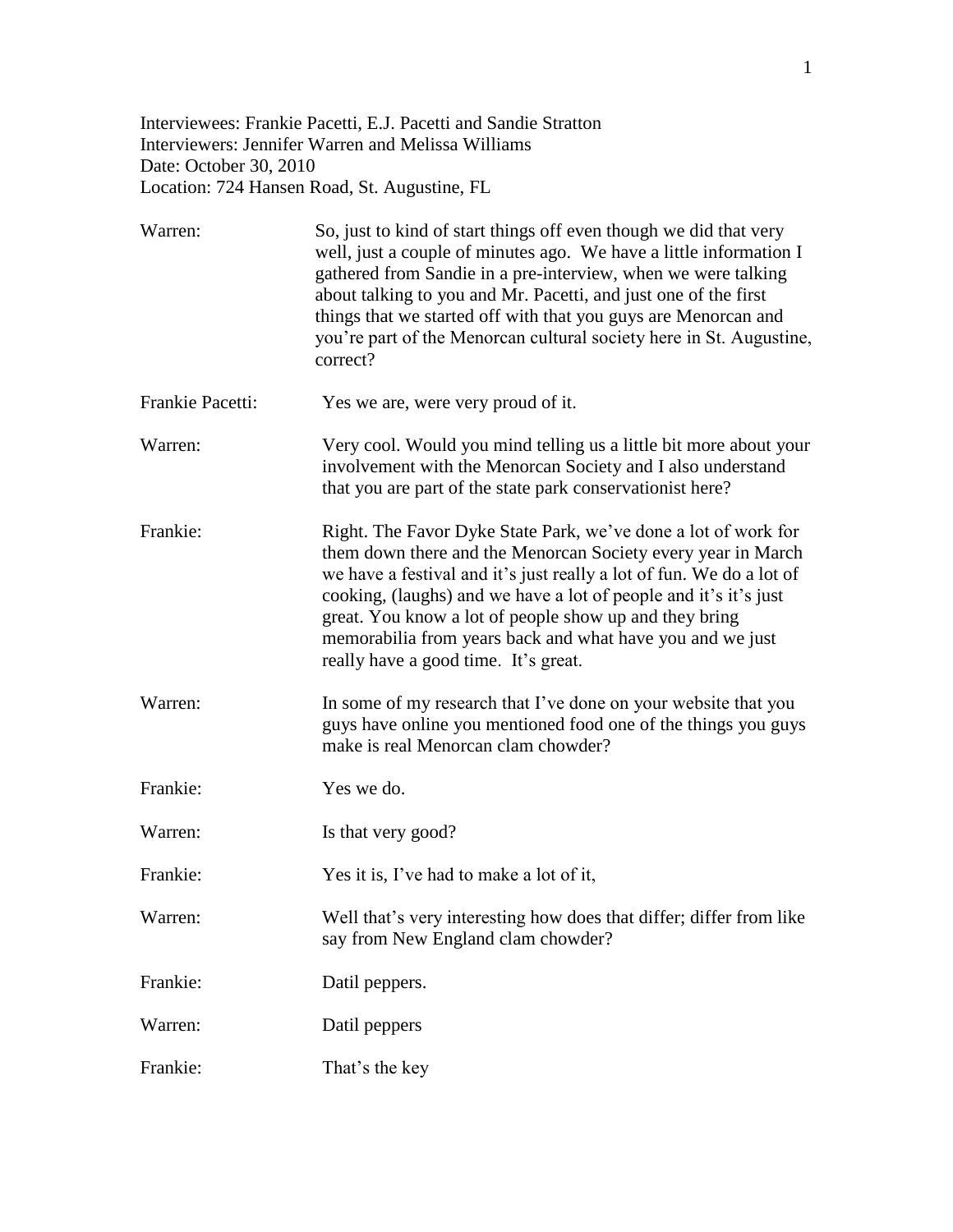| Warren:  | Wow! That's interesting I've never heard that before.                                                                                                                                                                                                                                                                                                                                                                                                                                                                                                                                                                                                                                                                                                                                                                                                                                                                  |
|----------|------------------------------------------------------------------------------------------------------------------------------------------------------------------------------------------------------------------------------------------------------------------------------------------------------------------------------------------------------------------------------------------------------------------------------------------------------------------------------------------------------------------------------------------------------------------------------------------------------------------------------------------------------------------------------------------------------------------------------------------------------------------------------------------------------------------------------------------------------------------------------------------------------------------------|
| Frankie: | Yup, yup, we use datil peppers which is a hot pepper that was<br>brought over from Menorca and most all Menorcans grow their<br>own datil peppers. And you will see some down on the dock but<br>their fading out now, but we don't cook without 'em. I mean<br>there's hardly anything that I cook that I don't put a datil pepper<br>in.                                                                                                                                                                                                                                                                                                                                                                                                                                                                                                                                                                             |
| Warren:  | Wow, that's interesting, I don't think I've ever had one before.                                                                                                                                                                                                                                                                                                                                                                                                                                                                                                                                                                                                                                                                                                                                                                                                                                                       |
| Frankie: | Their hot.                                                                                                                                                                                                                                                                                                                                                                                                                                                                                                                                                                                                                                                                                                                                                                                                                                                                                                             |
| Warren:  | Oh their very hot (laughs)                                                                                                                                                                                                                                                                                                                                                                                                                                                                                                                                                                                                                                                                                                                                                                                                                                                                                             |
| Frankie: | Yeah, their very hot. And it depends on how much you use as to<br>how hot you want something to be, but you know our chowder is<br>just our way of doing it. You know and that's the way it is.                                                                                                                                                                                                                                                                                                                                                                                                                                                                                                                                                                                                                                                                                                                        |
| Warren:  | That's very interesting and I also found out the society was<br>founded in 1980's and that it is one of the only cultural societies<br>for the Menorcans in the country?                                                                                                                                                                                                                                                                                                                                                                                                                                                                                                                                                                                                                                                                                                                                               |
| Frankie: | Yup, pretty much so. Sandie? She can shed a lot more cause she<br>done been doing a lot of work with Carol Bradshaw who heads<br>up the Menorcan Society she was asking, go ahead                                                                                                                                                                                                                                                                                                                                                                                                                                                                                                                                                                                                                                                                                                                                      |
| Warren:  | Thank you. Well I was just asking that, that it is one of the only<br>Menorcan cultural societies here in the country? With a<br>worldwide                                                                                                                                                                                                                                                                                                                                                                                                                                                                                                                                                                                                                                                                                                                                                                             |
| Sandie:  | Currently it is the only Menorcan Cultural Society in the United<br>States that I am aware of. It has a nationwide and a worldwide<br>membership. But and although you can find Menorcans all over<br>the country whether they be long immigrants like mom and dad's<br>or more recent, you can certainly find them all over the world,<br>but the largest still to this day, the largest immigrant population<br>of Menorcans is here in St. Johns County. Probably we've run<br>the numbers a couple of times, I think it's safe to estimate<br>probably about 25,000 to 30,000 people who are descendants of<br>the original Menorcan colonists who came over in the 1700's are<br>here in Florida today, are here in St. Johns County today. They<br>still make up, now St. Johns County's population it was a<br>186,000 in 2000 and now we're waiting to get numbers from the<br>2010 census, what do you think? |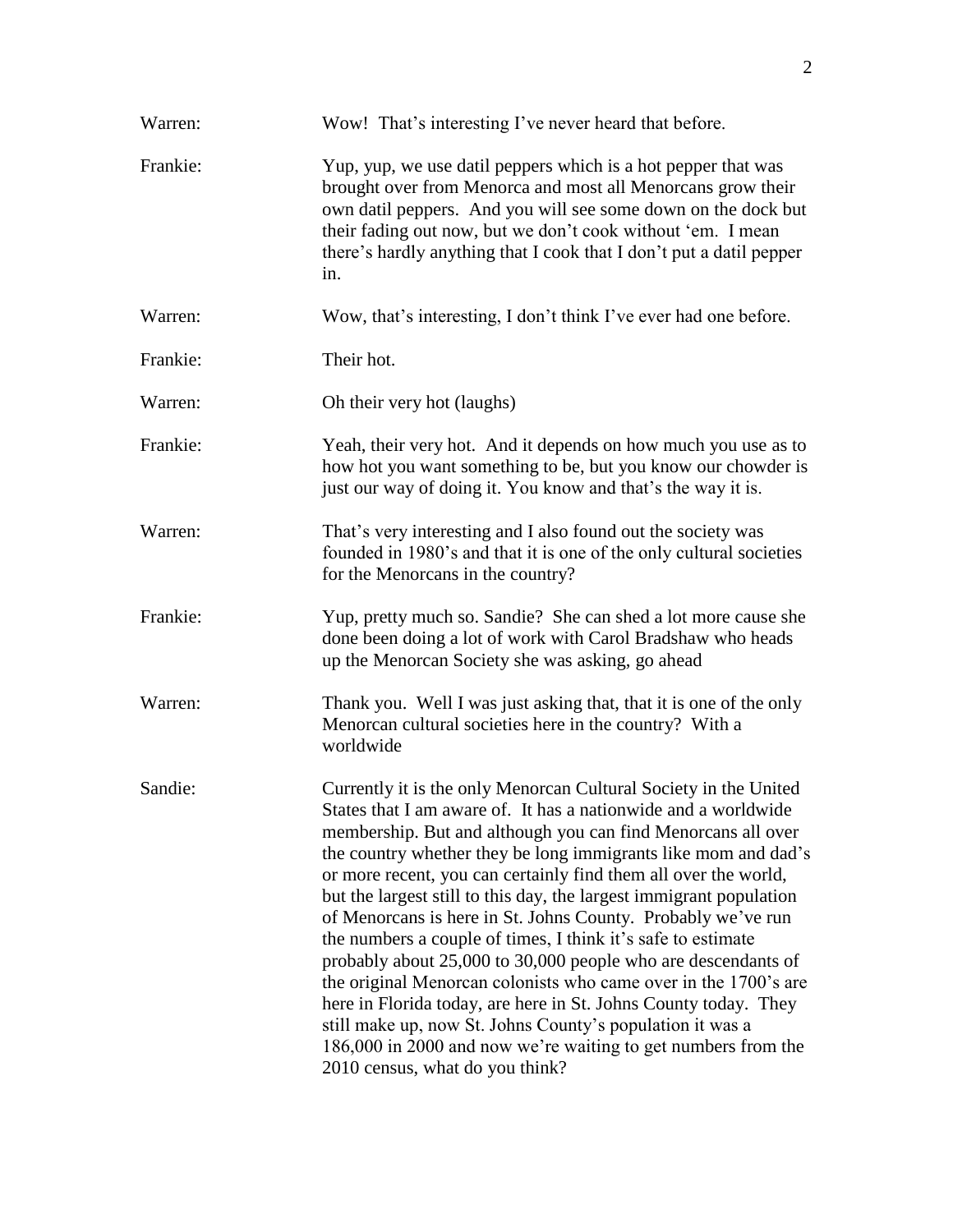| Frankie: | Yeah                                                                                                                                                                                                                                                                                                                                                                                                                    |
|----------|-------------------------------------------------------------------------------------------------------------------------------------------------------------------------------------------------------------------------------------------------------------------------------------------------------------------------------------------------------------------------------------------------------------------------|
| Sandie:  | I think it's going to go                                                                                                                                                                                                                                                                                                                                                                                                |
| Frankie: | I have no idea, we're being invaded, I don't know                                                                                                                                                                                                                                                                                                                                                                       |
| Sandie:  | I think its 250,000 easy, easy I think. So at one time the<br>Menorcans were a majority presence here but that is no longer<br>the case, because of the massive influx of                                                                                                                                                                                                                                               |
| Frankie: | other people                                                                                                                                                                                                                                                                                                                                                                                                            |
| Sandie:  | other people we've had here since really since 1980.                                                                                                                                                                                                                                                                                                                                                                    |
| Frankie: | Yeah, Florida was a lot better way back when. She actually<br>wanted to know why the Menorcan chowder was different than<br>other chowders, and I said datil peppers.                                                                                                                                                                                                                                                   |
| Sandie:  | We don't, what is other chowder? Not aware of other chowder.                                                                                                                                                                                                                                                                                                                                                            |
| Frankie: | Other chowders                                                                                                                                                                                                                                                                                                                                                                                                          |
| Sandie:  | I am not familiar with other chowder.                                                                                                                                                                                                                                                                                                                                                                                   |
| Warren:  | That is really interesting. I also found out that some of the arts<br>and crafts that go on during this festival you guys make mullet<br>nets?                                                                                                                                                                                                                                                                          |
| Frankie: | Oh yeah. To catch fish                                                                                                                                                                                                                                                                                                                                                                                                  |
| Warren:  | To catch fish?                                                                                                                                                                                                                                                                                                                                                                                                          |
| Frankie: | Have you never seen a mullet net?                                                                                                                                                                                                                                                                                                                                                                                       |
| Warren:  | I've seen a mullet net.                                                                                                                                                                                                                                                                                                                                                                                                 |
| Frankie: | Child where have you been?                                                                                                                                                                                                                                                                                                                                                                                              |
| Warren:  | I've been in the west a lot.                                                                                                                                                                                                                                                                                                                                                                                            |
| Frankie: | Oh well yeah there's not much water out there. I'll show you<br>one. But their hand knitted, their little squares that all attach and<br>they have a lead liner around the bottom and they have what they<br>call a horn up here with all these little strings that run through<br>and attach and you pick it up and throw it and it covers, opens up<br>and covers, the fish like mullet, you know coming by. And then |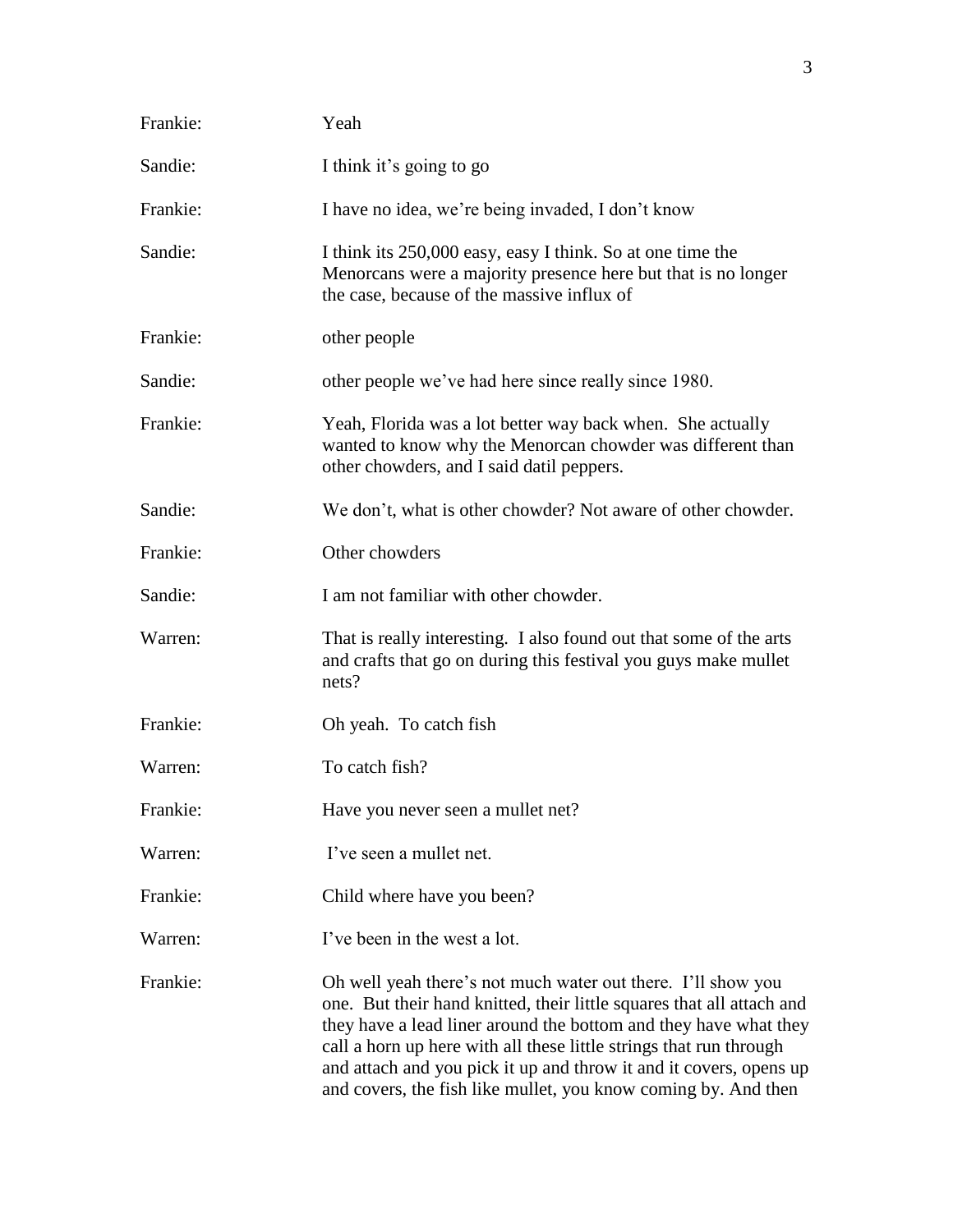|           | you just tuck it and you pull it in to your boat, on to the beach,<br>wherever you happen to be.                                                                                                                                                                                         |
|-----------|------------------------------------------------------------------------------------------------------------------------------------------------------------------------------------------------------------------------------------------------------------------------------------------|
| Warren:   | You guys catch a lot of mullet that way?                                                                                                                                                                                                                                                 |
| Frankie:  | We have, oh yeah, yeah. Plenty of them and because you don't<br>catch mullet on a hook and line. So yeah.                                                                                                                                                                                |
| Warren:   | Yes I was in my research for some of the stuff that we were<br>going over for this interview I was trying to get a little bit more<br>knowledge about the laws on fishing and the nets and everything<br>and I read somewhere about how, hold on just a second while I<br>find my notes, |
| Frankie:  | Can you see it?                                                                                                                                                                                                                                                                          |
| Sandie:   | No, but is it really that important?                                                                                                                                                                                                                                                     |
| Williams: | what do you make the nets out of?                                                                                                                                                                                                                                                        |
| Frankie:  | Nylon. Years back they, it was made out of cotton. Nylon and<br>now monofilament. That's mostly what you see today is<br>monofilament.                                                                                                                                                   |
| Warren:   | One of my questions was how is the fishing laws directly<br>affected how you guys fish? Because I know that certain nets<br>have been banned like the ones for mullet, some for mullets.                                                                                                 |
| Sandie:   | The gill net banning?                                                                                                                                                                                                                                                                    |
| Frankie:  | Yeah, which we never used gill nets. Really, but E.J. can you<br>come here a minute? She's talking about nets.                                                                                                                                                                           |
| $E.J.$ :  | about what?                                                                                                                                                                                                                                                                              |
| Frankie:  | Nets. Mullet nets. Let's see if I can get him in on this.                                                                                                                                                                                                                                |
| $E.J.$ :  | What kind of nets?                                                                                                                                                                                                                                                                       |
| Frankie:  | Mullet nets. She was asking about mullet nets, and you know<br>how they were made and I told her years back they were made<br>from cotton and nylon and now pretty much monofilament. And<br>then what was the question?                                                                 |
| Warren:   | And now some of them are banned apparently?                                                                                                                                                                                                                                              |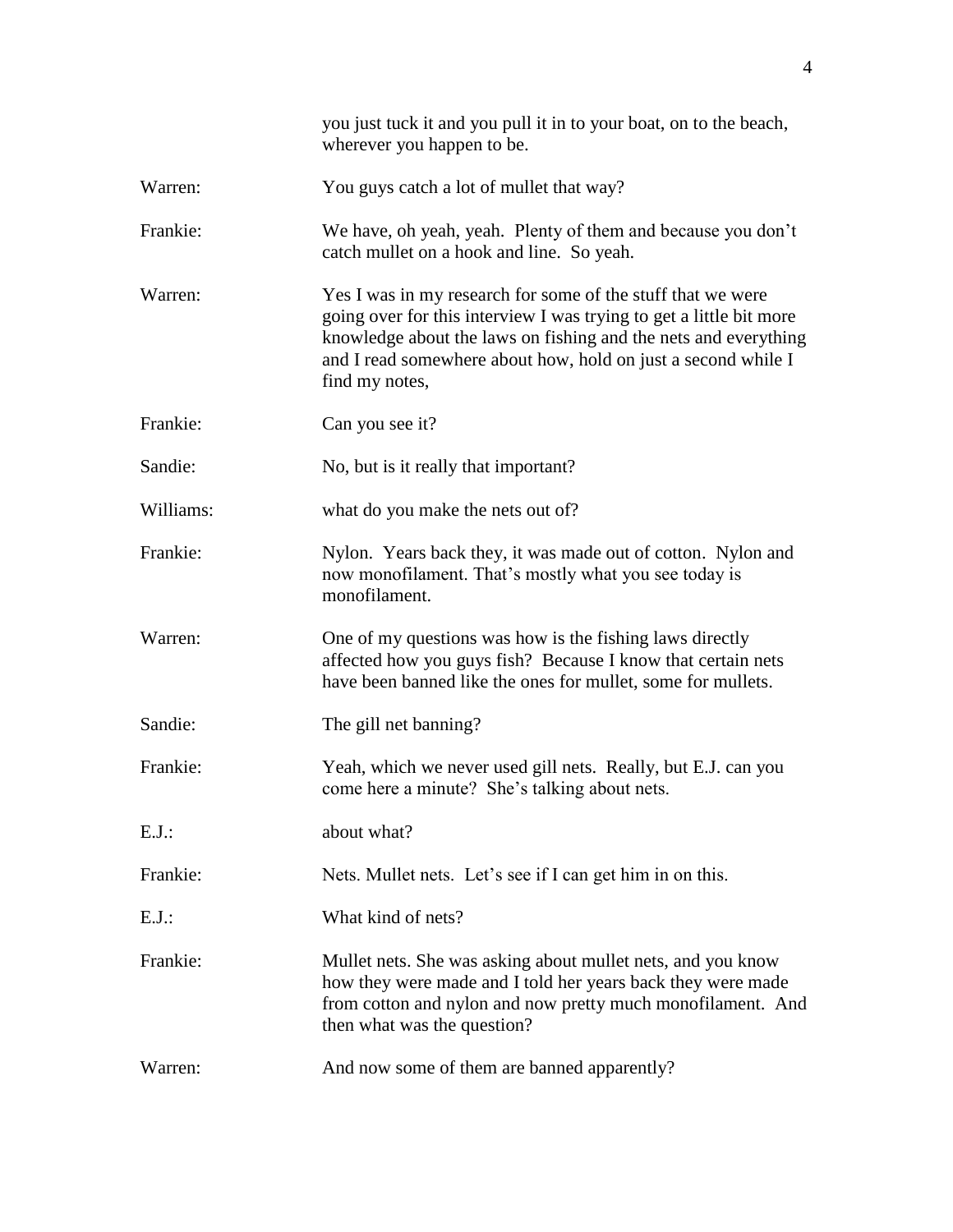| Frankie:  | Like gill nets, some of them are banned she said.                                                                                                                                                                                                                                                                                                                                                                                                                                                                                                                                                                                                                                                                                                                                                                                              |
|-----------|------------------------------------------------------------------------------------------------------------------------------------------------------------------------------------------------------------------------------------------------------------------------------------------------------------------------------------------------------------------------------------------------------------------------------------------------------------------------------------------------------------------------------------------------------------------------------------------------------------------------------------------------------------------------------------------------------------------------------------------------------------------------------------------------------------------------------------------------|
| $E.J.$ :  | All gill nets are banned now.                                                                                                                                                                                                                                                                                                                                                                                                                                                                                                                                                                                                                                                                                                                                                                                                                  |
| Frankie:  | Okay. All gill nets.                                                                                                                                                                                                                                                                                                                                                                                                                                                                                                                                                                                                                                                                                                                                                                                                                           |
| $E.J.$ :  | Except, well there's a restriction you can pull a small, I forget what<br>size, seine on the beaches certain times of year for whiting.                                                                                                                                                                                                                                                                                                                                                                                                                                                                                                                                                                                                                                                                                                        |
| Frankie:  | And that's a net that they go out for whiting and they stretch it out,<br>but it is just certain times of the year you can do that. But see all<br>of that over the years and over what I call over population of our<br>area, over the state of Florida even, which a lot of people don't<br>believe that but that's all been taken away. And that used to be<br>what people did you went to the beach and you caught mullet and<br>you caught whiting and that's how you made a living, that's what<br>you fed your family with. But all that's slowly going by the way,<br>you used to could go on the beach and build a fire and camp on the<br>beach. You used to could drive all of the beaches, can't do that<br>anymore either, and it's just all going by the wayside, and you<br>know we've learned to adapt, I guess you would say. |
| Williams: | How did you guys get into fishing initially?                                                                                                                                                                                                                                                                                                                                                                                                                                                                                                                                                                                                                                                                                                                                                                                                   |
| Frankie:  | Family, it's a family tradition.                                                                                                                                                                                                                                                                                                                                                                                                                                                                                                                                                                                                                                                                                                                                                                                                               |
| Warren:   | You mentioned earlier before the interview that when how it's<br>been affected, how you can't do certain fishing anymore and how<br>some people don't understand you know these limitations and how<br>do these limitations affect you and Mr. Pacetti directly?                                                                                                                                                                                                                                                                                                                                                                                                                                                                                                                                                                               |
| Frankie:  | Go ahead                                                                                                                                                                                                                                                                                                                                                                                                                                                                                                                                                                                                                                                                                                                                                                                                                                       |
| $E.J.$ :  | I don't                                                                                                                                                                                                                                                                                                                                                                                                                                                                                                                                                                                                                                                                                                                                                                                                                                        |
| Frankie:  | well what basically what she's asking is, in other words, why<br>people are not fishing as much as what we used to fish and it all<br>boils down to the fact that they've stopped allowing certain fish to<br>be caught, you can only have so many of certain fish, and the cost<br>factor is what keeps a lot of people from going fishing. I mean<br>who can afford to spend two or three hundred dollars, three or four<br>hundred dollars, on getting their boat ready and go on off shore to<br>go fishing when you're only allowed one fish of this and one,<br>what's the point? You know you take that money and you go buy<br>fish, you know and that's gone by the wayside. You can't take a<br>family, kids and all out today in a boat, recreational fishing and                                                                   |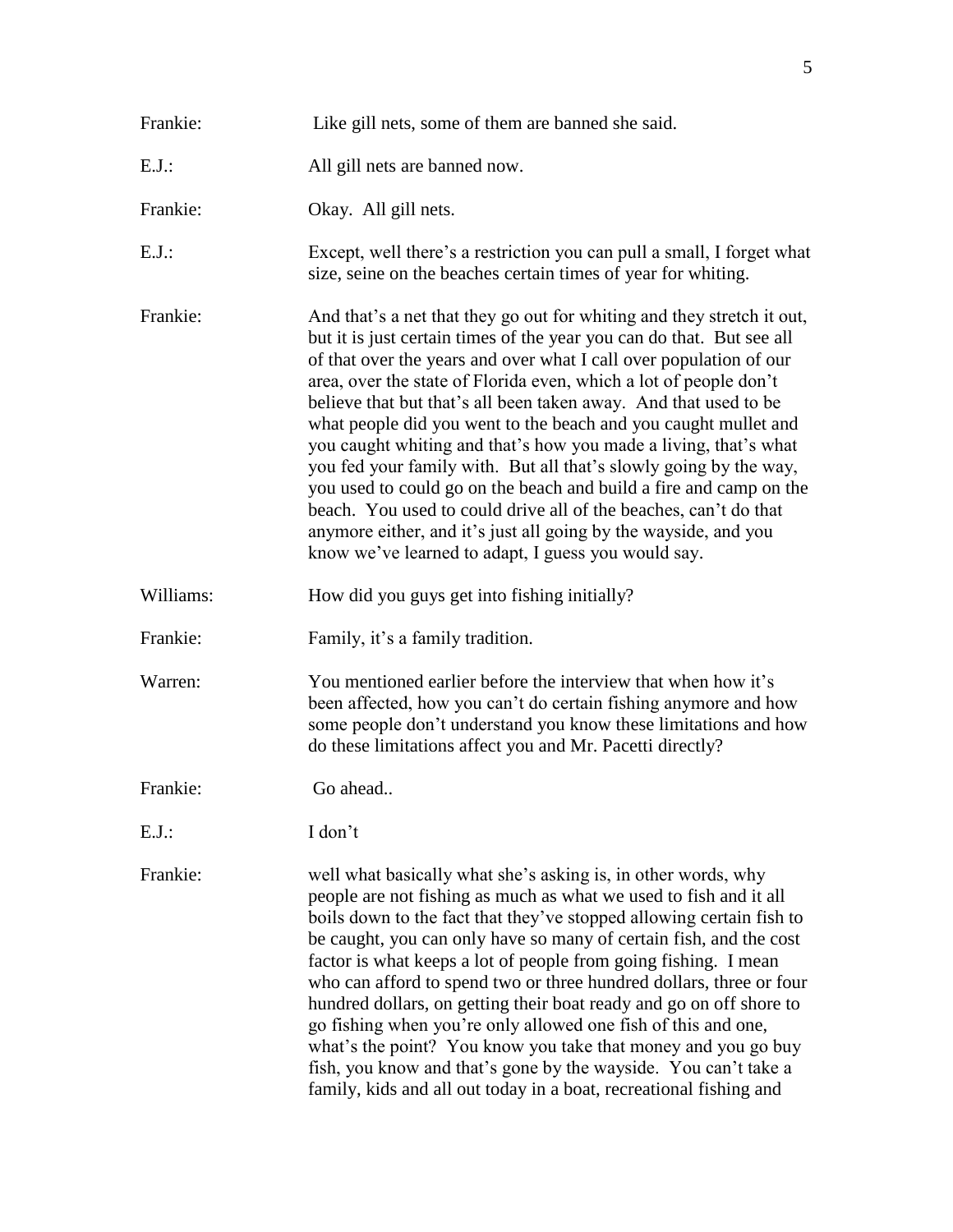|           | have a good time without it spending you two or three hundred<br>dollars. That's just the way it is, gas the price of boats and motors,<br>and it's not good.                                                                                                                                                                                                                                                                                                                                                                                                                                                                                                                                                                                                       |
|-----------|---------------------------------------------------------------------------------------------------------------------------------------------------------------------------------------------------------------------------------------------------------------------------------------------------------------------------------------------------------------------------------------------------------------------------------------------------------------------------------------------------------------------------------------------------------------------------------------------------------------------------------------------------------------------------------------------------------------------------------------------------------------------|
| Williams: | What do you think pollution and like fish kills and stuff like that,<br>has that had a huge effect on fishing right now?                                                                                                                                                                                                                                                                                                                                                                                                                                                                                                                                                                                                                                            |
| Frankie:  | Of course pollution does, run off, and it's run off from a lot of<br>things. Up in North River, what is that big huge condo, what they<br>call that when they have those big sewer treatment plants. You<br>have condos, there's one that I know of up North River, and they<br>have a sewer treatment plant, well certain times they're allowed to<br>dump that into the river. Now see to me that's wrong.                                                                                                                                                                                                                                                                                                                                                        |
| $E.J.$ :  | They have one of them a couple years back, they were dumping<br>and it was so such strong, whatever they were dumping it was<br>peeling the hide off the fish, but the marine patrol looked into it<br>and nothing they could do about it, they had a federal permit to<br>dump so many gallons of that treatment that they used into this<br>creek and it was just like you were burning the hide off yourself, it<br>was burning the hide off these fish                                                                                                                                                                                                                                                                                                          |
| Frankie:  | Whatever the chemicals are that they use                                                                                                                                                                                                                                                                                                                                                                                                                                                                                                                                                                                                                                                                                                                            |
| Williams: | Do you think that affects the fishing community more or do you<br>think the restrictions they've placed on it make it more difficult?                                                                                                                                                                                                                                                                                                                                                                                                                                                                                                                                                                                                                               |
| Frankie:  | All of it. It all plays a role in it.                                                                                                                                                                                                                                                                                                                                                                                                                                                                                                                                                                                                                                                                                                                               |
| $E.J.$ :  | That's just like three years ago we had a red tide all the beaches<br>here I don't know if yall were around seen all the red tide I've seen<br>red tide on the west coast but never not much on the east.                                                                                                                                                                                                                                                                                                                                                                                                                                                                                                                                                           |
| Frankie:  | N <sub>o</sub>                                                                                                                                                                                                                                                                                                                                                                                                                                                                                                                                                                                                                                                                                                                                                      |
| $E.J.$ :  | its red, it's red. This thing that we have had out here was a<br>brownish color and you go over to the beach and it would take<br>your breath away, it burned your throat, it burned you. And I said<br>no that's not red tide that's not red tide. Well what is it, we don't<br>know, we don't know. I said well I have an idea, at that time they<br>thought a hurricane was coming, was gonna hit the coast right<br>between St. Augustine and Jacksonville, you got nine sewer<br>treatment plants in Jacksonville, that was gonna water was gonna<br>come up in the St. Johns and all these sewer treatment plants are<br>right on the edge of the St. Johns, it was gonna back that stuff up<br>into the city of Jacksonville, so they dumped it. Nobody knew |
|           |                                                                                                                                                                                                                                                                                                                                                                                                                                                                                                                                                                                                                                                                                                                                                                     |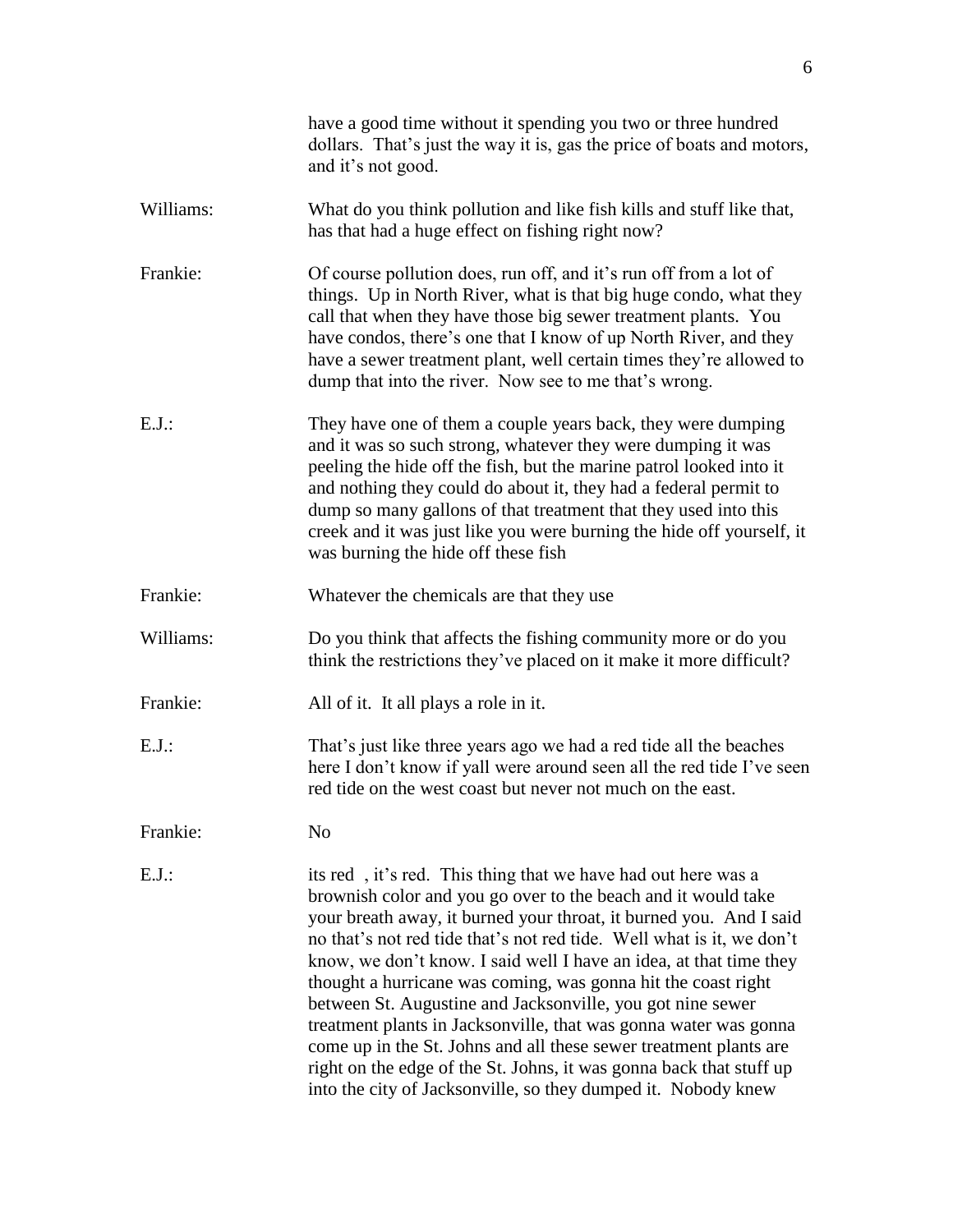|          | about it, I just guessed at it, and the only reason I knew it was<br>finally truth I was at the filing station one morning gassing up to<br>go fishing, crabbing and here's a fella with a uniform one and a<br>name tag, and we got to talking and I said you work at one of those<br>sewer treatment plants, he said yeah, I said if I ask you a question,<br>you may not be able to answer it, he said I know what you gonna<br>ask me, I said, he said, I said what's that, he said you gonna ask me<br>about that red tide, I said yeah. He said there wasn't no red tide;<br>he said we dumped all nine of them plants, whatever chemical they<br>were using into the river it went on out come down the coastline.<br>You can't prove it                     |
|----------|---------------------------------------------------------------------------------------------------------------------------------------------------------------------------------------------------------------------------------------------------------------------------------------------------------------------------------------------------------------------------------------------------------------------------------------------------------------------------------------------------------------------------------------------------------------------------------------------------------------------------------------------------------------------------------------------------------------------------------------------------------------------|
| Frankie: | No you can't, but that's' the type of stuff that's allowed                                                                                                                                                                                                                                                                                                                                                                                                                                                                                                                                                                                                                                                                                                          |
| $E.J.$ : | I can't say that he told me that and he'd lose his job, but there you<br>go. He said we've done that often, when they think it's gonna, if<br>they didn't do that it'd push all that up into the city of Jacksonville,<br>it would back up and come up in all the streets. So there you go.<br>It's actually like the pulp plant on Palatka, I don't want to see<br>anything closed down, people lose their jobs, I don't know if yall<br>ever heard of Rice Creek, you don't catch any fish or crabs in Rice<br>Creek, cause they the plant dumps into Rice Creek. Now they<br>want to put that pipeline out into the middle of the St. Johns and<br>how many gallons they gonna do? They haven't let them do it yet,<br>but it's gonna happen, it's gonna happen. |
| Warren:  | Where do you guys currently fish, right now?                                                                                                                                                                                                                                                                                                                                                                                                                                                                                                                                                                                                                                                                                                                        |
| $E.J.$ : | Where do we crab?                                                                                                                                                                                                                                                                                                                                                                                                                                                                                                                                                                                                                                                                                                                                                   |
| Warren:  | Yeah do you crab?                                                                                                                                                                                                                                                                                                                                                                                                                                                                                                                                                                                                                                                                                                                                                   |
| $E.J.$ : | I'd say from Lake George north.                                                                                                                                                                                                                                                                                                                                                                                                                                                                                                                                                                                                                                                                                                                                     |
| Warren:  | Okay Lake George north?                                                                                                                                                                                                                                                                                                                                                                                                                                                                                                                                                                                                                                                                                                                                             |
| $E.J.$ : | Yeah, you get below Lake George and you catch fish but you don't<br>find any crabs.                                                                                                                                                                                                                                                                                                                                                                                                                                                                                                                                                                                                                                                                                 |
| Warren:  | Right. How long have you guts been crabbing there?                                                                                                                                                                                                                                                                                                                                                                                                                                                                                                                                                                                                                                                                                                                  |
| $E.J.$ : | In this area right here I've been crabbing probably 25, 30 years.                                                                                                                                                                                                                                                                                                                                                                                                                                                                                                                                                                                                                                                                                                   |
| Warren:  | 25, 30 years. And surely in that amount of time you must have<br>seen like production go down?                                                                                                                                                                                                                                                                                                                                                                                                                                                                                                                                                                                                                                                                      |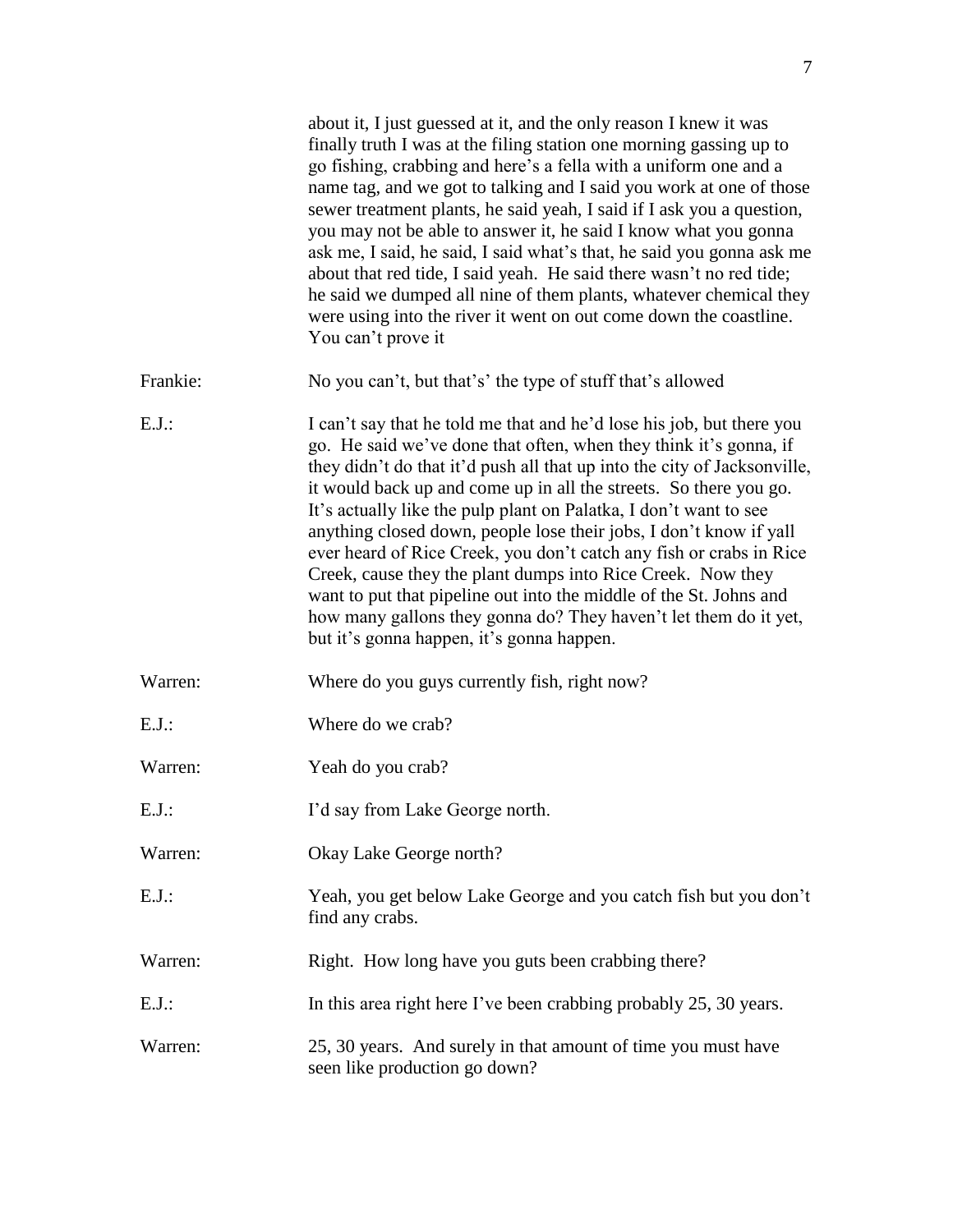| $E.J.$ : | The last four years you couldn't hardly catch a crab and all of a<br>sudden this year they just showed back up and nobody knows why.<br>I mean they really showed back up.                                                                                                                                                                                                                                                                                   |
|----------|--------------------------------------------------------------------------------------------------------------------------------------------------------------------------------------------------------------------------------------------------------------------------------------------------------------------------------------------------------------------------------------------------------------------------------------------------------------|
| Warren:  | And you don't, nobody knows why?                                                                                                                                                                                                                                                                                                                                                                                                                             |
| $E.J.$ : | Nobody knows why.                                                                                                                                                                                                                                                                                                                                                                                                                                            |
| Frankie: | Can't explain it, there's no rhyme or reason to it.                                                                                                                                                                                                                                                                                                                                                                                                          |
| $E.J.$ : | Just like your fish kills they're talking about this year all on the St.<br>Johns River, you know. Well I've got friends that got pits right<br>here in town where they dig their own gravel up, you know sand<br>up; the fish were dying in their pits. There wasn't nothing<br>dumping into their pits, but you got so much dumping into the St.<br>Johns River, you got so many what you want to call it,<br>(unintelligible) subdivisions, that you know |
| Frankie: | Oh, run off                                                                                                                                                                                                                                                                                                                                                                                                                                                  |
| $E.J.$ : | You got a along the run offs, that yard run off, pool runoffs.                                                                                                                                                                                                                                                                                                                                                                                               |
| Warren:  | We have been reading a lot about that in our class and how it's<br>affected the PH                                                                                                                                                                                                                                                                                                                                                                           |
| $E.J.$ : | The water management people they know a lot more than what<br>they're telling people, they study that river everyday. But they not<br>going to let the public know a lot of things.                                                                                                                                                                                                                                                                          |
| Frankie: | You're being recorded by the way.                                                                                                                                                                                                                                                                                                                                                                                                                            |
| E.J.     | I can't help that. It's true.                                                                                                                                                                                                                                                                                                                                                                                                                                |
| Frankie: | I know it is.                                                                                                                                                                                                                                                                                                                                                                                                                                                |
| Sandie:  | Do you care Dad?                                                                                                                                                                                                                                                                                                                                                                                                                                             |
| Frankie: | N <sub>0</sub>                                                                                                                                                                                                                                                                                                                                                                                                                                               |
| $E.J.$ : | I care (Too many people talking over each other) cause the water<br>management are not elected officials. They're appointed. And if I<br>get in there then I got my son in there, I got my uncle in there, I got<br>my wife in there, it's all appointed. So, they're powerful.                                                                                                                                                                              |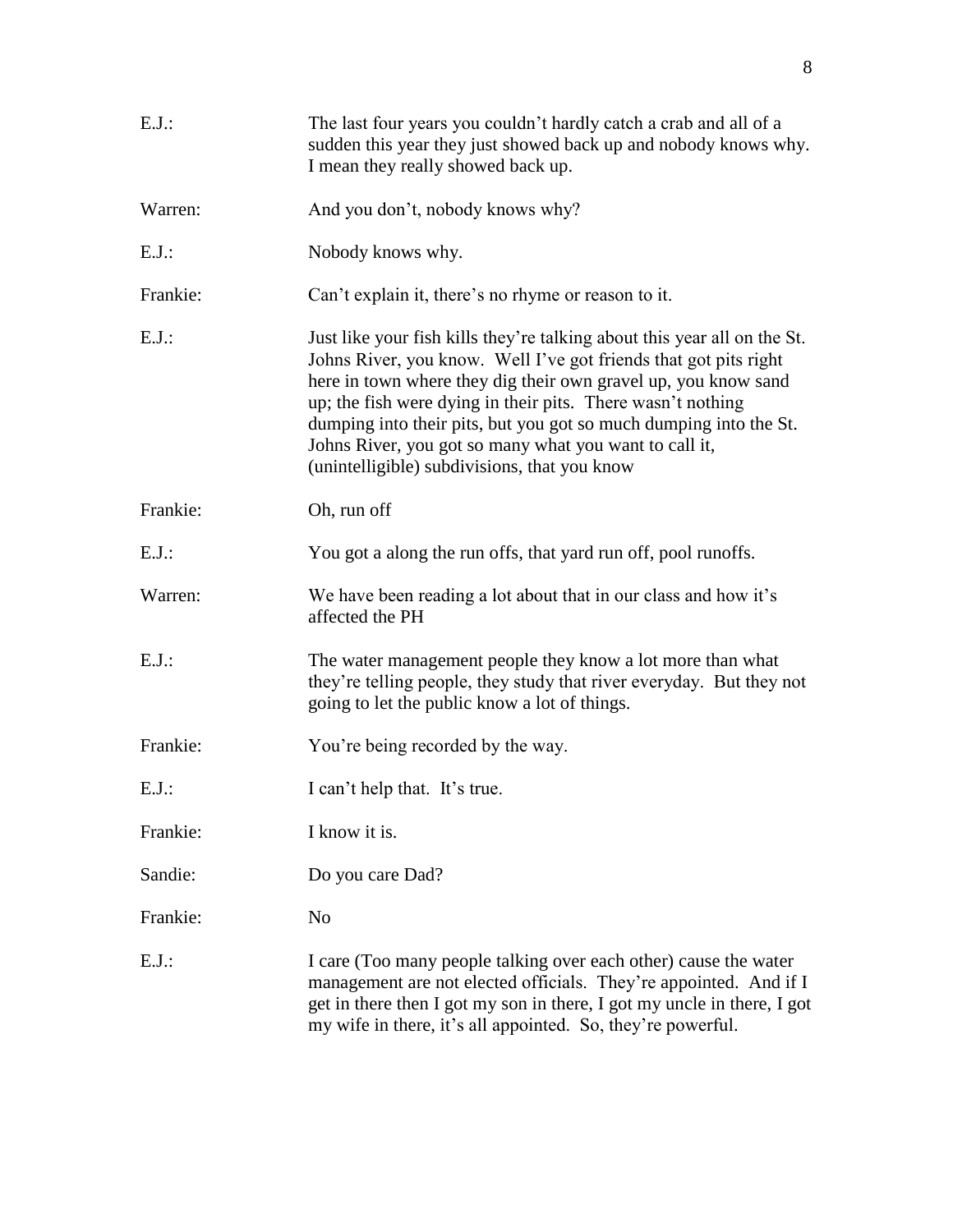| Williams: | How do you feel about the environmental organizations, do you<br>feel like you like to work with them, do you feel like they work<br>against you guys sometimes?                                                                                                                                                                                                                                                                       |
|-----------|----------------------------------------------------------------------------------------------------------------------------------------------------------------------------------------------------------------------------------------------------------------------------------------------------------------------------------------------------------------------------------------------------------------------------------------|
| $E.J.$ :  | Not necessarily I think they spend a lot of unnecessary money<br>when they could take come ride with a lot of us and we could show<br>'em stuff where it's coming from. They spend a lot of dollars<br>studying this stuff and they still don't know.                                                                                                                                                                                  |
| Warren:   | What are some of the things that you think they'd learn, would be<br>most influential in them learning?                                                                                                                                                                                                                                                                                                                                |
| $E.J.$ :  | They just like farm run off you got certain creeks where the<br>farmers they use a lot of fertilizer. You get a lot of rain that's a lot<br>of run off into that river, but people can't stop farming.                                                                                                                                                                                                                                 |
| Warren:   | Mrs. Pacetti was telling us earlier about red snappers and how that<br>their red fish that there's a regulation on fishing them and how                                                                                                                                                                                                                                                                                                |
| $E.J.$ :  | There was in the paper two days ago they gonna completely stop<br>red snapper fishing on the coast of Florida. 90 miles, I mean from<br>90 foot deep to 200 foot. Now they telling us there is not enough<br>grown fish to keep reproducing, we've got more snapper now than<br>we ever had, but if there's not enough of them how come we got<br>all these small snapper? They got to have mom and daddy's to<br>have the small ones. |
| Frankie:  | Exactly                                                                                                                                                                                                                                                                                                                                                                                                                                |
| $E.J.$ :  | So you know it don't make sense the things, the reason they're<br>doing that is import. Import the farmed fish, that's all it is, its<br>politics. They can say what they want to say.                                                                                                                                                                                                                                                 |
| Warren:   | It's really interesting that you tell us that because we've been<br>learning in class the last few weeks is how endangered red<br>snappers are, but you guys would know                                                                                                                                                                                                                                                                |
| Frankie:  | N <sub>o</sub>                                                                                                                                                                                                                                                                                                                                                                                                                         |
| Warren:   | better than anyone because you're out on the water everyday you<br>see them.                                                                                                                                                                                                                                                                                                                                                           |
| Frankie:  | Well you know and that's                                                                                                                                                                                                                                                                                                                                                                                                               |
| $E.J.$ :  | They're catching more now they go out and catch more fish now<br>than they ever caught. There's no shortage.                                                                                                                                                                                                                                                                                                                           |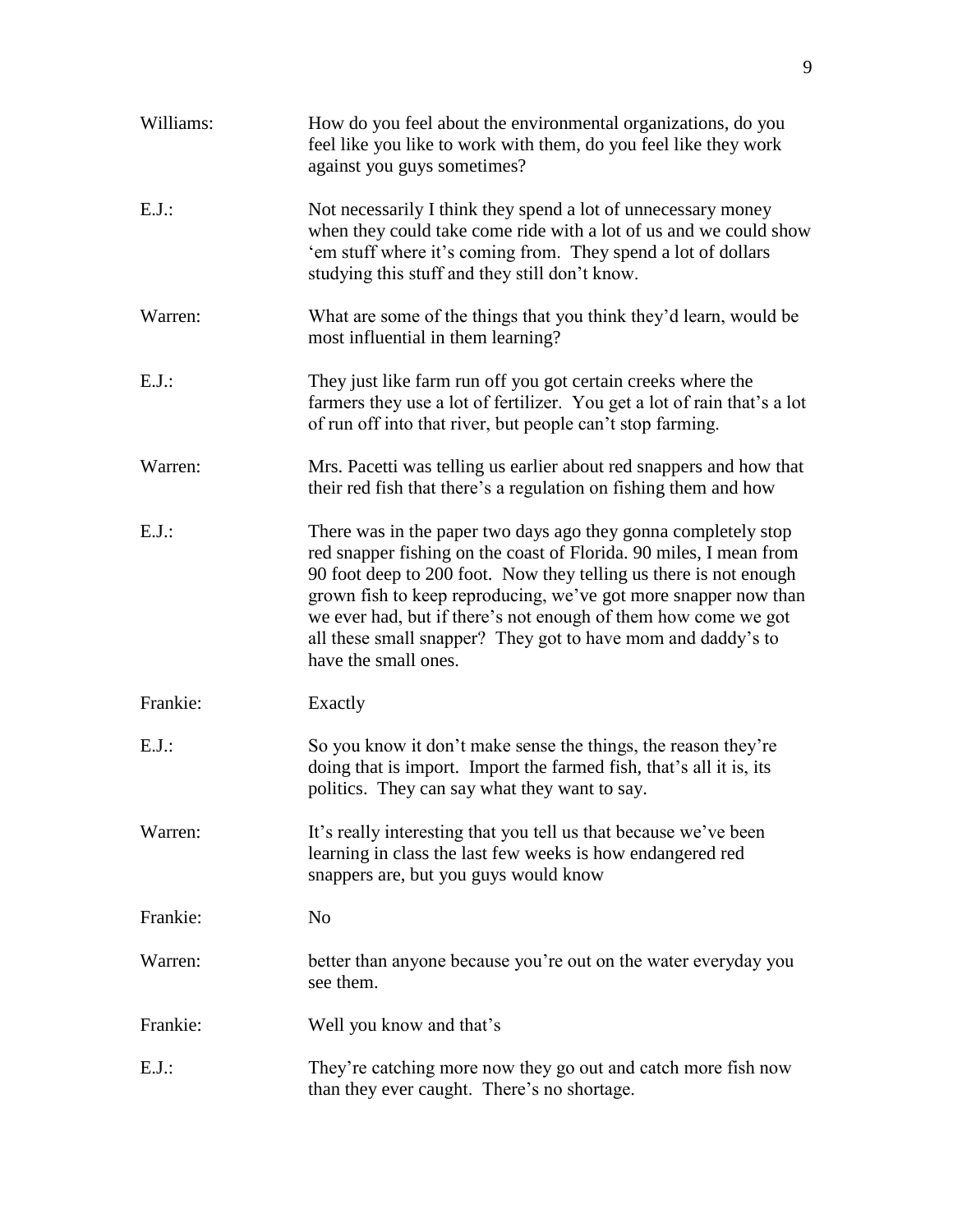| Frankie:  | On the west coast of Florida over Steinhatchee and all oh my god<br>the fishing over there is fantastic. I mean the grouper fishing, the<br>snapper fishing                                                                                                                                                                                                                                                                                                                                                                                                                                                                                                                                                                                                                                                                                                                                                                                                                                                                                                                                                                                                           |
|-----------|-----------------------------------------------------------------------------------------------------------------------------------------------------------------------------------------------------------------------------------------------------------------------------------------------------------------------------------------------------------------------------------------------------------------------------------------------------------------------------------------------------------------------------------------------------------------------------------------------------------------------------------------------------------------------------------------------------------------------------------------------------------------------------------------------------------------------------------------------------------------------------------------------------------------------------------------------------------------------------------------------------------------------------------------------------------------------------------------------------------------------------------------------------------------------|
| $E.J.$ :  | They put everybody over there on a quota. In other words let's say<br>they go back so many years say I was over there fishing and they<br>check what I caught, well you have to keep a record and the ones<br>that have the right amount of quota they can get back. A lot of<br>them aren't even fishing anymore, but they still get their quota and<br>they sell their quota to somebody else. To make money that way<br>which is nothing wrong with that.                                                                                                                                                                                                                                                                                                                                                                                                                                                                                                                                                                                                                                                                                                          |
| Sandie:   | What do you mean they sell the quota Dad, like a lease?                                                                                                                                                                                                                                                                                                                                                                                                                                                                                                                                                                                                                                                                                                                                                                                                                                                                                                                                                                                                                                                                                                               |
| $E.J.$ :  | Like a lease. In other words you get so many; you're allowed so<br>many pounds. So I sell my poundage                                                                                                                                                                                                                                                                                                                                                                                                                                                                                                                                                                                                                                                                                                                                                                                                                                                                                                                                                                                                                                                                 |
| Sandie:   | So like the king crabbers in Alaska sell their leases (unintelligible)                                                                                                                                                                                                                                                                                                                                                                                                                                                                                                                                                                                                                                                                                                                                                                                                                                                                                                                                                                                                                                                                                                |
| Williams: | How have the waterways changed like the landscape, have certain<br>fishing spots dried up?                                                                                                                                                                                                                                                                                                                                                                                                                                                                                                                                                                                                                                                                                                                                                                                                                                                                                                                                                                                                                                                                            |
| Frankie:  | Because of the Corp of Engineers. They are what created the<br>problem for our beaches and our waterways. When the Corp of<br>Engineers came in we originally, the original inlet, St. Augustine<br>Inlet, you know more about that than me because I wasn't                                                                                                                                                                                                                                                                                                                                                                                                                                                                                                                                                                                                                                                                                                                                                                                                                                                                                                          |
| $E.J.$ :  | Well it was south of where it is now. Originally it was south.                                                                                                                                                                                                                                                                                                                                                                                                                                                                                                                                                                                                                                                                                                                                                                                                                                                                                                                                                                                                                                                                                                        |
| Frankie:  | And that was created by Mother Nature, God. Well some how or<br>another someone decided that that needed to be closed up and a<br>new inlet dredged. We never had a beach erosion problem before,<br>okay. You would have to walk to get to the water, say we're<br>standing at the, up on the dune, to get to the water at high tide you<br>would have to walk from here to that blue house up there. Okay?<br>And now it's right here, and when they opened up that, and<br>dredged that out, and then they came in years later and decided to<br>put the huge boulders, you know the jetties, all that changed the<br>flow of everything, which has also changed what's happening with<br>beaches. And it's just common sense and there again common<br>sense is not politically correct anymore. They don't want you to<br>apply common sense, but their in lies the problem the Corp of<br>Engineers did that to us, and it is what it is, you know, so deal with<br>it. People living on the, you couldn't give me property on the<br>beach and I've been here my whole life. Most Menorcans would<br>not live on the beach, they know better. But those people |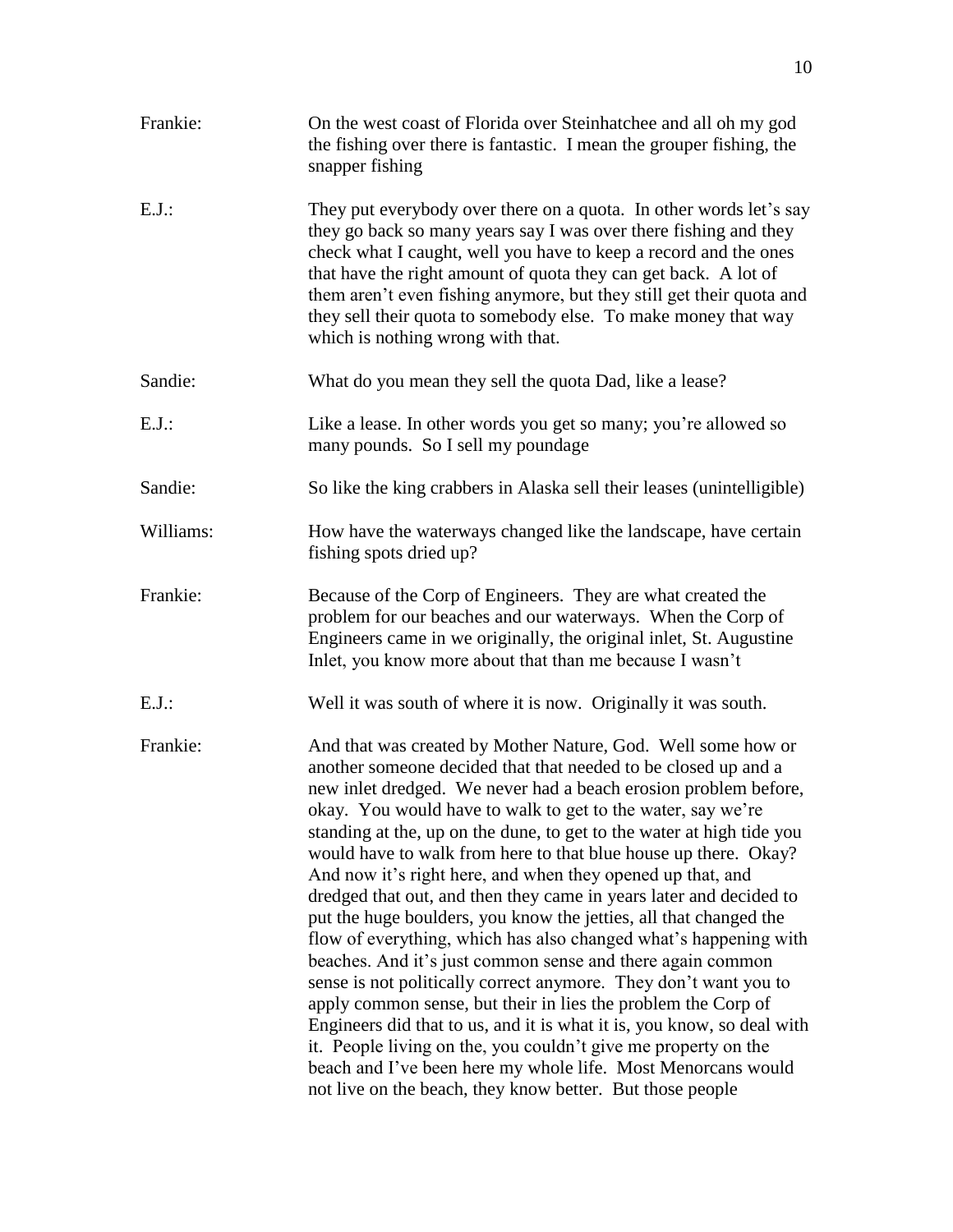|          | eventually, won't be in my lifetime, eventually I say there will be<br>no A1A. It will be washed over, and everything gone. And that's<br>sad. It is really sad, but we see it coming. You know, but you try to<br>talk to people who are supposed to be educated and know all of<br>this kind of stuff and go by the rules and all that, they don't get it.<br>They just don't get it.                                                                                                                                                                                                                                                                  |
|----------|----------------------------------------------------------------------------------------------------------------------------------------------------------------------------------------------------------------------------------------------------------------------------------------------------------------------------------------------------------------------------------------------------------------------------------------------------------------------------------------------------------------------------------------------------------------------------------------------------------------------------------------------------------|
| $E.J.$ : | I don't know if yall have ever seen a map of Vilano Beach, yall<br>know where Vilano Beach is, yeah. When I was a child, there was<br>a pavilion there, big Olympic swimming pool,                                                                                                                                                                                                                                                                                                                                                                                                                                                                       |
| Frankie: | Right on the beach.                                                                                                                                                                                                                                                                                                                                                                                                                                                                                                                                                                                                                                      |
| $E.J.$ : | Right on the beach. Right now if you had to go find a part of it, it<br>would be out in the water, probably two or three hundred yards<br>from where the beach is now.                                                                                                                                                                                                                                                                                                                                                                                                                                                                                   |
| Frankie: | That's how much beach we used to have.                                                                                                                                                                                                                                                                                                                                                                                                                                                                                                                                                                                                                   |
| $E.J.$ : | Yeah, that's how much beach we used to have.                                                                                                                                                                                                                                                                                                                                                                                                                                                                                                                                                                                                             |
| Warren:  | Now we have been talking a lot in our class about how certain<br>swamps and waterways have been dredged and ruined and then<br>fish have been dying because they're not in their natural<br>surrounding and then it's making harder for fishermen and fisher<br>women to get the fish that they need and some of them are going<br>down, some of them are going up. But I have a certain question to<br>step back a little bit; Sandie was telling me in a pre-interview that<br>you have a restricted fishing, species license. I was just wondering<br>what kind of fish do you catch with that license? She said that you<br>don't use it very often. |
| Frankie: | Your restricted species. That just a commercial.                                                                                                                                                                                                                                                                                                                                                                                                                                                                                                                                                                                                         |
| Sandie:  | Was it a designation on your commercial license? I don't<br>understand at all. I mean I know you can take at certain times of<br>the year or used to, now this may not even be the case anymore,<br>you could take like stone crab, stone crab claws.                                                                                                                                                                                                                                                                                                                                                                                                    |
| $E.J.$ : | Yeah, when the seasons open.                                                                                                                                                                                                                                                                                                                                                                                                                                                                                                                                                                                                                             |
| Sandie:  | Right                                                                                                                                                                                                                                                                                                                                                                                                                                                                                                                                                                                                                                                    |
| Frankie: | You have to have an RS for that.                                                                                                                                                                                                                                                                                                                                                                                                                                                                                                                                                                                                                         |
| Sandie:  | But don't you, not every crabber can do that can they?                                                                                                                                                                                                                                                                                                                                                                                                                                                                                                                                                                                                   |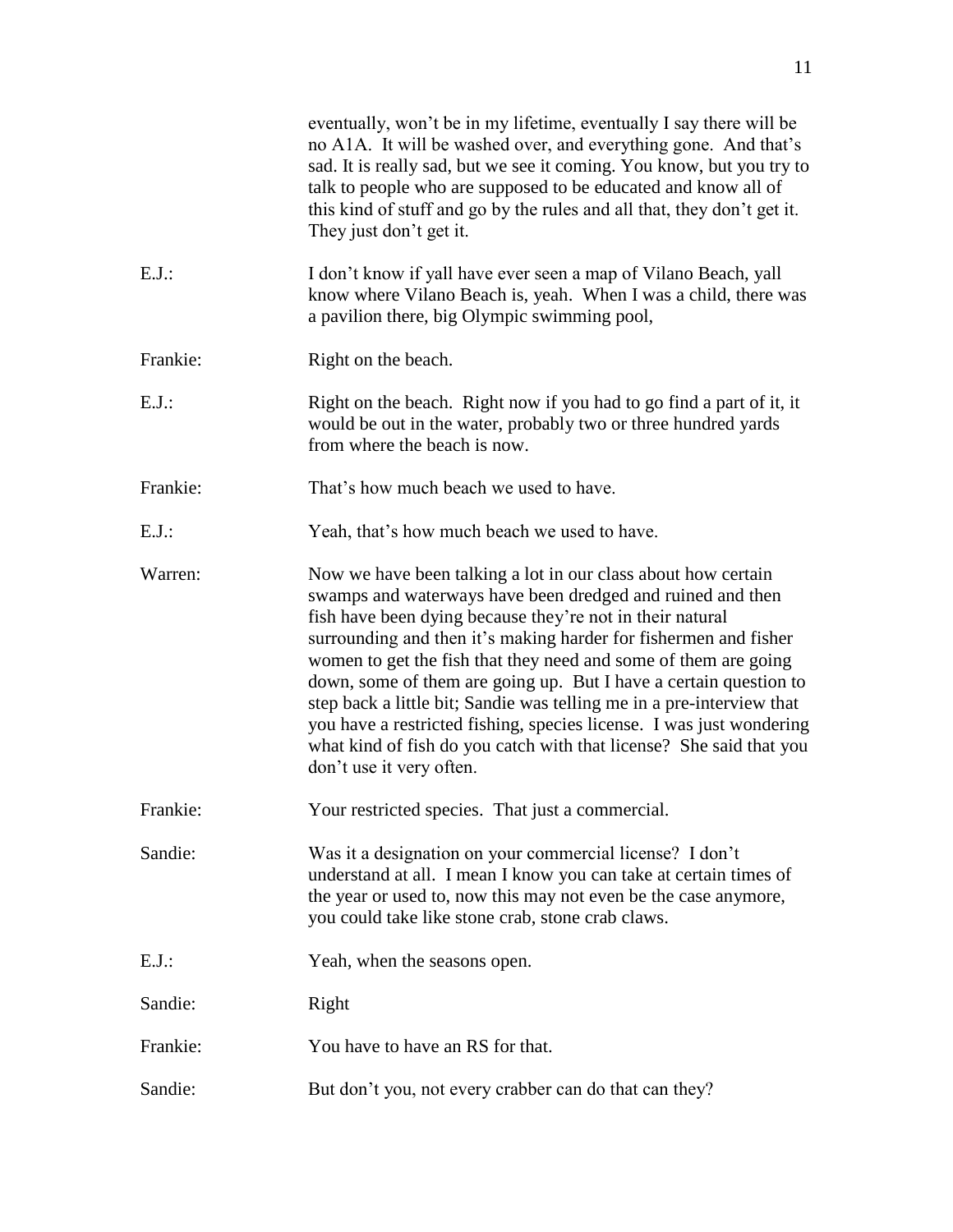| $E.J.$ :  | Yeah, you can on the east coast you can buy what they call an<br>incidental take. You don't have to buy a complete stone crab,<br>because we don't have enough, it's not like the west coast, the west<br>coast is all lime rock and they just keep coming in all the time.<br>What we catch over here is local stone crab. So you buy that little<br>incidental take which costs you \$50.00 or \$25.00, and you might<br>get a five gallon bucket of claws per day. |
|-----------|-----------------------------------------------------------------------------------------------------------------------------------------------------------------------------------------------------------------------------------------------------------------------------------------------------------------------------------------------------------------------------------------------------------------------------------------------------------------------|
| Sandie:   | Now is that only attached to your commercial license?                                                                                                                                                                                                                                                                                                                                                                                                                 |
| $E.J.$ :  | Yeah.                                                                                                                                                                                                                                                                                                                                                                                                                                                                 |
| Sandie:   | Oh Okay.                                                                                                                                                                                                                                                                                                                                                                                                                                                              |
| E.J.      | You have to have a crab license. An individual can't go apply for<br>that.                                                                                                                                                                                                                                                                                                                                                                                            |
| Sandie:   | So it's like an add on stamp.                                                                                                                                                                                                                                                                                                                                                                                                                                         |
| $E.J.$ :  | Yeah. And that restricted species allows you to take certain fish<br>that and sell them, where you're only allowed to catch the<br>recreational limit. Where I can have more than the recreation.                                                                                                                                                                                                                                                                     |
| Warren:   | So that gives you a little leeway I guess?                                                                                                                                                                                                                                                                                                                                                                                                                            |
| $E.J.$ :  | Yeah                                                                                                                                                                                                                                                                                                                                                                                                                                                                  |
| Warren:   | Does, do a lot of people in St. Augustine have those restricted<br>species license? Is that what they do pretty common?                                                                                                                                                                                                                                                                                                                                               |
| $E.J.$ :  | Yeah                                                                                                                                                                                                                                                                                                                                                                                                                                                                  |
| Warren:   | Very Interesting.                                                                                                                                                                                                                                                                                                                                                                                                                                                     |
| Williams: | Are the fishing tournaments still going strong? I know you said<br>you're not really doing them anymore.                                                                                                                                                                                                                                                                                                                                                              |
| Frankie:  | Yeah they still have the annual                                                                                                                                                                                                                                                                                                                                                                                                                                       |
| $E.J.$ :  | Yeah they still have the annual, they just cost so much to enter.<br>The cost factor,                                                                                                                                                                                                                                                                                                                                                                                 |
| Frankie:  | It's reaching the point now where it's going to be a big boat<br>tournament. The Who Hahs                                                                                                                                                                                                                                                                                                                                                                             |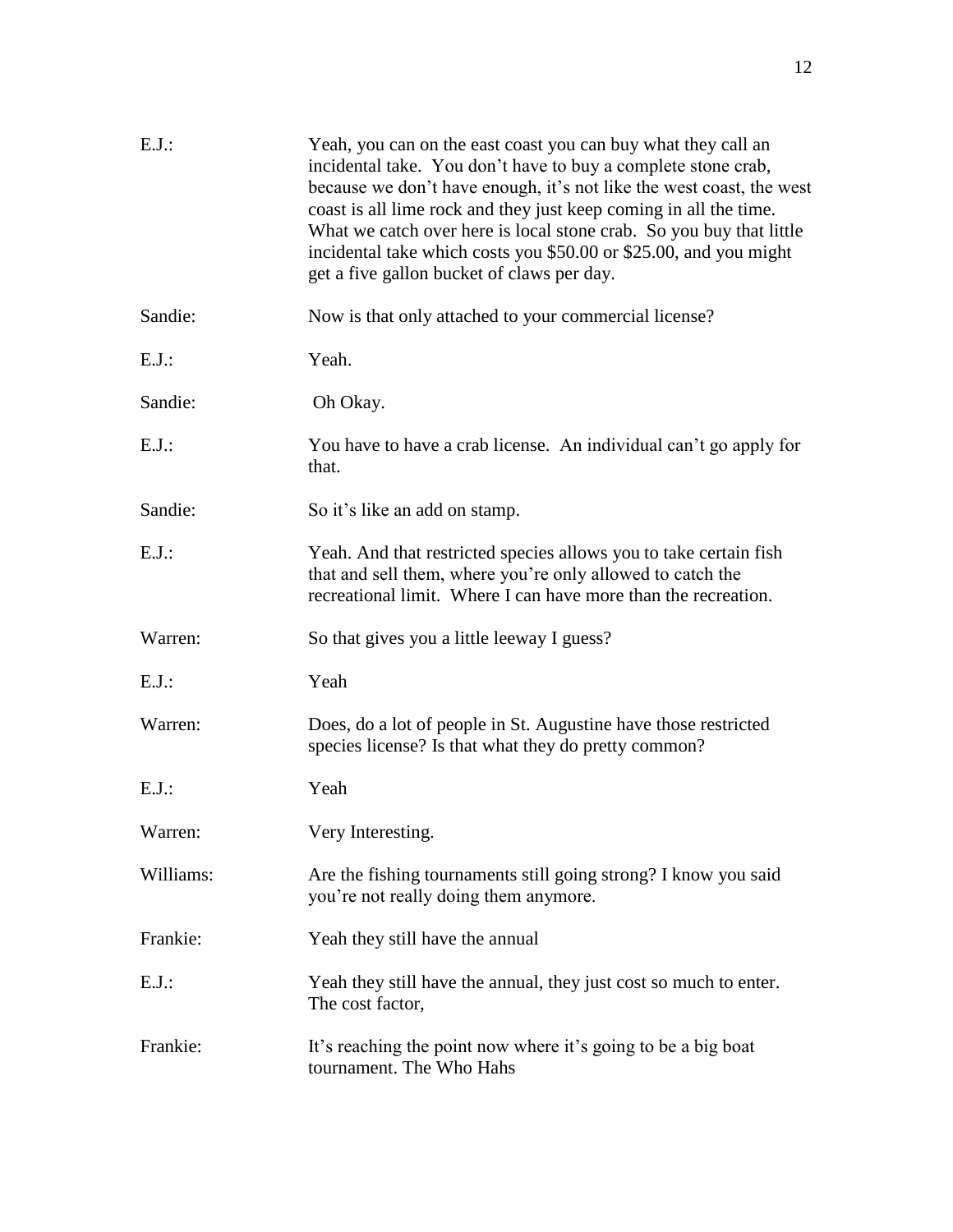| $E.J.$ :  | Before it started the expense wasn't that great and everybody got<br>in it, but then it kept getting bigger and bigger, and now it costs,<br>the cost factor keeps a lot of people out of it. In fact, a lot of these<br>people with these 20 and 30 foot boats, with all these new laws<br>they're passing, they gonna be stuck with boats, nobody's gonna<br>want their boats. Son-in-laws got one parked up down beneath the<br>shed, he don't use it three times a year now. You can't go out and<br>catch enough to justify the cost factor. |
|-----------|---------------------------------------------------------------------------------------------------------------------------------------------------------------------------------------------------------------------------------------------------------------------------------------------------------------------------------------------------------------------------------------------------------------------------------------------------------------------------------------------------------------------------------------------------|
| Williams: | Not just the community you know that affects the economics and<br>the boating industry.                                                                                                                                                                                                                                                                                                                                                                                                                                                           |
| Frankie:  | That's the whole thing right there. You can't go out and take a<br>boat that size and take your family and go off shore fishing and<br>catch enough fish for your family or to put fish in your freezer.<br>You can't do it. The cost factor is just unbelievable; it's not worth<br>it anymore. And                                                                                                                                                                                                                                              |
| $E.J.$ :  | You can only catch so fish per person and then half the time some<br>of that will be closed and you have to turn them fish loose and<br>they're gonna die before they get back down to where they need to<br>go. So,                                                                                                                                                                                                                                                                                                                              |
| Williams: | Where do most of the restaurants get their fish then? Is it mostly<br>local?                                                                                                                                                                                                                                                                                                                                                                                                                                                                      |
| $E.J.$ :  | Most of us now are getting to be foreign. I mean they can still,<br>these commercial boys, can still bring fish in right now. But it's<br>getting cut back, cut back every time. Yeap.                                                                                                                                                                                                                                                                                                                                                            |
| Warren:   | So without these restrictions, I mean it would be just fine to get as<br>much fish as you want, but now that they have so may of these<br>restrictions on it, making it hard for you guys to survive.                                                                                                                                                                                                                                                                                                                                             |
| $E.J.$ :  | With your population growth and all you're gonna have to have<br>some restrictions. Just common sense. In other words I can't go<br>out and instead of catching a thousand pounds I could have fifty<br>thousand pounds. Pretty soon you're not gonna have enough. You<br>gotta have some, but they're just getting ridiculous with their<br>restrictions.                                                                                                                                                                                        |
| Frankie:  | Yeah, they're gonna, like I said                                                                                                                                                                                                                                                                                                                                                                                                                                                                                                                  |
| $E.J.$ :  | It's all politics                                                                                                                                                                                                                                                                                                                                                                                                                                                                                                                                 |
| Frankie:  | It is                                                                                                                                                                                                                                                                                                                                                                                                                                                                                                                                             |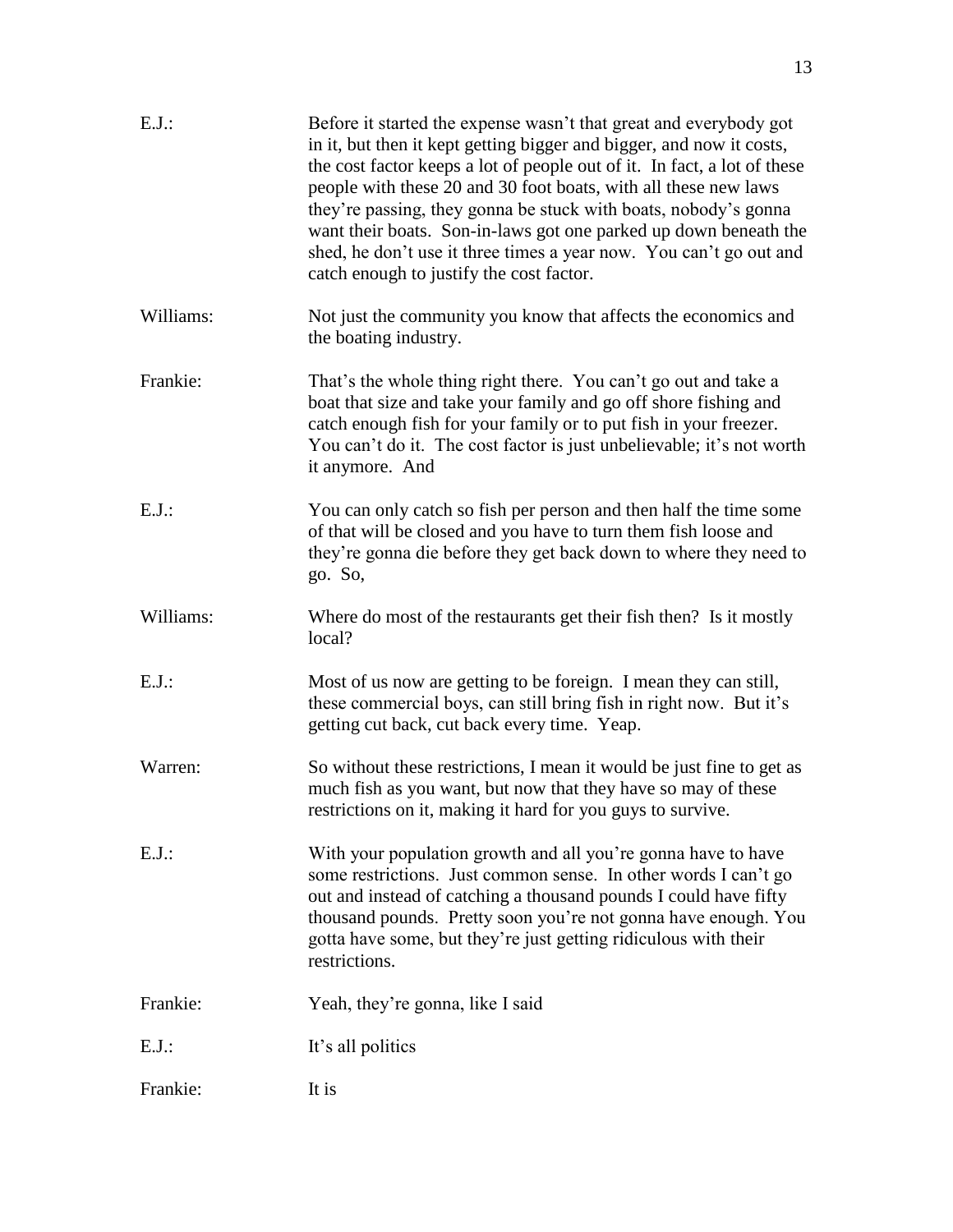| $E.J.$ :  | I don't care what they say, what they want, it's all politics.                                                                                                                                                                                                                    |
|-----------|-----------------------------------------------------------------------------------------------------------------------------------------------------------------------------------------------------------------------------------------------------------------------------------|
| Frankie:  | And they're gonna close down the fishing industry and the state of<br>Florida at the rate they're going. And that's gonna put a lot of<br>people out of work and a lot of people are going to go hungry, and<br>that's wrong.                                                     |
| $E.J.$ :  | And they know it was coming cause they been talking about it for<br>months now.                                                                                                                                                                                                   |
| Williams: | You say there are plenty of red fish out there, I mean<br>(unintelligible)                                                                                                                                                                                                        |
| Frankie:  | Oh my god. In this creek you could walk across the red fish.                                                                                                                                                                                                                      |
| $E.J.$ :  | And then like another thing you take so many fish feed on other<br>fish and other things in the water. What they call them, we call<br>them Jew fish. They closed that season about 8 or 10 or 12 years<br>ago. You couldn't catch, you still can't catch, and it's still closed. |
| Frankie:  | It's still closed. That's stupid.                                                                                                                                                                                                                                                 |
| $E.J.$ :  | Well those things eat so many fish, they get huge.                                                                                                                                                                                                                                |
| Sandie:   | Are those the ones that get up to like two hundred pounds?                                                                                                                                                                                                                        |
| $E.J.$ :  | No five, six, seven eight hundred. They get as bid as<br>Volkswagens.                                                                                                                                                                                                             |
| Sandie:   | Are those the diver eaters and they can't get away                                                                                                                                                                                                                                |
| $E.J.$ :  | Yes.                                                                                                                                                                                                                                                                              |
| Frankie:  | Yes.                                                                                                                                                                                                                                                                              |
| $E.J.$ :  | In fact there's so many on the west coast they usually just one or<br>two will be on a reef. Now they running in schools, they'res<br>schools of them.                                                                                                                            |
| Frankie:  | Well that's scary.                                                                                                                                                                                                                                                                |
| $E.J.$ :  | And the amount fish that they eat a day. (unintelligible)                                                                                                                                                                                                                         |
| Frankie:  | The amount of fish they eat in a day. It's unbelievable. But you<br>can't tell the people that make these rules you can't make them                                                                                                                                               |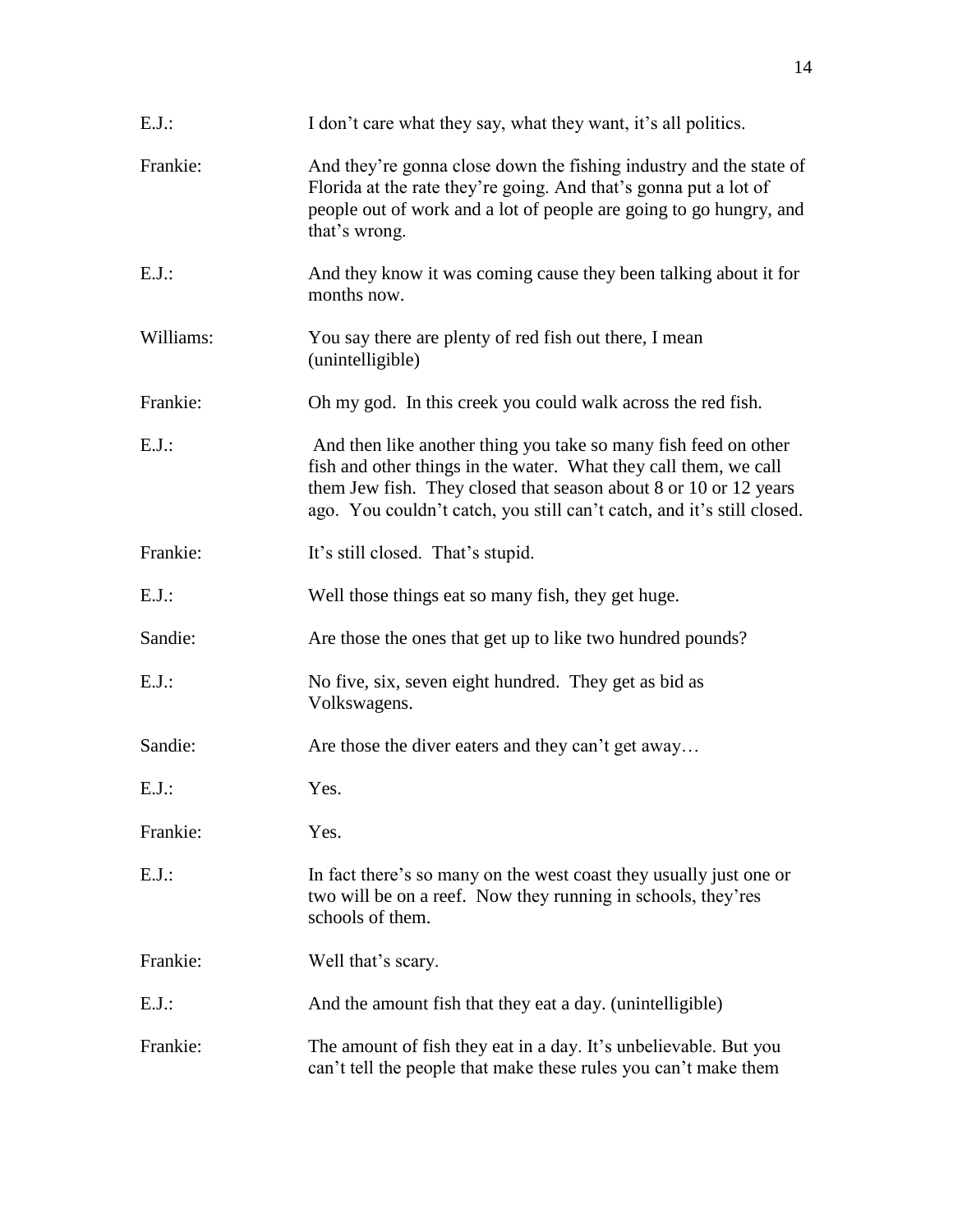|           | understand that. They don't, because they're not fisherman, they<br>can't be.                                                                                                                                                                                                                         |
|-----------|-------------------------------------------------------------------------------------------------------------------------------------------------------------------------------------------------------------------------------------------------------------------------------------------------------|
| $E.J.$ :  | That's just like the ole red fish, red bass; we only allowed to catch<br>one per person, per day. The red fish is no telling how many small<br>crabs that they eat in a day's time.                                                                                                                   |
| Sandie:   | Do you think the restriction; because that restriction went on red<br>fish, I remember, vaguely remember that. That was what twenty,<br>twenty-five years ago, and do you think that has affected your<br>catch numbers, because I know they eat crab?                                                |
| $E.J.$ :  | Yep.                                                                                                                                                                                                                                                                                                  |
| Sandie:   | Because that huge bloom of red fish that have, that explosion of<br>population that's come, so you think that's affecting the crab<br>fishermen?                                                                                                                                                      |
| $E.J.$ :  | Yeah and red fish, it's like they're not in other words born right her<br>in the state right here, they travel, they go all up and down the<br>whole coast from here to Georgia, to Carolina, in other words, here<br>we can only catch one, Georgia they can have five, Texas they can<br>have five. |
| Sandie:   | What's the size restriction in Georgia?                                                                                                                                                                                                                                                               |
| $E.J.$ :  | Same size.                                                                                                                                                                                                                                                                                            |
| Sandie:   | Oh, okay.                                                                                                                                                                                                                                                                                             |
| Frankie:  | Not over twenty-seven and not under seventeen, I think.                                                                                                                                                                                                                                               |
| E.J.:     | Yeah. I don't know why you can have one state you can have five<br>per person; per day and Florida you can have one.                                                                                                                                                                                  |
| Frankie:  | Yeah. Where is the rationale there?                                                                                                                                                                                                                                                                   |
| Williams: | Is it because there are more fishing in Florida?                                                                                                                                                                                                                                                      |
| Frankie:  | No. Doesn't have anything to do with that. It's still                                                                                                                                                                                                                                                 |
| $E.J.$ :  | I used to think that to then I went up to Georgia and went along the<br>coastline just to see, they got more tributaries and marsh than we<br>ever thought about having. They really do.                                                                                                              |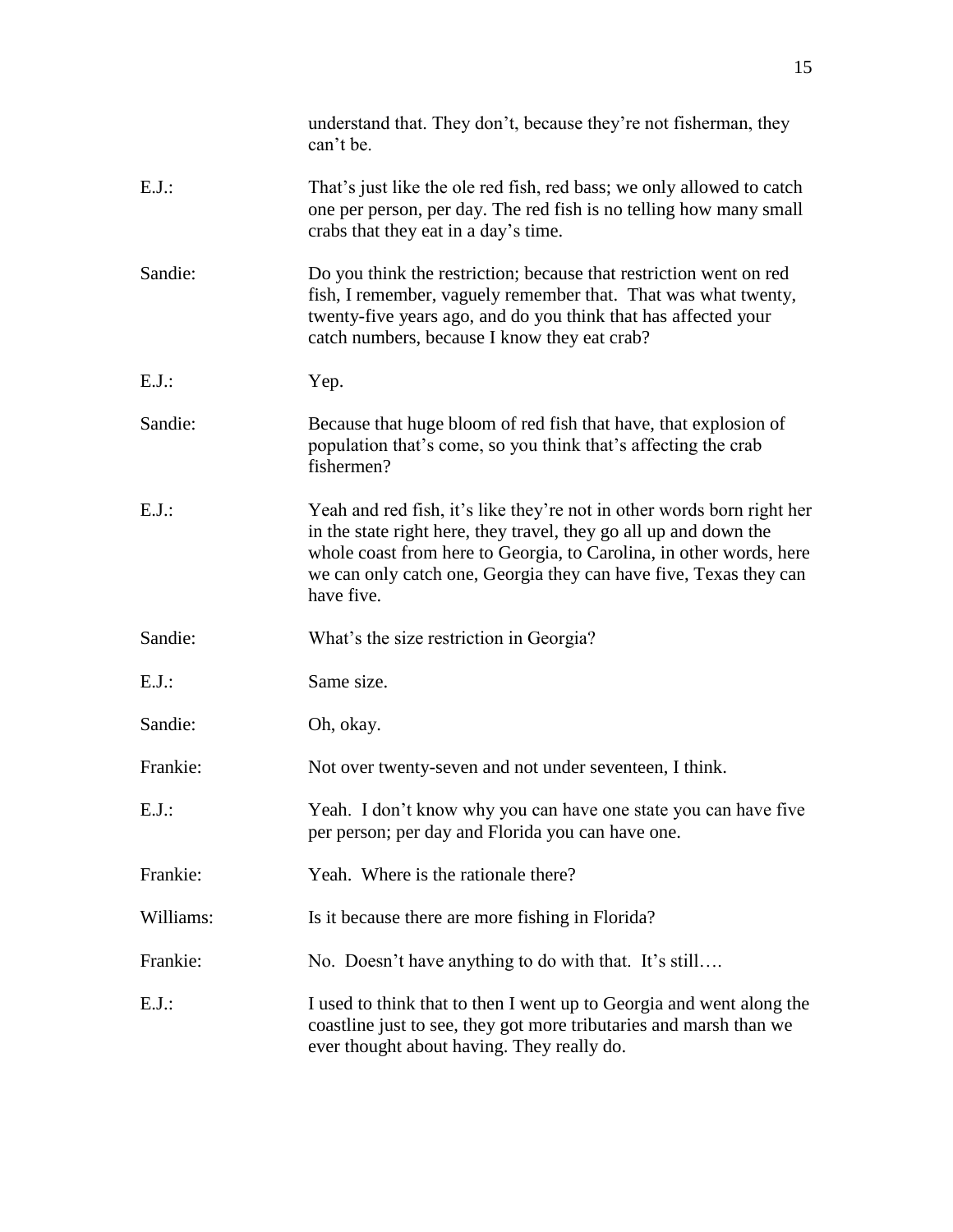| Frankie:  | I mean sometimes if the tide is right out there and the suns hitting<br>right on the other over there you can see the red fish h swimming<br>by                                                                                                                                                                                                                                                                                                                                                                                                                                                                                                   |
|-----------|---------------------------------------------------------------------------------------------------------------------------------------------------------------------------------------------------------------------------------------------------------------------------------------------------------------------------------------------------------------------------------------------------------------------------------------------------------------------------------------------------------------------------------------------------------------------------------------------------------------------------------------------------|
|           | And it's like oh that's a nice one.                                                                                                                                                                                                                                                                                                                                                                                                                                                                                                                                                                                                               |
| Sandie:   | Are they schooling now?                                                                                                                                                                                                                                                                                                                                                                                                                                                                                                                                                                                                                           |
| $E.J.$ :  | Yeap.                                                                                                                                                                                                                                                                                                                                                                                                                                                                                                                                                                                                                                             |
| Frankie:  | Yeap.                                                                                                                                                                                                                                                                                                                                                                                                                                                                                                                                                                                                                                             |
| Sandie:   | Because they were always, I mean when I was fishing a lot with<br>you, they were always kind of a solitary fish. Is that just how<br>much they all exploded?                                                                                                                                                                                                                                                                                                                                                                                                                                                                                      |
| Frankie:  | Well, it's the small ones that are coming in schools, that's like I<br>caught one off the dock the other day, and he was just silver, he<br>didn't have any other red on him and he was just coming in the<br>creek. They're just everywhere.                                                                                                                                                                                                                                                                                                                                                                                                     |
| $E.J.$ :  | I mean you need to have these laws, like you have everything,<br>but                                                                                                                                                                                                                                                                                                                                                                                                                                                                                                                                                                              |
| Frankie:  | But they need to be reasonable.                                                                                                                                                                                                                                                                                                                                                                                                                                                                                                                                                                                                                   |
| $E.J.$ :  | They, they just don't cover it, it just don't seem                                                                                                                                                                                                                                                                                                                                                                                                                                                                                                                                                                                                |
| Frankie:  | And I really believe that they have people doing these jobs that<br>really don't know the job. They don't really know, you know,<br>what really what they're doing basically.                                                                                                                                                                                                                                                                                                                                                                                                                                                                     |
| Williams: | What organizations would you be referring to, any specifically?                                                                                                                                                                                                                                                                                                                                                                                                                                                                                                                                                                                   |
| Frankie:  | I have, I really don't know. It's just cause I had no idea who in<br>Tallahassee does what, when, where and how. You know? So I<br>don't know.                                                                                                                                                                                                                                                                                                                                                                                                                                                                                                    |
| $E.J.$ :  | That's just like the soft shell industry. I don't know if yall had any<br>knowledge on it at all, but the peeler crabs, you know and they<br>shed and that's the only time the crab grows when it sheds. But<br>this peeler situation, they use different type trap, just like our<br>regular crab trap, but just smaller wire, and it just, they have a fall<br>run and a spring run on those things. And you have tanks set up<br>and you put them in the tanks and then they shed out. But most of<br>the people now, they set those traps out and you catch the peeler<br>crabs and there are a lot of other small crabs that go in there and |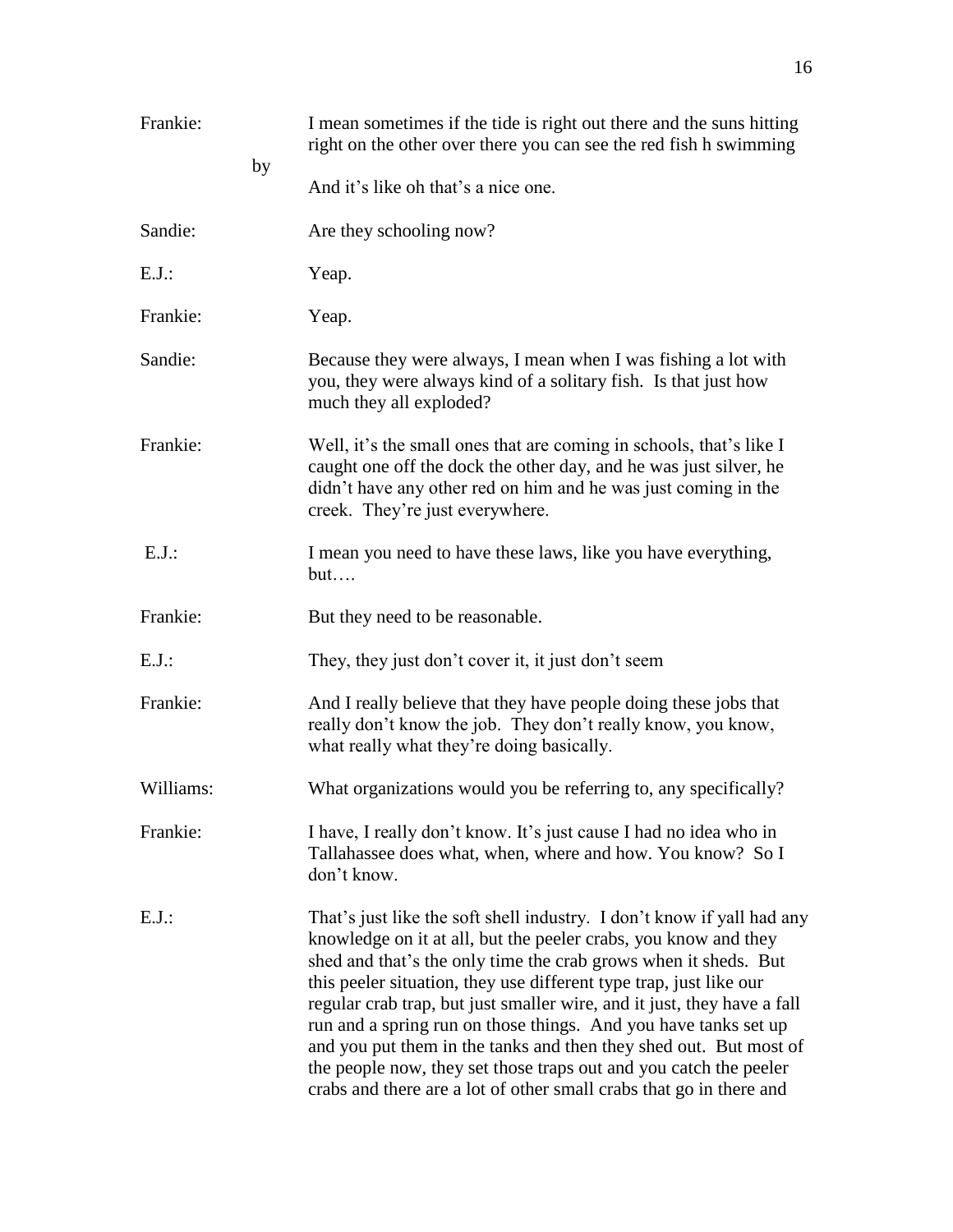they should separate them right then but they'll take everything home, and separate them when they get home, the little crabs that aren't peeler crabs they die. They get throwed away. Marine Patrol don't have, half of them don't have any idea what a peeler crab is, they need to check these people better than what they check them. But they need to be schooled to know what a peeler crab and when they think it's gonna shed. In other words, you got what you call red liner, when you see a red liner it's gonna shed in the next two or three days. A pink one is a little bit further, a white one you shouldn't bring it home, white liner, You should wait until they are either pink or red, then bring it home. But they bring all of them home and loose so many of them and then if they bring let's say like a white one and they put it in the tank and by thee time they do turn red they don't feed in that tank. You can put feed in it they will not feed, they'll shed half out the shell and they'll die. So they haven't accomplished nothing. They loose everything. I was in that business for years and I could see the handwriting on the wall. If you keep doing that, keep doing that, you wipe your crab population out. That's what happened up in the Chesapeake Bay. Years ago, they over done peeler fishing, because I had a feller move down here, several of them moved down here from Chesapeake cause there wasn't anymore crabs up there and they started trapping here and seen everyone peeler fishing they knew who to do it before we did, they got back into it. But several of them told me same thing is gonna happen here as happen to us up there the way they're fishing these things. Sandie: So they're not doing any sorting on the deck, like I used to do with you? They're just dumping everything in the box; no matter what's in the trap, big, small they don't care everything goes in the box? Frankie: Right.

| $E.J.$ : | Basically they dump it, then they get home, then they want to<br>separate it.                                     |
|----------|-------------------------------------------------------------------------------------------------------------------|
| Frankie: | Yeah, they don't wanna do that while they're out there. Which is,<br>which is stupid. They're hurting themselves. |
| E.J.:    | In other words, they're their own worst enemy.                                                                    |
| Frankie: | They're hurting themselves. Yeah, they are.                                                                       |

Warren: How many crabs do they usually trap in these tanks?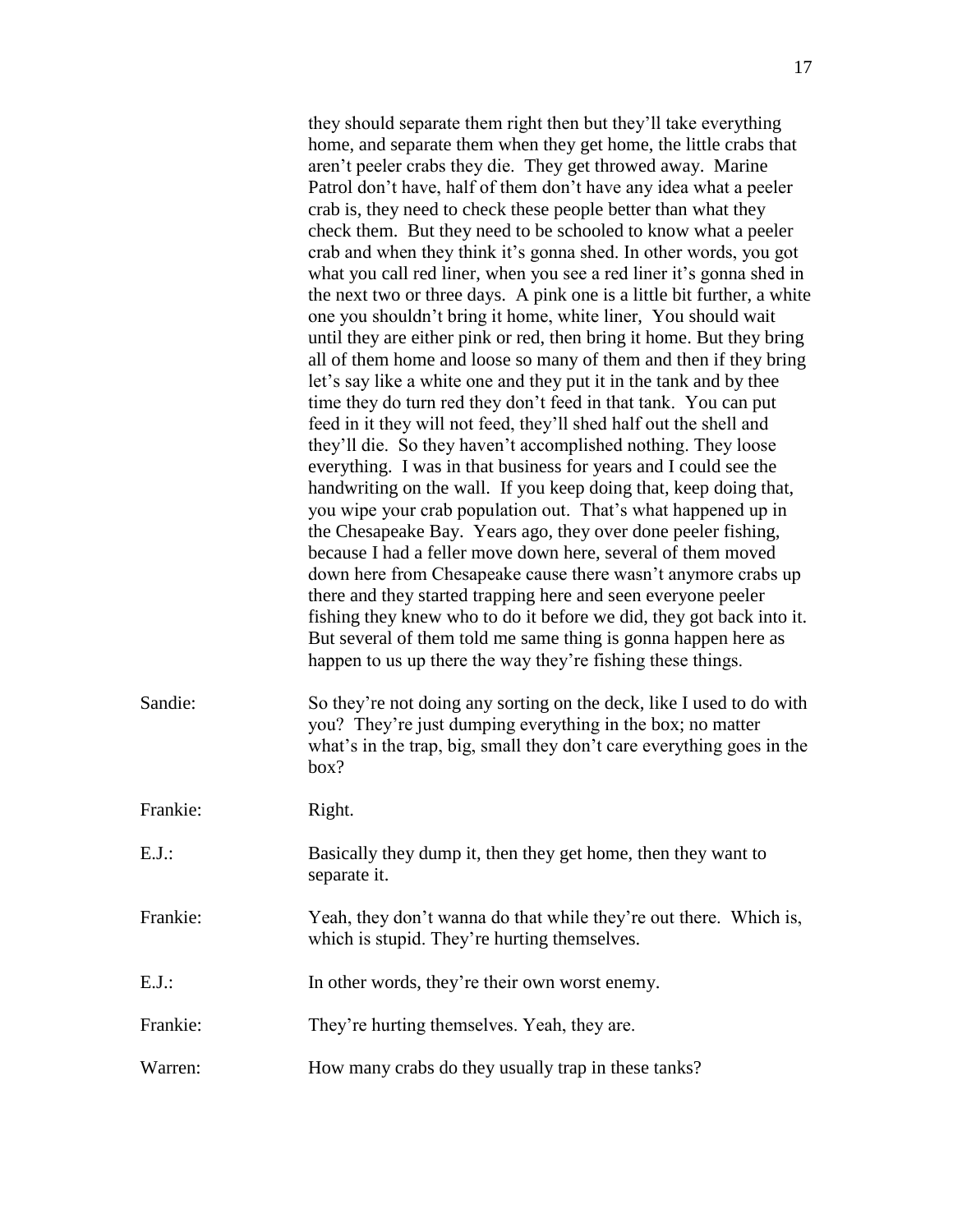Warren: It's a regular crab trap? E.J.: It just depends on how the run is. Years ago when I was in it the first time I found a hole on the west coast, you're not going to believe this, the first day I come back St. Augustine I got 80 peeler, what they call peeler box crabs, took them over there and set them out in Swanee, run 'em the next day I had five thousand. In one overnight, I had five thousand. But now they were all red liners, they weren't, they were ready to go. Frankie: They were ready to shed out and E.J.: And I didn't have a system set up, I had a fella that I was tied up with out of Beauford, South Carolina. He had a big system and he was coming down here and he was buying from seven of us, that's how big his system was. But he really knew how to do it. Frankie: Have you ever eaten a soft shell crab? Warren: I have actually. Frankie: Well, and so then you know that they call them peelers and they put them in these little tanks, they have these huge tanks, but they're only about that deep in the water, and can it's fascinating to watch them she out. Because when they, you got a crab let's say this size, and all of a sudden he starts backing out the back side of the shell, well by the time he gets out of it, he is now this size. And you look at that and you go how can that be? But a that point you take him out of the water, cause he's soft, and that's what makes the soft shell.

Frankie: No. no. It's a regular crab trap.

- E.J.: Or you leave him in there until you get what they call, feel like leather. And once you take him out, he won't get hard. He'll stay that way, dormant like that, and they keep 'em at a certain temperature, cold storage, and they'll stay, they'll last like that for almost two weeks. That's why they can ship 'em and sell 'em alive, out of the water. Once you take 'em out of the water they get dormant, they won't harden up.
- Williams: How long does it take to grow a whole new shell if you leave it in the water?
- E.J.: Pardon?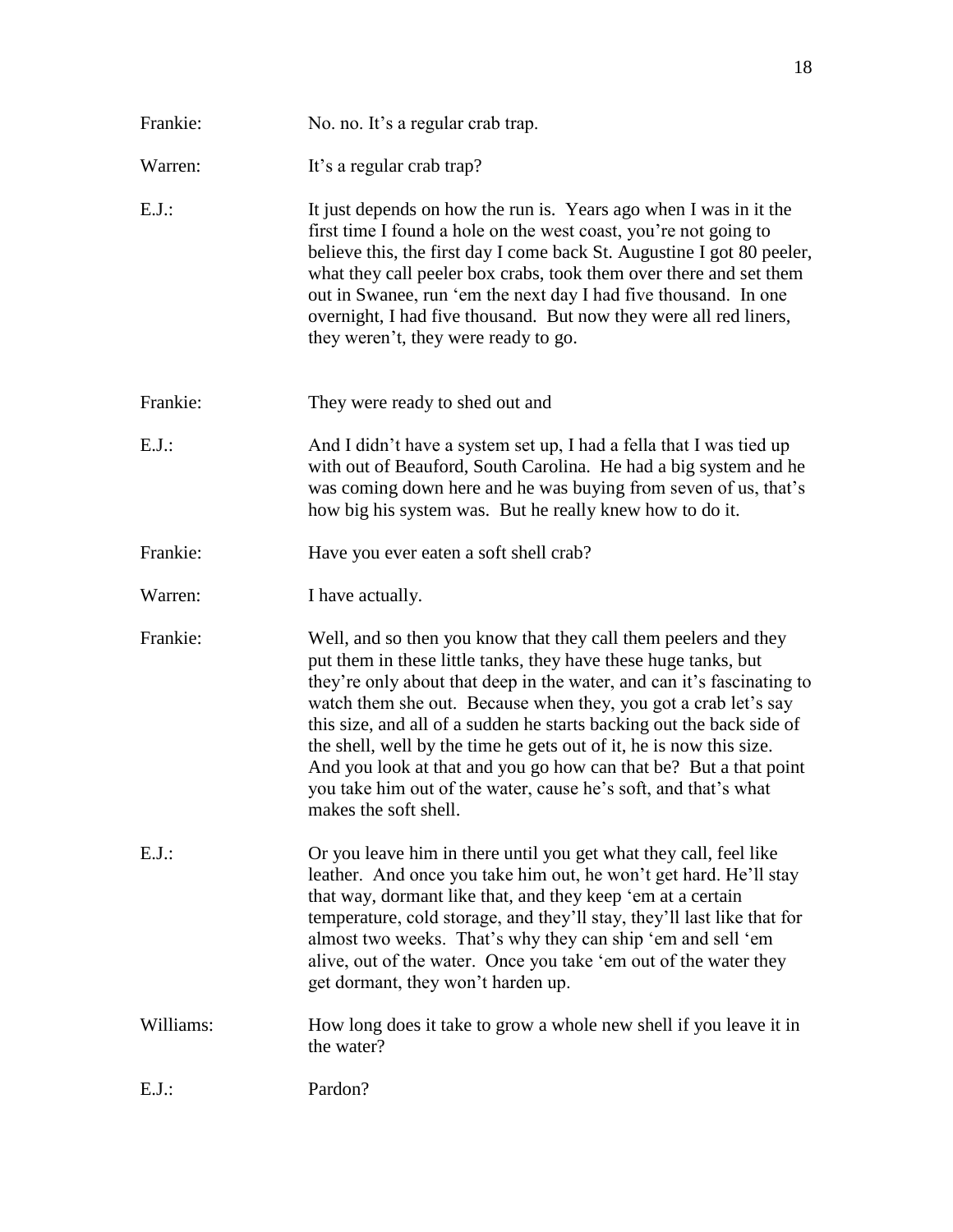| Williams: | How long does it take to grow another shell like that if they do<br>that?                                                                                                                               |
|-----------|---------------------------------------------------------------------------------------------------------------------------------------------------------------------------------------------------------|
| Frankie:  | That's what they are that hardens up. So that becomes their hard<br>shell again.                                                                                                                        |
| $E.J.$ :  | That's the only time they grow is when they shed.                                                                                                                                                       |
| Sandie:   | So how long does it take if you just threw him back in the water<br>when he he's all leathery, how long would it take?                                                                                  |
| $E.J.$ :  | If he's stuck in about three or four hours.                                                                                                                                                             |
| Frankie:  | Yeah.                                                                                                                                                                                                   |
| Sandie:   | Oh wow.                                                                                                                                                                                                 |
| Frankie:  | Because they're moldable at that point, no protection.                                                                                                                                                  |
| $E.J.$ :  | There are these boys that have they system set up like that; they<br>check them about every three hours.                                                                                                |
| Frankie:  | And that's around the clock. So it's a hard business to be in.<br>Somebody's got to be there checking 'em.                                                                                              |
| Sandie:   | It's like babysitting crabs.                                                                                                                                                                            |
| Frankie:  | Yeah.                                                                                                                                                                                                   |
| Williams: | Would you encourage people to take up the sport or commercial<br>fishing as a profession now as things are today?                                                                                       |
| E.J.:     | Not commercial fishing,                                                                                                                                                                                 |
| Frankie:  | Not in this state,                                                                                                                                                                                      |
| $E.J.$ :  | crabbing is going to be alright for a few more years. But<br>commercial fishing no.                                                                                                                     |
| Frankie:  | you can't catch enough fish as a commercial fisherman just to pay<br>for your gas. That's bad.                                                                                                          |
| E.J.      | Like I said on the west coast their going by quota now and if you<br>haven't been in it you can't get, unless you buy your quota from<br>somebody else. That's just like the stone crabs, you can get a |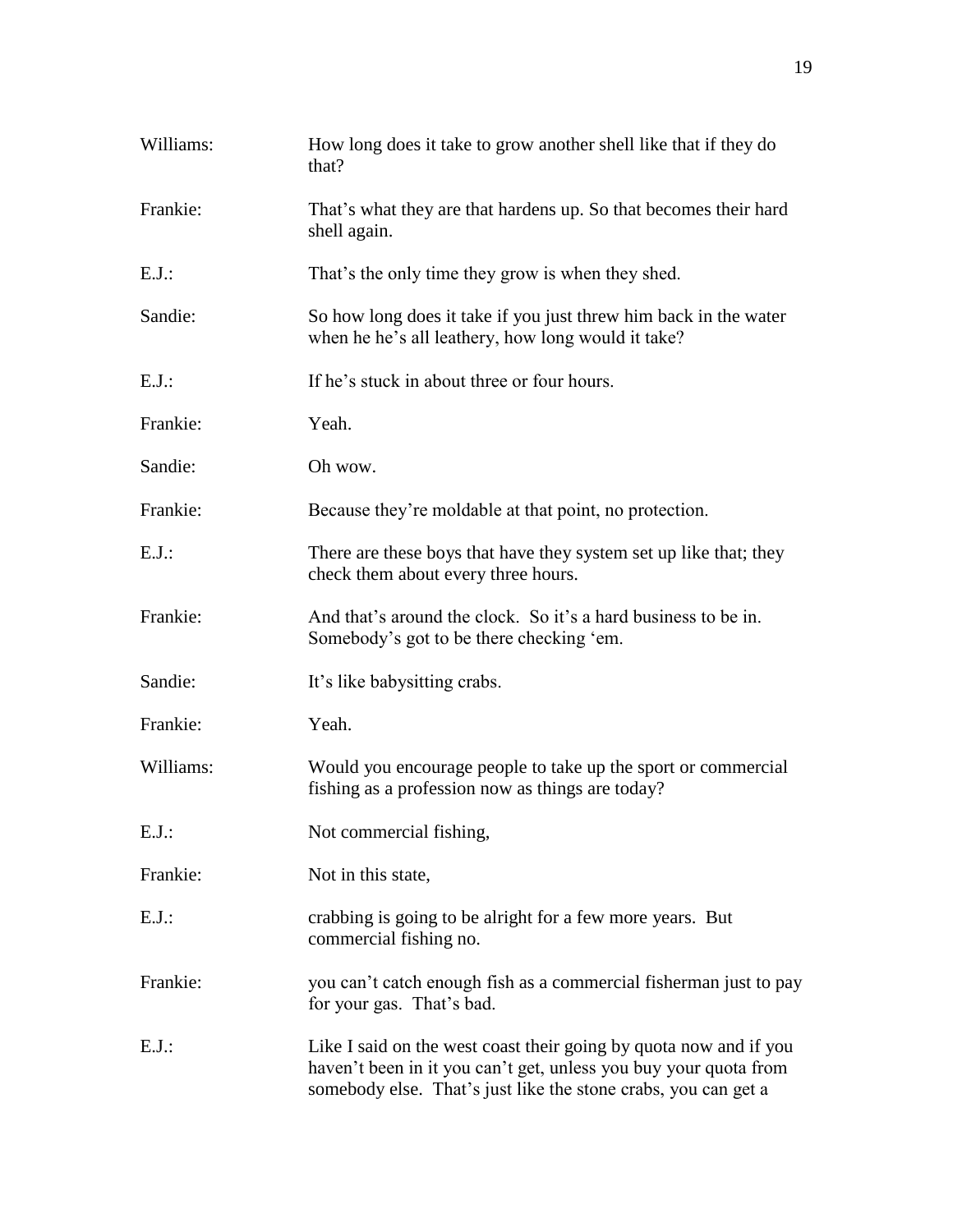|           | stone crab permit from the state, blue crabs are frozen, I know. I<br>don't think stone crabs are, but then you have to buy you a tag<br>from other stone crabbers. And tags are going, I forget what<br>they're going for now, two or three dollars a tag. But then you<br>have to turn twenty percent back to the government cause they're<br>trying to cut back on that, that's their way of cutting back. If you<br>buy a crab license on the east coast I can sell you a crab license,<br>but if you go buy a crab license on the west coast you have to buy<br>two and give one back to the government. |
|-----------|---------------------------------------------------------------------------------------------------------------------------------------------------------------------------------------------------------------------------------------------------------------------------------------------------------------------------------------------------------------------------------------------------------------------------------------------------------------------------------------------------------------------------------------------------------------------------------------------------------------|
| Frankie:  | Now does that make sense?                                                                                                                                                                                                                                                                                                                                                                                                                                                                                                                                                                                     |
| Warren:   | That makes no sense at all.                                                                                                                                                                                                                                                                                                                                                                                                                                                                                                                                                                                   |
| Frankie:  | None at all.                                                                                                                                                                                                                                                                                                                                                                                                                                                                                                                                                                                                  |
| $E.J.$ :  | That way they're getting rid of it. They're trying to cut it back<br>without putting everybody out of business.                                                                                                                                                                                                                                                                                                                                                                                                                                                                                               |
| Warren:   | That's so interesting that they make it so hard for you to go out<br>there and get fish when there is such a high demand for fish in<br>restaurants and in homes and everything it's just they need to<br>provide for that certain market, but they're making so impossible<br>for you guys to fulfill it.                                                                                                                                                                                                                                                                                                    |
| Frankie:  | Absolutely. Absolutely. Yes there are. Yup.                                                                                                                                                                                                                                                                                                                                                                                                                                                                                                                                                                   |
| Williams: | Why would we want to import, it's our economy, our fishing the<br>area.                                                                                                                                                                                                                                                                                                                                                                                                                                                                                                                                       |
| $E.J.$ :  | They want you to do that. Keep fishing for all the markets<br>(unintelligible)                                                                                                                                                                                                                                                                                                                                                                                                                                                                                                                                |
| Frankie:  | well, and the thing about it is, think about it, and that's what it's<br>coming down to. So when they import fish and gods knows what<br>it will be labeled think about if it's coming from Japan or where<br>it's coming from. From the day it's caught and flash frozen, how<br>long is it on that ship until it gets here, and how long does it sit in<br>port until it gets delivered, okay, and you can't call it fresh fish,<br>you know                                                                                                                                                                |
| Williams: | And you're still paying top dollar                                                                                                                                                                                                                                                                                                                                                                                                                                                                                                                                                                            |
| Frankie:  | Yeah, and you're paying an arm and a leg                                                                                                                                                                                                                                                                                                                                                                                                                                                                                                                                                                      |
| $E.J.$ :  | By law they got to                                                                                                                                                                                                                                                                                                                                                                                                                                                                                                                                                                                            |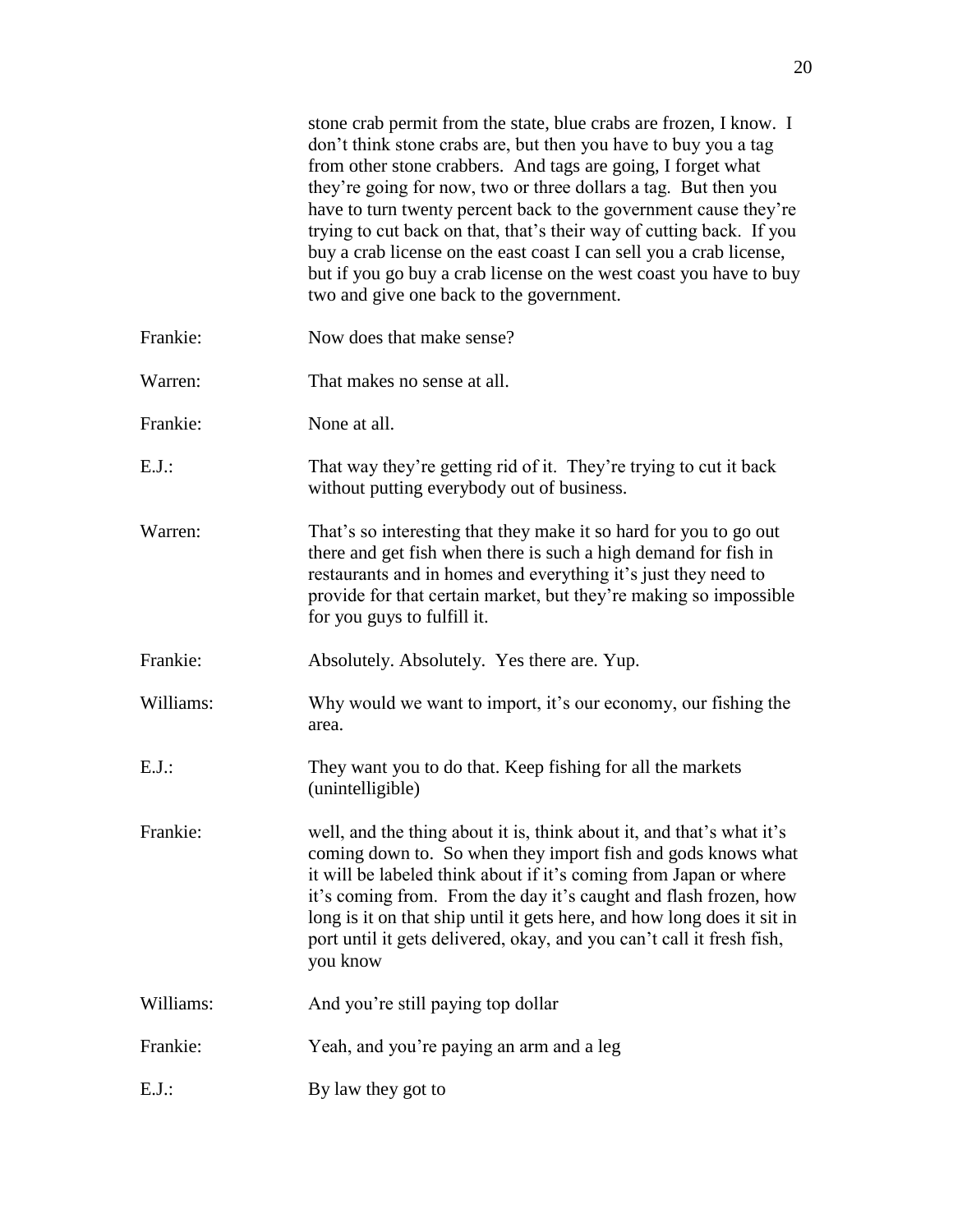| Frankie:  | You don't know how they                                                                                                                                                                                                                                                                                                                                                                                                                                                                       |
|-----------|-----------------------------------------------------------------------------------------------------------------------------------------------------------------------------------------------------------------------------------------------------------------------------------------------------------------------------------------------------------------------------------------------------------------------------------------------------------------------------------------------|
| $E.J.$ :  | (unintelligible) cause we're real strict here, they're not strict                                                                                                                                                                                                                                                                                                                                                                                                                             |
| Frankie:  | You don't know how they handled that stuff, you know                                                                                                                                                                                                                                                                                                                                                                                                                                          |
| $E.J.$ :  | All of a sudden you read the paper, you can't eat this, you can't eat<br>that on account of it wasn't processed right                                                                                                                                                                                                                                                                                                                                                                         |
| Frankie:  | Exactly                                                                                                                                                                                                                                                                                                                                                                                                                                                                                       |
| $E.J.$ :  | That's what happened in farming, that's why I'm against farming<br>stuff.                                                                                                                                                                                                                                                                                                                                                                                                                     |
| Williams: | Have you ever feared eating the fish around here?                                                                                                                                                                                                                                                                                                                                                                                                                                             |
| $E.J.$ :  | N <sub>o</sub>                                                                                                                                                                                                                                                                                                                                                                                                                                                                                |
| Frankie:  | No, never.                                                                                                                                                                                                                                                                                                                                                                                                                                                                                    |
| $E.J.$ :  | Never                                                                                                                                                                                                                                                                                                                                                                                                                                                                                         |
| Frankie:  | N <sub>o</sub>                                                                                                                                                                                                                                                                                                                                                                                                                                                                                |
| $E.J.$ :  | Even with the fish kill in the St. Johns River, I still eat catfish out<br>of there.                                                                                                                                                                                                                                                                                                                                                                                                          |
| Frankie:  | But that's just like this latest in the last couple of few years, tilapia.<br>Oh you got to try the tilapia. For gods sakes that is a nasty, fresh<br>water fish that goes along the bottom and eats all the crap.                                                                                                                                                                                                                                                                            |
| Warren:   | Right. Why do they say that? It's a bottom feeder fish.                                                                                                                                                                                                                                                                                                                                                                                                                                       |
| Frankie:  | Yeah, it's a nasty fish. What I don't like fresh water fish per say<br>anyway, I'm strictly salt water. And, but you know, and I, we<br>were in a restaurant, I can't remember where it was not too long<br>ago, and the girl says, oh we have some fresh tilapia, and I said<br>well good turn it loose some where. And she goes you don't like, I<br>said maam I don't eat anything that eats what that eats, and no I<br>don't eat tilapia. No that's a nasty fish. And she's like really? |
| Warren:   | There's no meat on it either. I've had it a couple of times and its<br>like paper thin and it just                                                                                                                                                                                                                                                                                                                                                                                            |
| Frankie:  | N <sub>0</sub>                                                                                                                                                                                                                                                                                                                                                                                                                                                                                |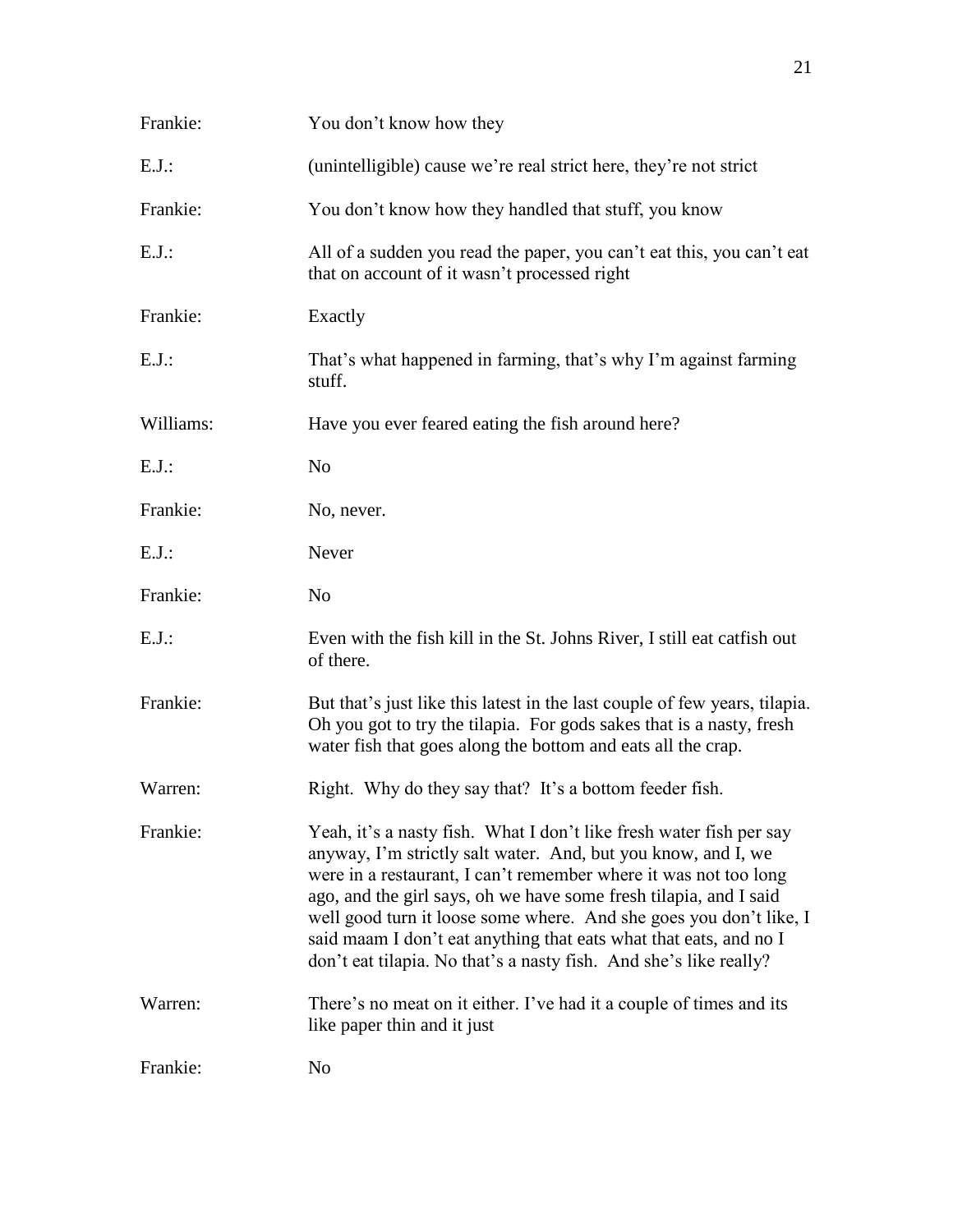| $E.J.$ : | It's the way they cut it                                                                                                                                                                                                                              |
|----------|-------------------------------------------------------------------------------------------------------------------------------------------------------------------------------------------------------------------------------------------------------|
| Warren:  | yeah, it's just not                                                                                                                                                                                                                                   |
| Frankie: | If you want to eat good, fresh fish then you want to eat flounder,<br>you want to eat grouper, of course stuff we eat at home you won't<br>generally find in restaurant but you can't beat sheep head or<br>pompy drum, or red fish any of those. But |
| $E.J.$ : | Some states you can't                                                                                                                                                                                                                                 |
| Frankie: | Well that's true.                                                                                                                                                                                                                                     |
| $E.J.$ : | They can sell red fish in Georgia.                                                                                                                                                                                                                    |
| Frankie: | Yeah I know, that's amazing.                                                                                                                                                                                                                          |
| $E.J.$ : | We can't.                                                                                                                                                                                                                                             |
| Frankie: | We can't, it's a sport fish. You can't sell it, but go to Georgia it's<br>sold there.                                                                                                                                                                 |
| $E.J.$ : | It's sold in the restaurants, it's on the menu.                                                                                                                                                                                                       |
| Sandie:  | Now those tilapia are they mostly farm raised, is that what they<br>farm raise in China and Vietnam and places like that? The big fish<br>farms.                                                                                                      |
| $E.J.$ : | Yeah they farm them over there,                                                                                                                                                                                                                       |
| Frankie: | And they're just so proud off it.                                                                                                                                                                                                                     |
| $E.J.$ : | And no telling what they feed 'em.                                                                                                                                                                                                                    |
| Frankie: | Yeah, no tellin'                                                                                                                                                                                                                                      |
| Sandie:  | Not that I have a problem putting, you know toxic waste into kids<br>toys, then you know you wonder                                                                                                                                                   |
| $E.J.$ : | You wonder what they're feeding them                                                                                                                                                                                                                  |
| Sandie:  | maybe their feeding the kids to them that they get from toxic<br>waste. I don't know.                                                                                                                                                                 |
| Frankie: | Who knows?                                                                                                                                                                                                                                            |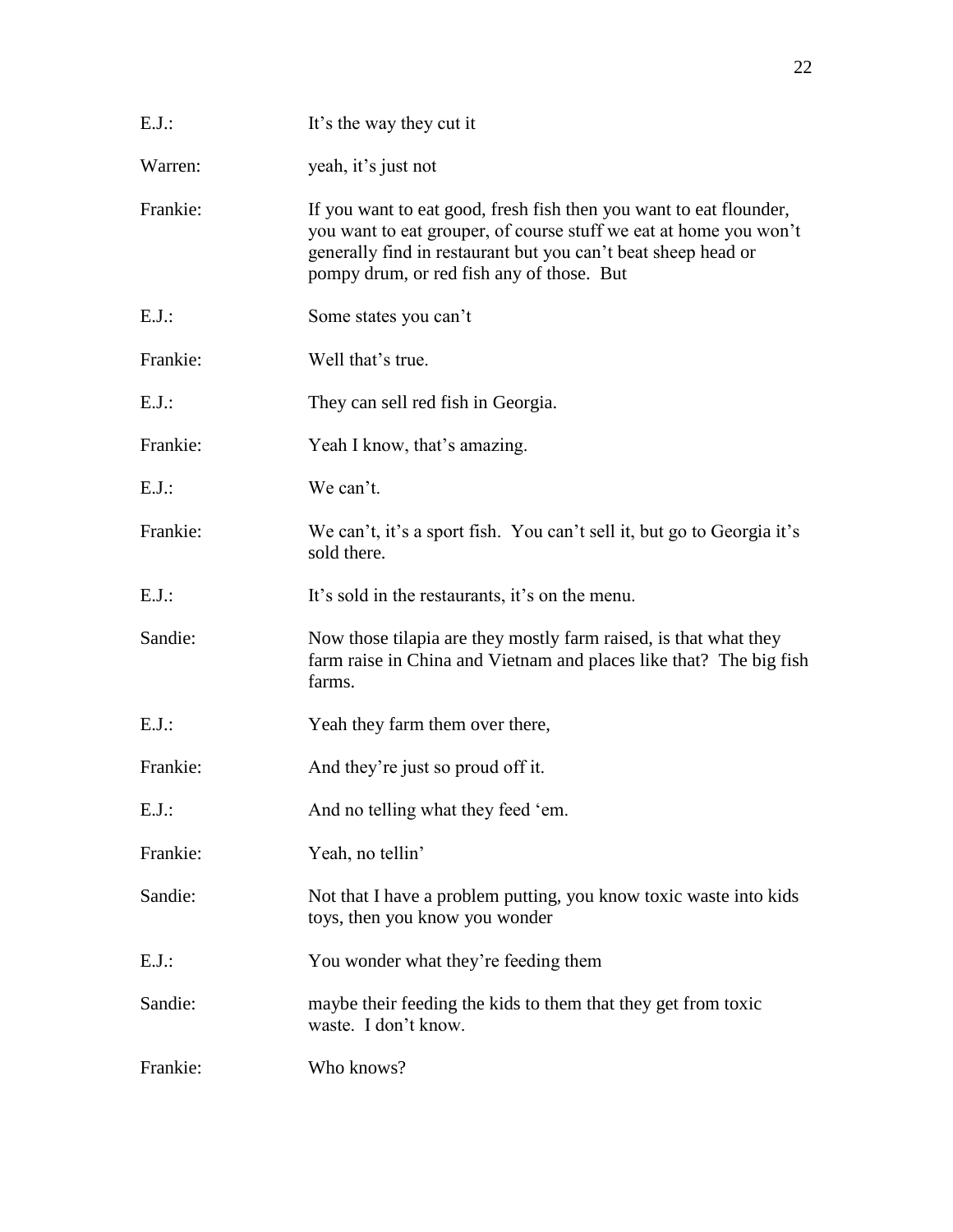| Sandie:  | God bless 'em                                                                                                                                                                                                                                                                                                                         |
|----------|---------------------------------------------------------------------------------------------------------------------------------------------------------------------------------------------------------------------------------------------------------------------------------------------------------------------------------------|
| Frankie: | I know                                                                                                                                                                                                                                                                                                                                |
| Sandie:  | Nothing personal against them. But you begin to wonder about<br>stuff that comes out of there.                                                                                                                                                                                                                                        |
| Frankie: | Yeah, that is, if I can't get home grown, I just don't want it, you<br>know.                                                                                                                                                                                                                                                          |
| Warren:  | I completely agree.                                                                                                                                                                                                                                                                                                                   |
| $E.J.$ : | That's just like them talking about the St. Johns River, they've had<br>one of the best shrimping years they've had in twenty years.                                                                                                                                                                                                  |
| Frankie: | Oh yeah.                                                                                                                                                                                                                                                                                                                              |
| $E.J.$ : | This year                                                                                                                                                                                                                                                                                                                             |
| Frankie: | Unbelievable                                                                                                                                                                                                                                                                                                                          |
| $E.J.$ : | Where did they come from? All of a sudden I mean there's still<br>shrimp out there.                                                                                                                                                                                                                                                   |
| Frankie: | And for this time of the year there shouldn't be.                                                                                                                                                                                                                                                                                     |
| $E.J.$ : | Usually there gone by now.                                                                                                                                                                                                                                                                                                            |
| Frankie: | August is usually the big month for shrimping in the St. Johns; you<br>know it's just carried right on.                                                                                                                                                                                                                               |
| $E.J.$ : | They showed up off shore here like they do for there and all these<br>tributaries too little shrimp. And they were catching I mean boats<br>were just catching baskets of them, and all of a sudden this last<br>little northeaster, last full moon we had, right after that they<br>disappeared. Nobody knows where (unintelligible) |
| Frankie: | The shrimpers out there trawling and there's nothing.                                                                                                                                                                                                                                                                                 |
| $E.J.$ : | Nothing                                                                                                                                                                                                                                                                                                                               |
| Frankie: | And I'm like we haven't got our shrimp yet this year. Cause I buy,<br>we buy shrimp from off the docks. You know, and I don't eat<br>brown shrimp, I don't like 'em, I like east coast white shrimp.<br>That's the best.                                                                                                              |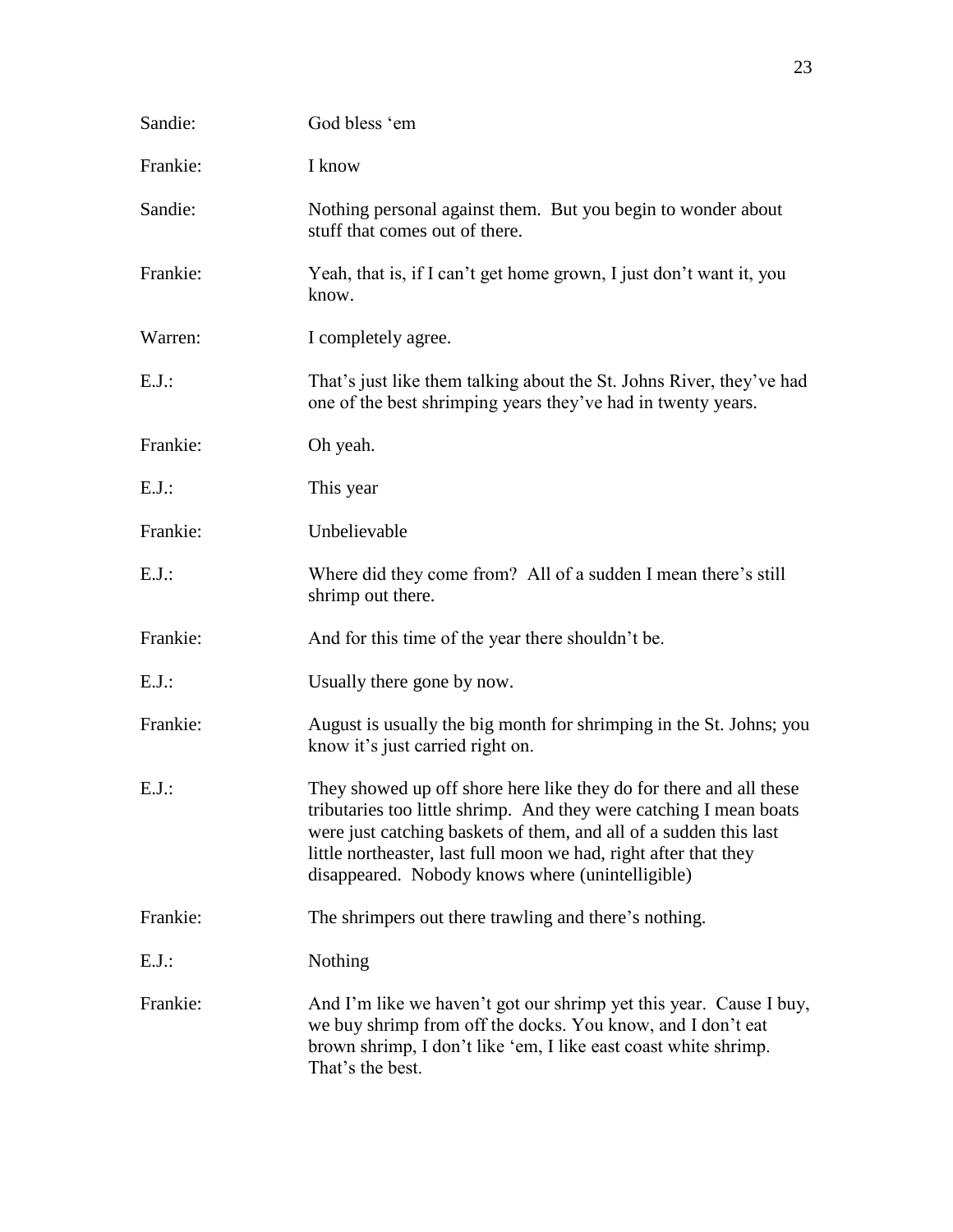| Sandie:   | Well I remember way back, in town you turn on Kings Street, go<br>over the little bridge there, was it that Marina's Sanchez, that little<br>run of water there, by the FEC                        |
|-----------|----------------------------------------------------------------------------------------------------------------------------------------------------------------------------------------------------|
| Frankie:  | San Sebastian                                                                                                                                                                                      |
| Sandie:   | San Sebastian. And I mean there used to be shrimp boats tied up<br>there all the way down the creek, and are any shrimp boats out of<br>St. Augustine anymore?                                     |
| $E.J.$ :  | Oh Yeah.                                                                                                                                                                                           |
| Frankie:  | Yeah there's a few.                                                                                                                                                                                |
| $E.J.$ :  | Go over look around there, their all tied up.                                                                                                                                                      |
| Frankie:  | Their all tied up right now, cause there's no shrimp.                                                                                                                                              |
| $E.J.$ :  | There's no shrimp                                                                                                                                                                                  |
| Sandie:   | I mean compared to what there was back then?                                                                                                                                                       |
| E.J.:     | Oh no.                                                                                                                                                                                             |
| Frankie:  | No, no.                                                                                                                                                                                            |
| $E.J.$ :  | It used to be you could walk across there.                                                                                                                                                         |
| Sandie:   | Yeah, you never had to, you could walk across the boat decks until<br>you got to the intracoastal. You never set a foot down in that creek<br>could you.                                           |
| Frankie:  | No.                                                                                                                                                                                                |
| Williams: | It seems like it would be hard to keep that as a profession if you hit<br>one year and not catching anything the next year.                                                                        |
| Frankie:  | Yeah. It's a tough life it really is. But it's in people's blood; you<br>know they gotta do it. Been handed down through generations,<br>that's what they do.                                      |
| Williams: | You think that's going to be lost on future generations?                                                                                                                                           |
| Frankie:  | Eventually, you know, with the population boom in Florida, I<br>don't, there's a lot of people that aren't going to be happy until<br>Florida doesn't look any different than New York or you know |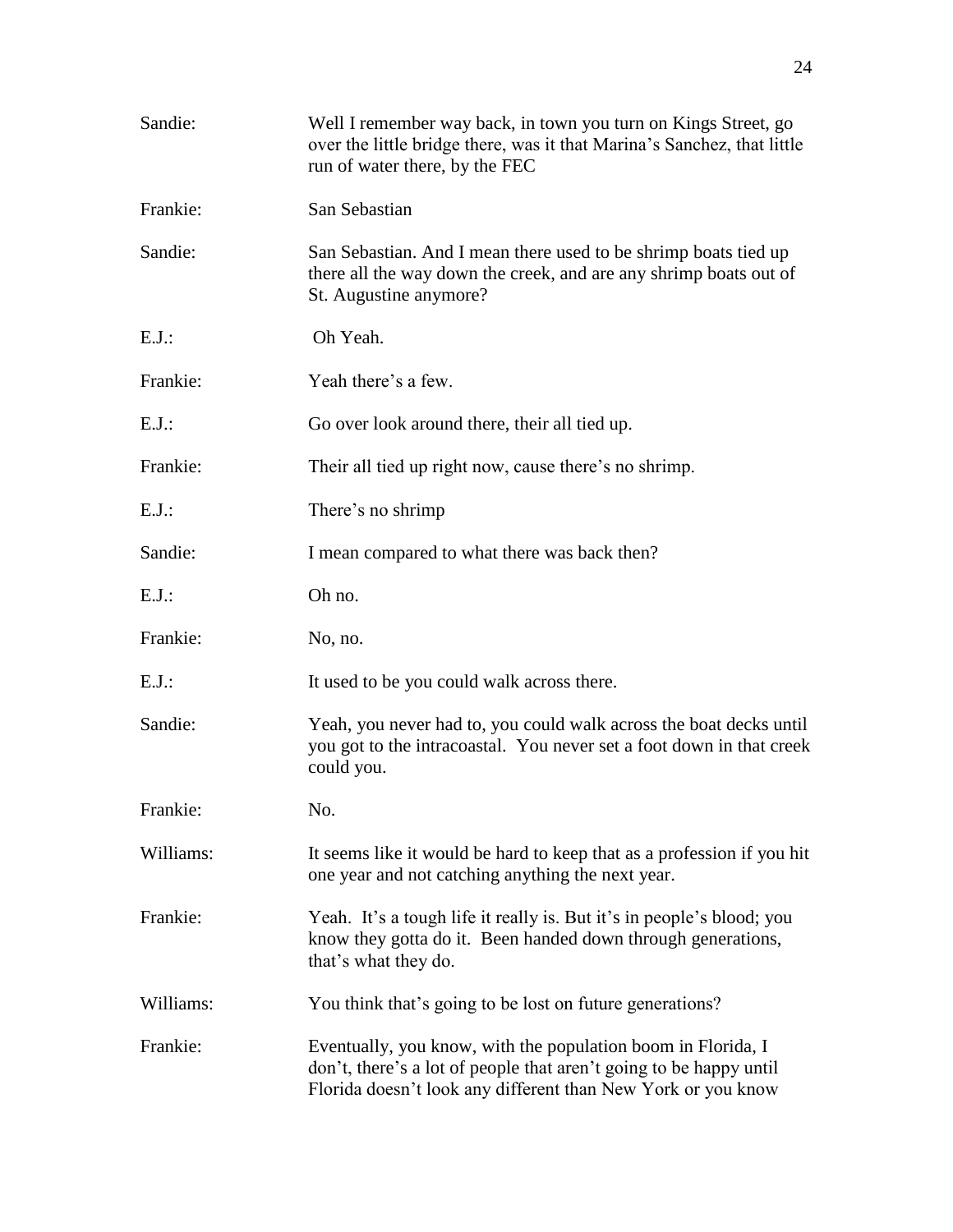places like that. And everything that used to be will have gone by the wayside it will all be, you know, neon lights, nothings real and you know, but what are you gonna do?

Warren: We've already started seeing that in like the commercial developers

Frankie: Oh yeah

Warren: putting up the houses and they all look like miniature cut houses

Frankie: Don't even go there. Cookie cutters.

Warren: Yes, cookie cutters.

Frankie: that's it

Warren: that's what I call them.

Frankie: That's exactly what it is and right now there are so many houses in, just in St. Johns County area that are being foreclosed and there are so many vacant homes that were built in subdivisions that are just sitting there rotting because of poor planning and that all goes back to County Commissioners who allowed all this because the developers, the Who Haas with the money, came in and said we're gonna do this, this, this and this, and they just fell over their feet, you know. Oh yeah go ahead, you know, because and the county's way of looking at it, it meant money. You know, and it's sad when I'm just an average, everyday person then if I can look out there and see you're wrong. You know, this gonna go by the wayside. What is wrong, it's all about the money. Everything in this day and age boils down to profit. And when you start putting profit before people you got a problem. But nobody cares anymore, they just don't care.

Williams: Some of our readings have said you're going to lose out a lot if you let these developers just keep on doing this to the land, you know because tourism and all that stuff's gonna drag you know, the economy down anyway.

Frankie: Absolutely.

E.J.: Well that's just like St. Augustine wasn't the oldest city in the United States and they keep the old part,

Frankie: Encroaching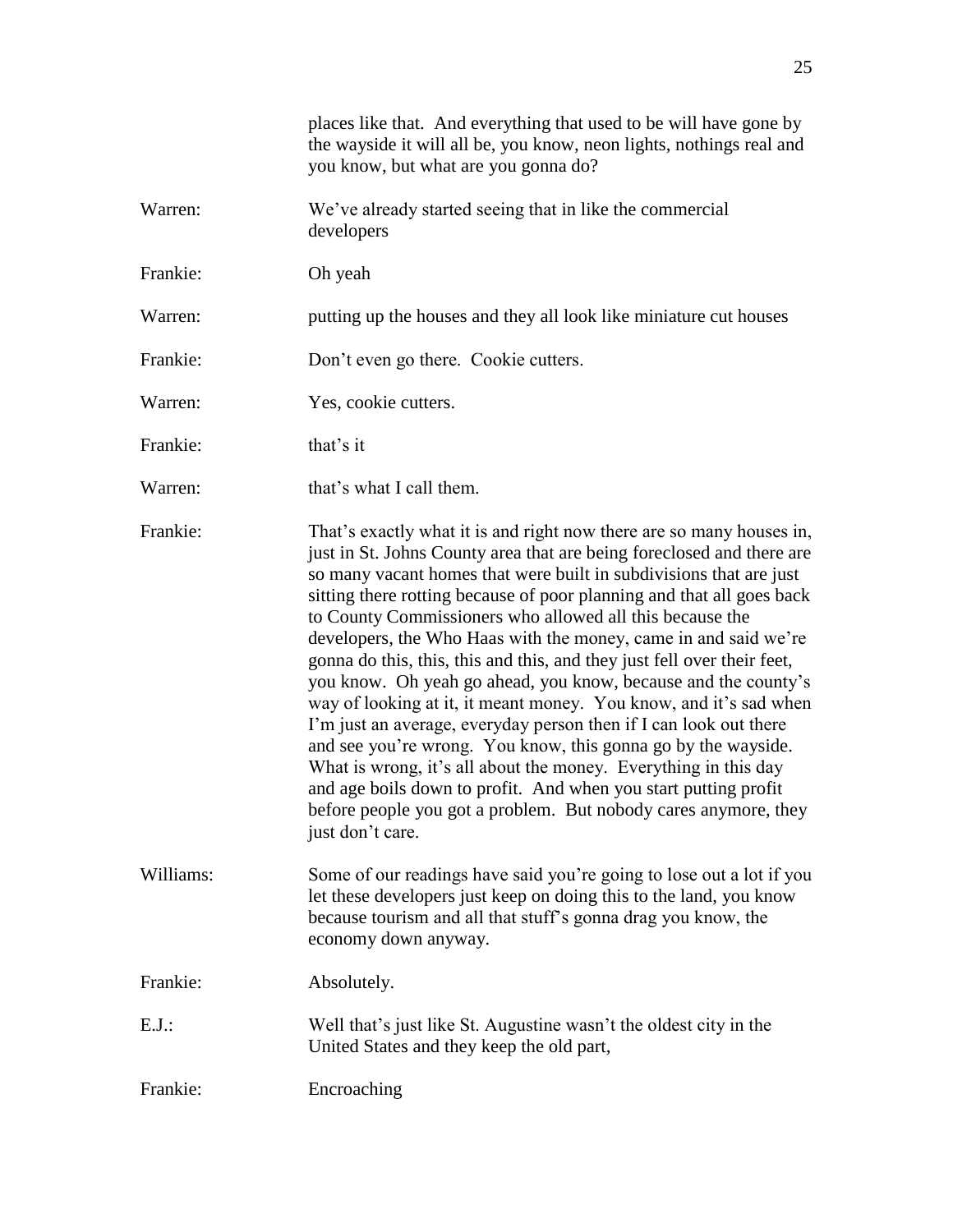| $E.J.$ :  | squeezing pretty soon you're not gonna have any old St.<br>Augustine.                                                                                                                                                                                                                                                                                                                                                                                                                                                                                                                                                                                                                                                                                                                                                               |
|-----------|-------------------------------------------------------------------------------------------------------------------------------------------------------------------------------------------------------------------------------------------------------------------------------------------------------------------------------------------------------------------------------------------------------------------------------------------------------------------------------------------------------------------------------------------------------------------------------------------------------------------------------------------------------------------------------------------------------------------------------------------------------------------------------------------------------------------------------------|
| Frankie:  | Yeah, there will be nothing.                                                                                                                                                                                                                                                                                                                                                                                                                                                                                                                                                                                                                                                                                                                                                                                                        |
| $E.J.$ :  | Yeah, but they're finally realizing that now, so that they get stricter<br>on it.                                                                                                                                                                                                                                                                                                                                                                                                                                                                                                                                                                                                                                                                                                                                                   |
| Frankie:  | They're twenty years too late.                                                                                                                                                                                                                                                                                                                                                                                                                                                                                                                                                                                                                                                                                                                                                                                                      |
| $E.J.$ :  | Yeah, they've covered up a lot of stuff that should have been left<br>old, but                                                                                                                                                                                                                                                                                                                                                                                                                                                                                                                                                                                                                                                                                                                                                      |
| Frankie:  | Yeah                                                                                                                                                                                                                                                                                                                                                                                                                                                                                                                                                                                                                                                                                                                                                                                                                                |
| Warren:   | I was surprised to see, you know, just in my own personal<br>knowledge just how many people live in St. Augustine because<br>once you go over the Lion Bridge, you go to that part right there by<br>the water I have a few friends that live over there. I mean it's such<br>a small, like it seems like such a small area, but it's so compact and<br>at the same time like there's, there's I mean you could literally like<br>just go across it in a couple of minutes and then it's done.                                                                                                                                                                                                                                                                                                                                      |
| Frankie:  | Yeah                                                                                                                                                                                                                                                                                                                                                                                                                                                                                                                                                                                                                                                                                                                                                                                                                                |
| Warren:   | Like, I mean they just crammed so much into that little area that<br>there's just no room for anything.                                                                                                                                                                                                                                                                                                                                                                                                                                                                                                                                                                                                                                                                                                                             |
| Frankie:  | And they've, the downtown area, which used to be beautiful, it<br>really was, and I mean you could go sit in the park and just watch<br>people if that's what you liked to do, or read a book or whatever,<br>well you can't do that anymore because then you've got the<br>homeless people, god love 'em, you know, and the people who<br>don't really want to work, that want to stand there and panhandle,<br>and aggravate you, and all that's been allowed and that's wrong.<br>You know, I mean excuse me and you paid your taxes when? I<br>own a home here and I paid my taxes, why are you bothering me?<br>And I have no patience with that kind of stuff, so I haven't been<br>downtown in I can't tell you when. I don't go downtown. That's<br>my home, you know, but I don't go there. It's just not good<br>anymore. |
| Williams: | What do you think about the plans to pump all the water out of the<br>St. Johns and send it down to where the Seminoles live?                                                                                                                                                                                                                                                                                                                                                                                                                                                                                                                                                                                                                                                                                                       |
| Frankie:  | Oh no! NO, no, no, no!                                                                                                                                                                                                                                                                                                                                                                                                                                                                                                                                                                                                                                                                                                                                                                                                              |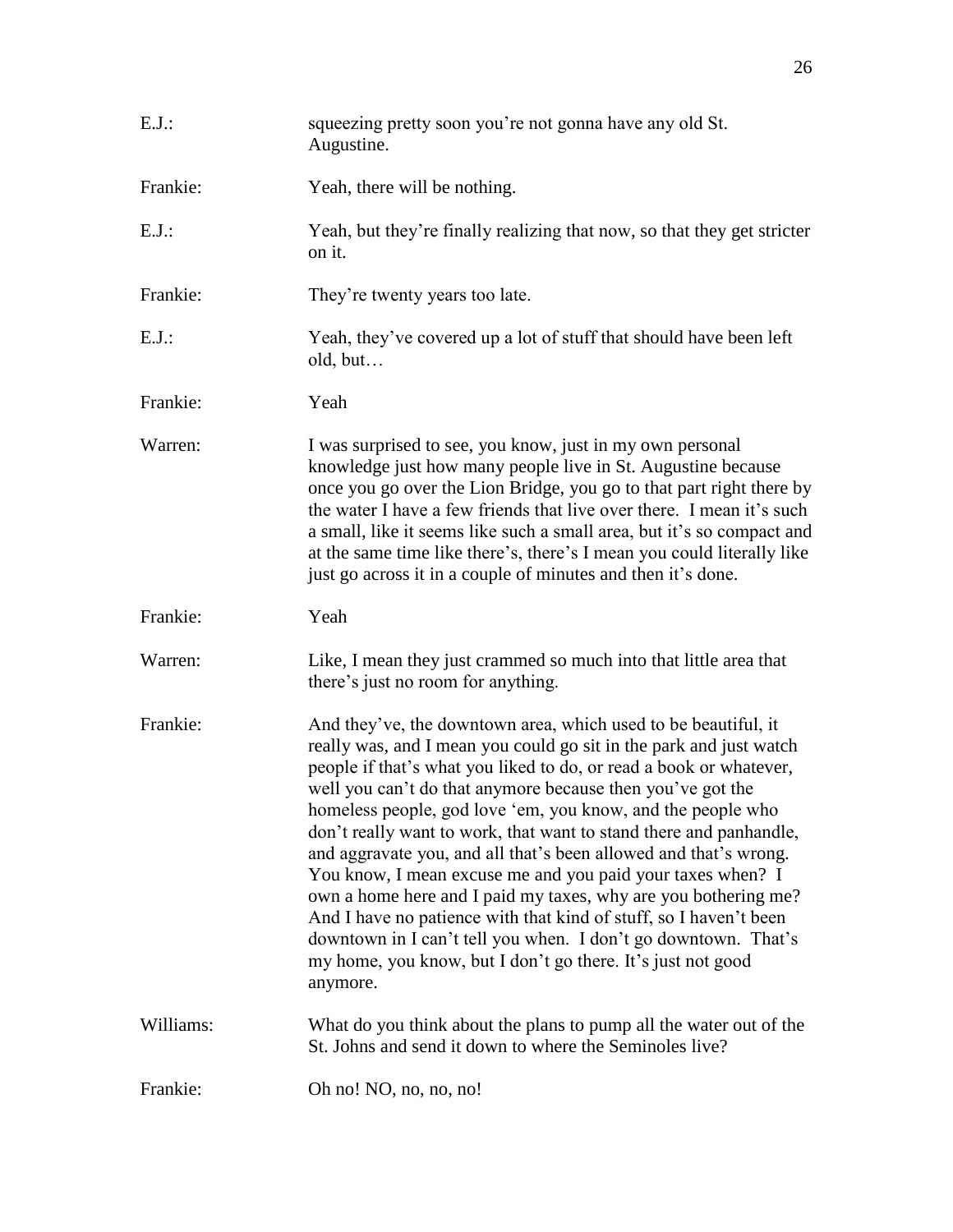| That will kill it. That will kill it. |
|---------------------------------------|
|                                       |

Frankie: That will be the ruination. And let me tell you something about that water

E.J.: Yeah, we gonna (unintelligible) that would really speed it up.

Frankie: Right now we heard a rumor that the county is fixing to hire some, what I call the water Gestapo people, to go around and you have a drip out there on your faucet in the yard or something where you're gonna get warned the first time, then you're gonna get fined because you're using too much water. Well here's my answer to that, when the state of Florida says to the Dasani Company, to the Zephyrs, they left, you know, they couldn't take it anymore, Zephyrhills and all those who are taking our water to make that bottle right there, for profit. Now how many millions of gallons a day do you think they're using? And their gonna tell me a native Floridian, who pays taxes, who's lived the right life, that I can only water this much, and I can only use this much water? Well when they stop bottling that and sending it out of state and selling it for profit then maybe I'll consider it, but until then no I'm gonna water when I want to and the hell with 'em, is the way I feel about it. No, we don't need to send to Miami, to Orlando, the mouse, that's the ruination of the state of Florida. And how many, how many, amusement things do they have over there that they need tens of thousands gallons of water a day to operate, again for profit, but they're gonna tell us how to use our water. I just, you know, help me understand that.

Williams: The ownerships seem to cause all these problems.

Frankie: Yeah, and they say well they have permits, well great give me a permit then. You know, no I can't stand the mouse, you know I wish he would up and leave and go back to California or wherever the hell he came from, you know, and well do you realize how many jobs, let them go too. They came here because of it, let them go with it. You know, I'm critical when it comes to this kind of stuff, I am and that's not very nice, I'm sure. But

Warren: no, no, we talk about this

Frankie: don't tell me about water when you're wanting to do stuff like that, you know, and yet you're saying right now we're eighteen inches below what we should be on our rain table. We're in trouble, but you know.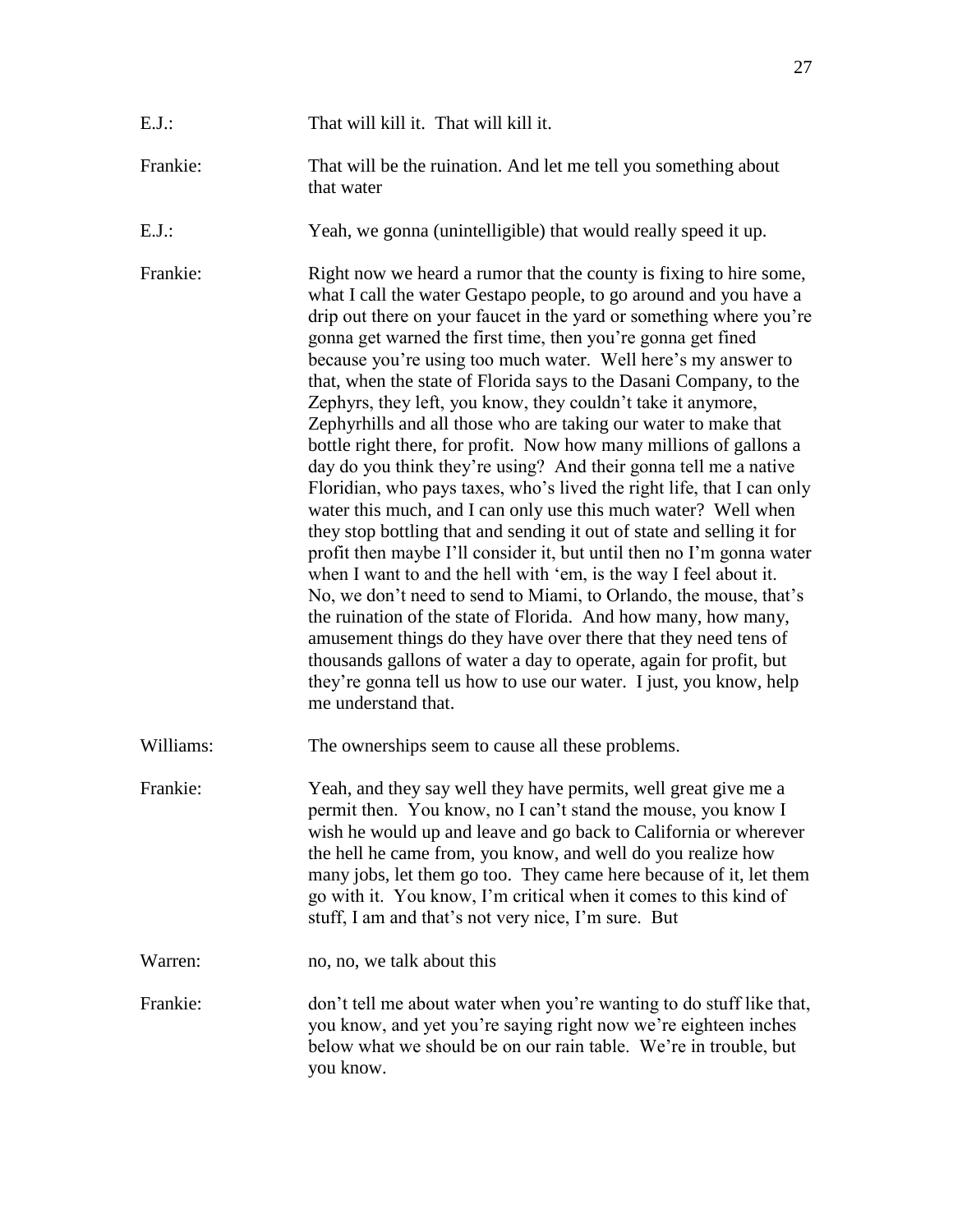| Warren:   | It's interesting what you say, I mean everything you guys say is<br>directly dead on about what we've been talking about, and all these<br>issues come up in our class.                                                                                                                                                                                                                                                                                                                                                                                                                                                                                                                                                                                                                                           |
|-----------|-------------------------------------------------------------------------------------------------------------------------------------------------------------------------------------------------------------------------------------------------------------------------------------------------------------------------------------------------------------------------------------------------------------------------------------------------------------------------------------------------------------------------------------------------------------------------------------------------------------------------------------------------------------------------------------------------------------------------------------------------------------------------------------------------------------------|
| Frankie;  | Well, it's like I said I'm just an average person, you know, we've<br>worked hard, paid taxes, you know the whole nine yards, but I've<br>got common sense. I can look out there and see what's going on.<br>Why can't these people that are making tons of money, sitting in<br>their overstuffed leather chairs, passing resolutions, laws and what<br>have you, why can't they see it? It's all about the money. That's<br>the whole thing right there. All about the money.                                                                                                                                                                                                                                                                                                                                   |
| Williams: | You're right the developers, you know, they make the rules.                                                                                                                                                                                                                                                                                                                                                                                                                                                                                                                                                                                                                                                                                                                                                       |
| Frankie:  | Oh yeah. They are in charge. They absolutely are in charge and<br>they laugh at us. You know, because they can afford to do<br>whatever they want to do and get passed what they want passed,<br>and the whole nine yards. But, you can't do a thing about it.<br>Would yall like to take a break and walk down on the dock or?                                                                                                                                                                                                                                                                                                                                                                                                                                                                                   |
| Warren:   | Well if you don't mind we would like to take the recorder with us.<br>Well it's just                                                                                                                                                                                                                                                                                                                                                                                                                                                                                                                                                                                                                                                                                                                              |
| Frankie:  | You want me to tell some crazy stories?                                                                                                                                                                                                                                                                                                                                                                                                                                                                                                                                                                                                                                                                                                                                                                           |
| Warren:   | I don't want to lose any of this precious information that we've<br>been getting.                                                                                                                                                                                                                                                                                                                                                                                                                                                                                                                                                                                                                                                                                                                                 |
| Frankie:  | Oh for heavens sake!                                                                                                                                                                                                                                                                                                                                                                                                                                                                                                                                                                                                                                                                                                                                                                                              |
| Warren:   | I would really love to go down to the dock, that's great.                                                                                                                                                                                                                                                                                                                                                                                                                                                                                                                                                                                                                                                                                                                                                         |
| Frankie:  | Okay, then we'll just take our little break and walk and wander or<br>whatever. But this, the houses along the creek here, there's only<br>like twelve, because see where that tree line is over there, you can't<br>build any further there and this last house over here you can't build<br>any further over there. So all the homes along here belong to<br>people I've known my whole life. And they were all little camps,<br>like this little house here and this little house over here, and people<br>would come down on the weekends and bring their families and<br>what have you, you know, and blah, blah, blah. And about sixteen<br>years ago after my mom passed away first and then my dad, we<br>tore down the old cabin and built this here, and I said you know<br>this is where I want to be. |
| Warren:   | So this property has been in your family your whole life?                                                                                                                                                                                                                                                                                                                                                                                                                                                                                                                                                                                                                                                                                                                                                         |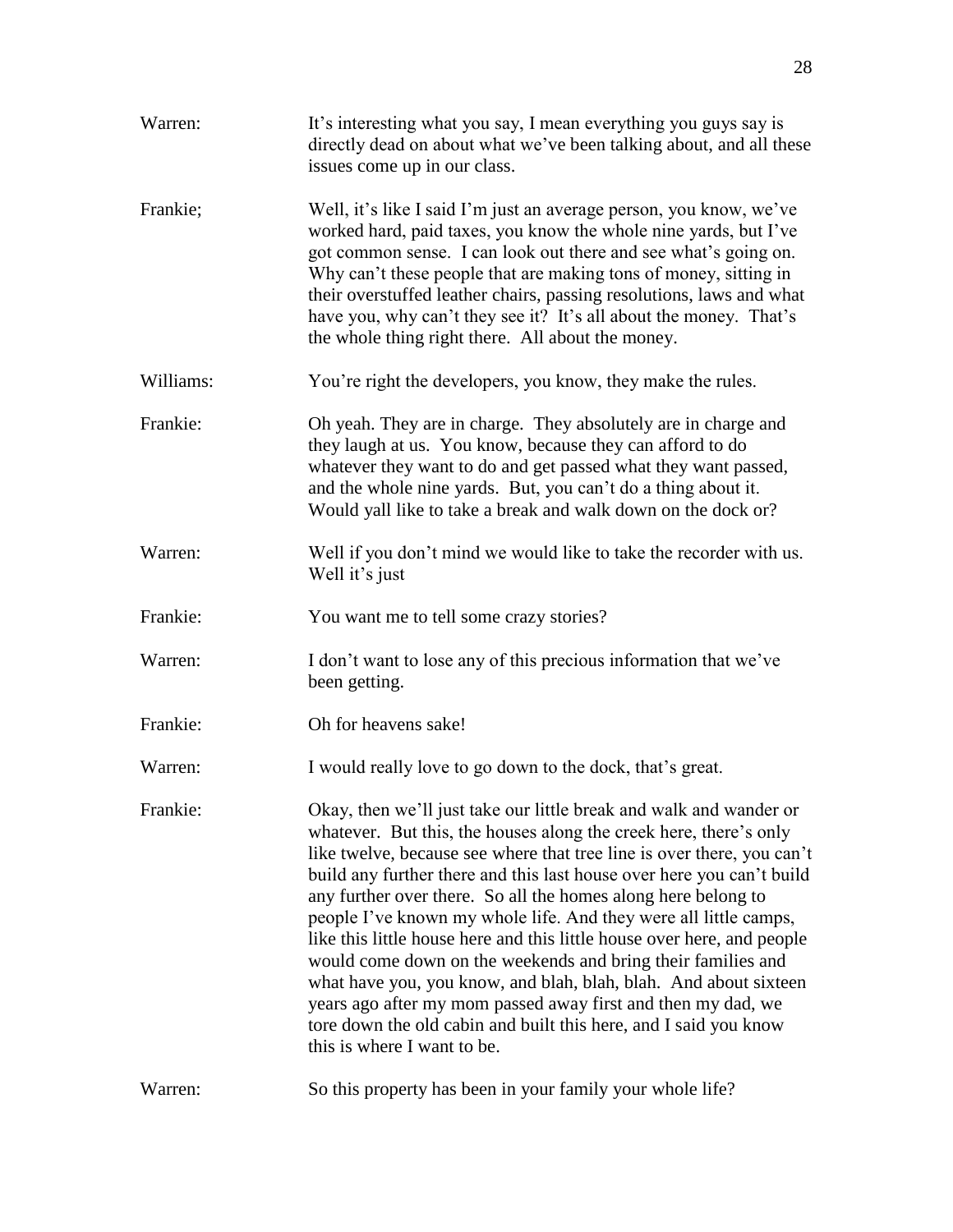| Frankie:  | For years, pretty much.                                                                                                                                                                                                                                                                                                                                                                                                        |
|-----------|--------------------------------------------------------------------------------------------------------------------------------------------------------------------------------------------------------------------------------------------------------------------------------------------------------------------------------------------------------------------------------------------------------------------------------|
| Warren:   | Wow, that's awesome. And you just rebuilt house, it's nice, when<br>did you do the renovations?                                                                                                                                                                                                                                                                                                                                |
| Sandie:   | No, no                                                                                                                                                                                                                                                                                                                                                                                                                         |
| Frankie:  | From the ground up, in it's been sixteen years. I mean '94 I<br>believe, I think.                                                                                                                                                                                                                                                                                                                                              |
| Williams: | How much does fluctuate over here?                                                                                                                                                                                                                                                                                                                                                                                             |
| Frankie:  | Rise and fall? Probably on just an average we got about a three or<br>four foot rise and fall. On average                                                                                                                                                                                                                                                                                                                      |
| Sandie:   | On average depending on the time of the month I'd say, depending<br>on the wind and the moon phase.                                                                                                                                                                                                                                                                                                                            |
| Frankie:  | Although a few years back                                                                                                                                                                                                                                                                                                                                                                                                      |
| Sandie:   | It's been over this dock well over, how far up the yard mom past<br>the shed?                                                                                                                                                                                                                                                                                                                                                  |
| Frankie:  | Yeah, right up to there.                                                                                                                                                                                                                                                                                                                                                                                                       |
| Sandie:   | And it's been down so low that there was not dry land but wet<br>muck in front of the dock.                                                                                                                                                                                                                                                                                                                                    |
| Frankie:  | Exactly                                                                                                                                                                                                                                                                                                                                                                                                                        |
| Warren:   | Do you guys get much wildlife coming around here, like gators<br>and snakes?                                                                                                                                                                                                                                                                                                                                                   |
| Frankie:  | While don't yall pull a chair up or sit in the shade or something.<br>Yes we have, as a matter of fact, now we've got about a four foot<br>little gator but I don't see him out there now. And we've had some<br>monsters. Yeah he's just hiding, he hears us. And we've got<br>everything; we've got the coons, and armadillos, coyotes,<br>unfortunately yeah. And deer, or yeah, but like I said they're going<br>back now. |
| Sandie:   | oh look, I need some (datil peppers)                                                                                                                                                                                                                                                                                                                                                                                           |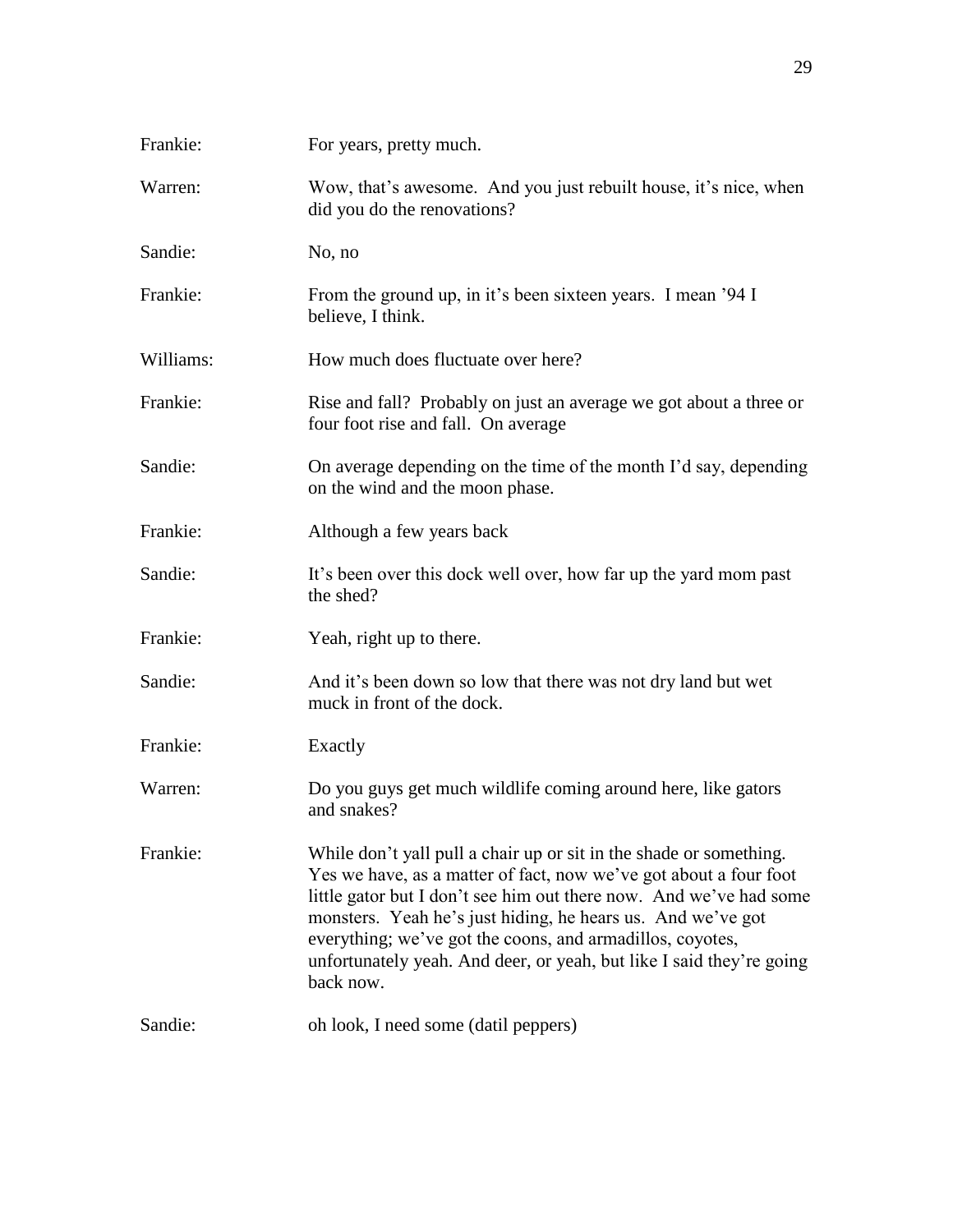| Warren:   | See I grew up in a house where we had flavor in our food, but we<br>just didn't have spice, spice like heat spice in it. So I never really<br>had too much of it being hot in my food. |
|-----------|----------------------------------------------------------------------------------------------------------------------------------------------------------------------------------------|
| Frankie:  | Okay, touch your finger to that.                                                                                                                                                       |
| Warren:   | Is it gonna hurt?                                                                                                                                                                      |
| Frankie:  | No.                                                                                                                                                                                    |
| Williams: | I eat pretty spicy foods. It's spicy.                                                                                                                                                  |
| Frankie:  | It has the best flavor. It will burn your little tongue.                                                                                                                               |
| Warren:   | I'm kind of sensitive.                                                                                                                                                                 |
| Frankie:  | Then don't.                                                                                                                                                                            |
| Williams: | Naw, that's perfect for me.                                                                                                                                                            |
| Frankie:  | But now the green, they're green first then they go to this color.<br>They're not as strong at this color. As they are when they're<br>green. No                                       |
| Sandie:   | Here miss I can take it.                                                                                                                                                               |
| Frankie:  | No, lord no, don't let her do that.                                                                                                                                                    |
| Williams: | The greens ones are hotter you said?                                                                                                                                                   |
| Frankie:  | Yes! But they're great. I use them, the only thing I haven't put<br>them in that I can remember is ice cream.                                                                          |
| Williams: | Do you guys ever cast out right off of here or?                                                                                                                                        |
| Warren:   | Yeah you said you caught a red fish out here one day too.                                                                                                                              |
| Sandie:   | This is where she learned to fish, this is where I learned to fish.                                                                                                                    |
| Warren:   | Really. Historic dock right here.                                                                                                                                                      |
| Frankie:  | There you go.                                                                                                                                                                          |
| Sandie:   | Well out on the water. Mom says fishing off the dock is for people<br>who don't have boats.                                                                                            |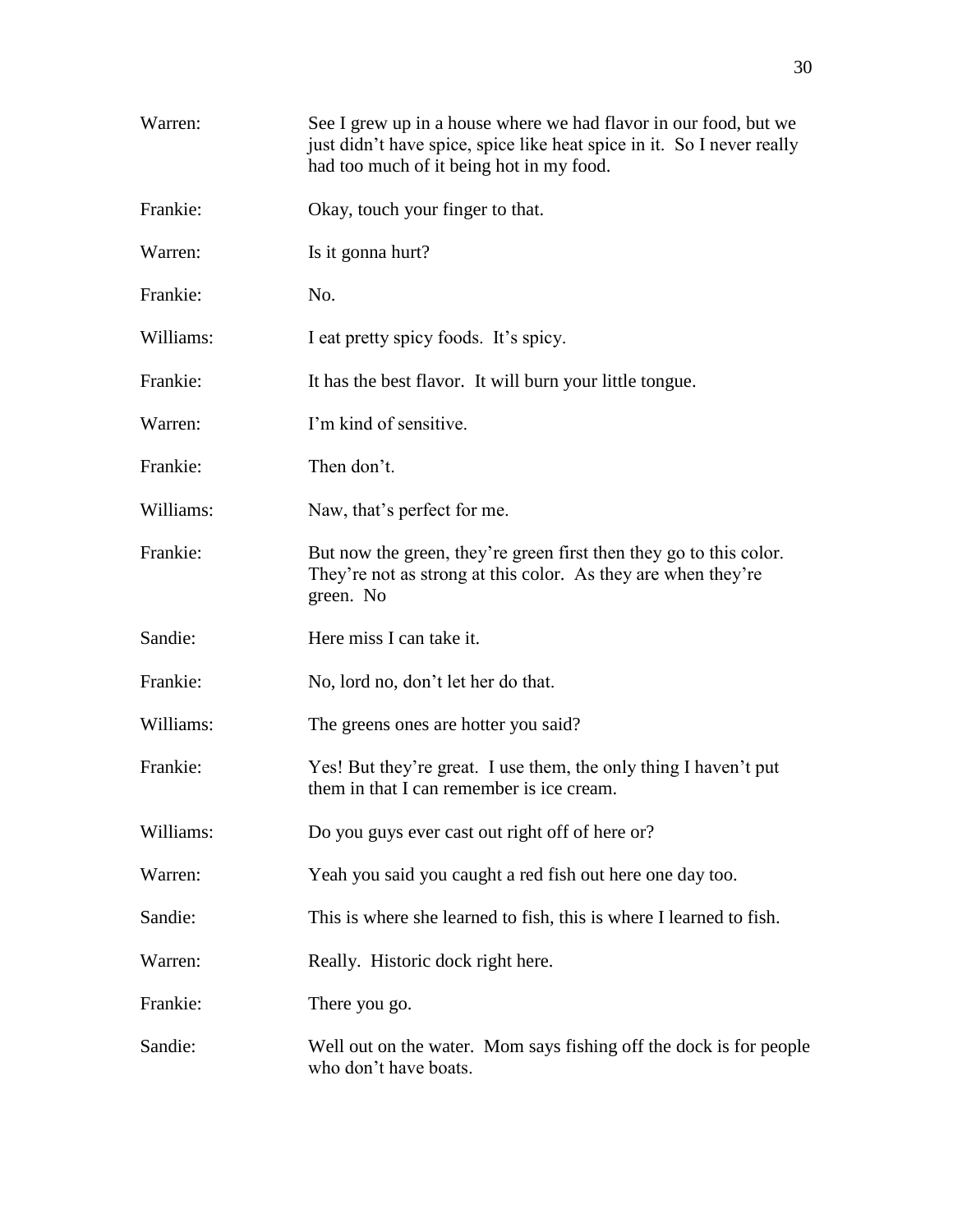| Williams: | The biggest one I ever remembering catching was about nineteen<br>inches a red fish but I was probably ten years old.                                                                                                                                                                    |
|-----------|------------------------------------------------------------------------------------------------------------------------------------------------------------------------------------------------------------------------------------------------------------------------------------------|
| Frankie:  | That was probably fun.                                                                                                                                                                                                                                                                   |
| Warren:   | How big, one of the questions I was gonna ask you is, me and<br>Sandie were talking about how you used to be the queen of tarpon?                                                                                                                                                        |
| Frankie:  | Oh lord. That's my favorite fish to catch. It just a sport fish, you<br>don't eat 'em, they're just a lot of fun and they are, ooh 158<br>pounds.                                                                                                                                        |
| Warren:   | Yeah, she said some of them you were pulling out were well over<br>two hundred, you little thing there.                                                                                                                                                                                  |
| Williams: | How long did it take you to catch one of those?                                                                                                                                                                                                                                          |
| Frankie:  | It depends on the tackle you use and where you're at, you know,<br>and sometimes it can be thirty minutes and sometimes it can be an<br>hour and a half. You know, it just varies.                                                                                                       |
| Sandie:   | Sometimes it can be all night long just sitting there stressing.                                                                                                                                                                                                                         |
| Warren:   | And hundreds, you caught through, would you say hundreds of<br>those?                                                                                                                                                                                                                    |
| Frankie:  | Oh yeah. Over all the years, yeah. But that's always been my<br>favorite fish to catch. Just be cause it's a challenge.                                                                                                                                                                  |
| Williams: | What did you use to do when you caught them, did you bring them<br>home?                                                                                                                                                                                                                 |
| Frankie:  | Release them. Yeah you release them. A lot of times we would<br>bring them in because if we were in a tournament or something<br>like that and then they would go the gator farm and we'd feed them<br>to the gators.                                                                    |
| Warren:   | That's really interesting.                                                                                                                                                                                                                                                               |
| Williams: | what do you see as the biggest problem for the future of fishing?                                                                                                                                                                                                                        |
| Frankie:  | Well, it's not going to be the lack of fish. It's going to be the rules<br>that people make to me foolishly. You know, and who's going to<br>want to go and spend you know, thirty, forty, fifty thousand dollars<br>on a boat motor and trailer to be able to go catch one fish? Like I |

said it's gonna destroy the industry, and that's the trickle down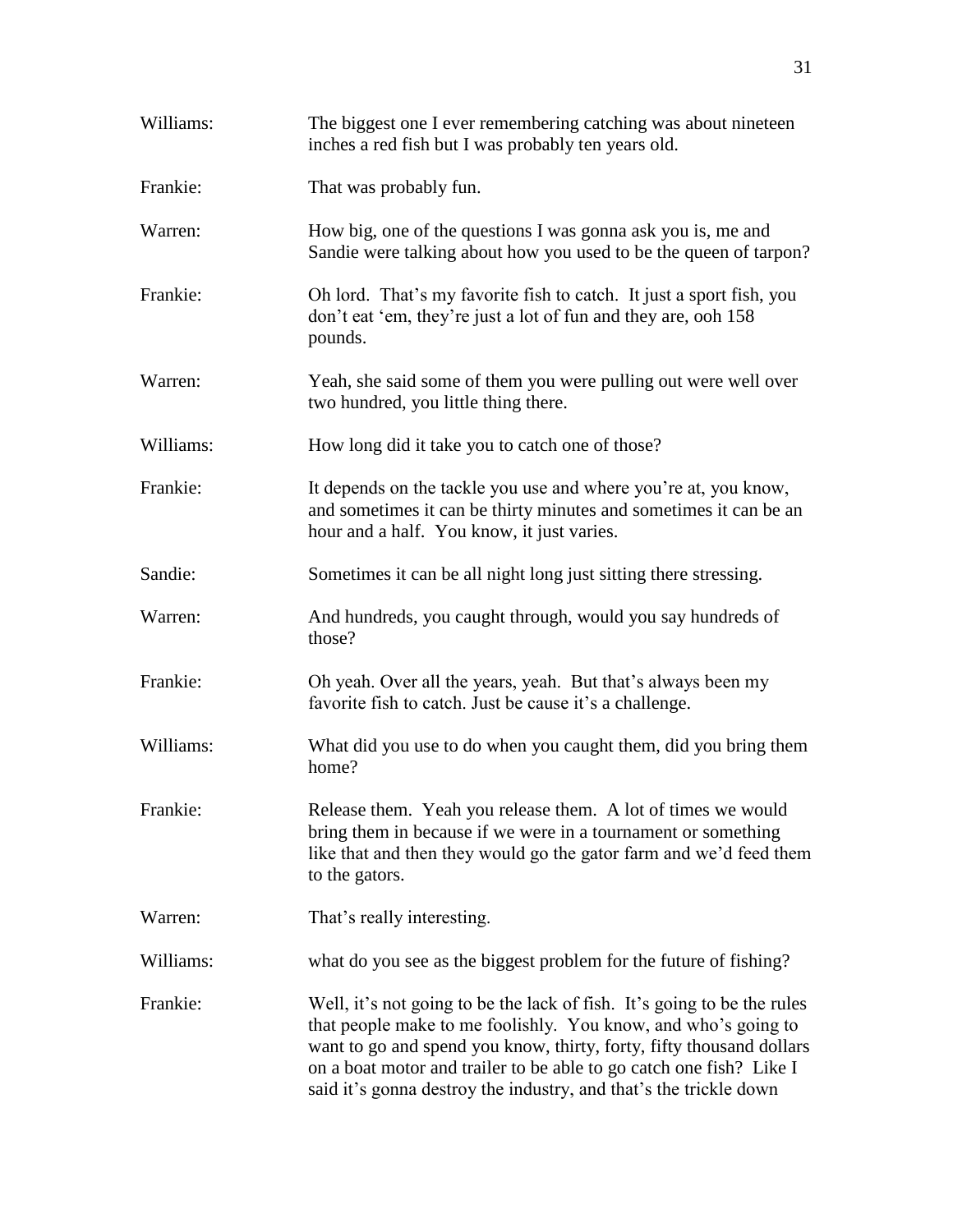|           | effect. You know, from a rod and reel, to a boat, to the motors, to<br>the industry that has anything to do with fishing. To the bait<br>suppliers, anything you can think of. It's going to effect. And it's<br>not going to be good. And I don't know why the powers that be<br>can't see that. Put limits on things but don't be so ridiculous that<br>you know, you try to people out of business, and that's what it<br>boils down to. |
|-----------|---------------------------------------------------------------------------------------------------------------------------------------------------------------------------------------------------------------------------------------------------------------------------------------------------------------------------------------------------------------------------------------------------------------------------------------------|
| Williams: | Well I think it made a lot of sense what you said too about their<br>lack of understanding of the ecology even,                                                                                                                                                                                                                                                                                                                             |
| Frankie:  | Well that's it.                                                                                                                                                                                                                                                                                                                                                                                                                             |
| Williams: | if you don't let us fish the red fish it's going to ruin some other<br>fish.                                                                                                                                                                                                                                                                                                                                                                |
| Frankie:  | Well that's the whole thing. We were talking about, what are they<br>called Jew fish now, some gargantuan thing, I don't know, it's<br>politically incorrect probably to call it a Jew fish now.                                                                                                                                                                                                                                            |
| Sandie:   | Well, I would not think the Jews would be insulted by that, it's a<br>mighty, mighty fish. It's wonderful to eat.                                                                                                                                                                                                                                                                                                                           |
| Frankie:  | Goliath, it's called a Goliath.                                                                                                                                                                                                                                                                                                                                                                                                             |
| Sandie:   | You could feed a village with a Jew fish.                                                                                                                                                                                                                                                                                                                                                                                                   |
| Frankie:  | Um, yeah. They eat so many fish in day's time it would blow your<br>mind. And they're just sitting there, they don't even have to work<br>at it, when the fish swims by they just suck it in. You know, and<br>so that's destroying the population right there. And there's so<br>many things in that they need to study more to understand more.                                                                                           |
| $E.J.$ :  | Have yall ever seen a crab trap with crabs in it?                                                                                                                                                                                                                                                                                                                                                                                           |
| Warren:   | I haven't. No, that would be awesome.                                                                                                                                                                                                                                                                                                                                                                                                       |
| Williams: | How long did you say it's been since you were in sports fishing?                                                                                                                                                                                                                                                                                                                                                                            |
| Frankie:  | Well I still fish here and all. We fish over on the west coast some,<br>but it's been, we haven't fished in probably fifteen years, twenty<br>years.                                                                                                                                                                                                                                                                                        |
| $E.J.$ :  | Not like we used to.                                                                                                                                                                                                                                                                                                                                                                                                                        |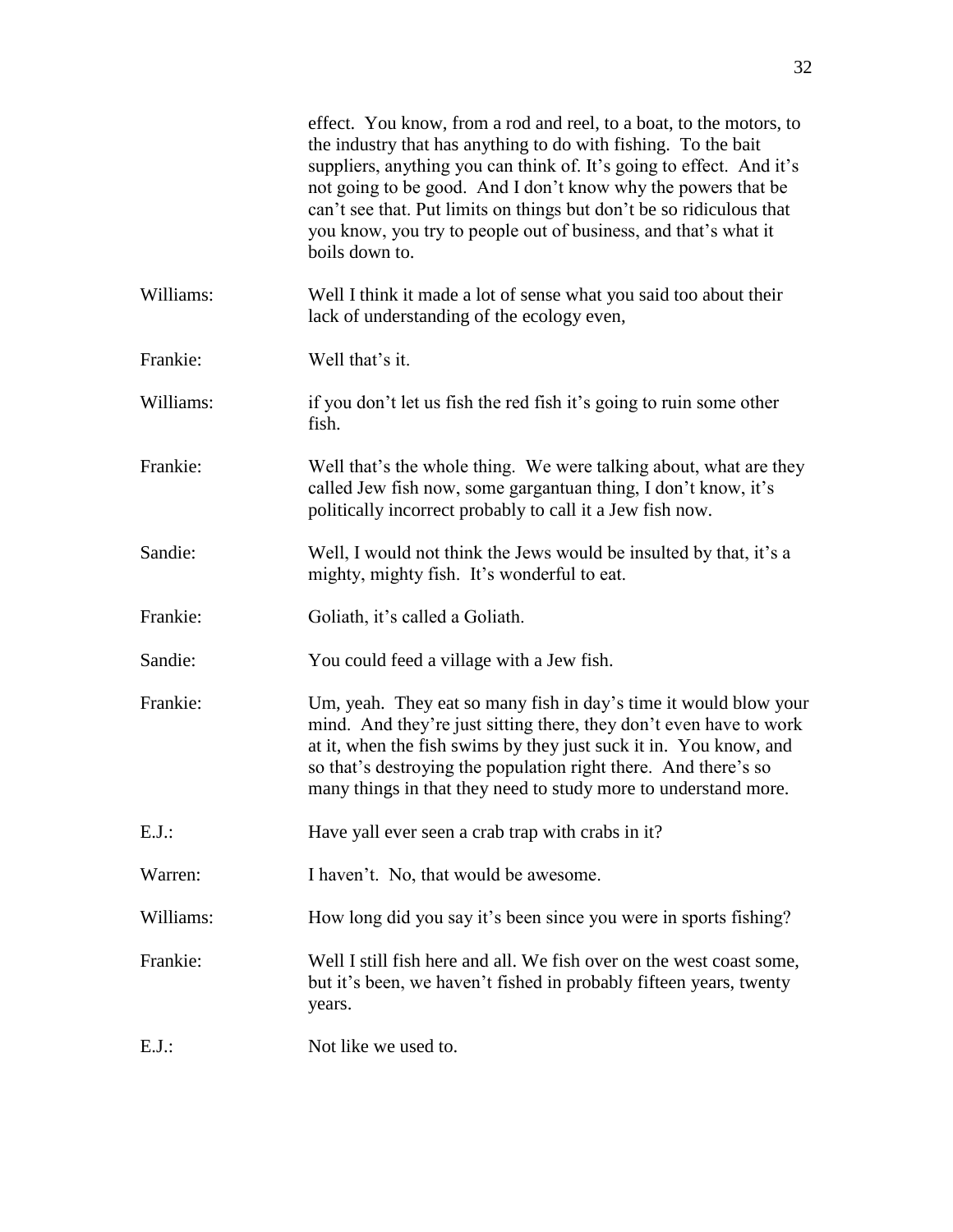| Frankie:  | And god, we used to fish every weekend, but we'd also fish during<br>the week. And then of we, he had a commercial boat, snapper<br>boat. That was back when it was good and you were allowed go<br>out and make a living. All of that's changed. |
|-----------|---------------------------------------------------------------------------------------------------------------------------------------------------------------------------------------------------------------------------------------------------|
| $E.J.$ :  | Like to pull this thing up and there be nothing in it.                                                                                                                                                                                            |
| Sandie:   | You googled, you googled my parents didn't you?                                                                                                                                                                                                   |
| Williams: | Yes.                                                                                                                                                                                                                                              |
| Sandie:   | And so why didn't you find anything?                                                                                                                                                                                                              |
| Williams: | I did find a couple                                                                                                                                                                                                                               |
| Sandie:   | Of what she just told ya.                                                                                                                                                                                                                         |
| Williams: | I'm sorry what did you just say?                                                                                                                                                                                                                  |
| Sandie:   | Oh she said it's been at least fifteen or twenty years, so why didn't<br>you find anything on Google?                                                                                                                                             |
| Williams: | I guess because of the time?                                                                                                                                                                                                                      |
| Frankie:  | Because fifteen, twenty years ago there wasn't anything.                                                                                                                                                                                          |
| Sandie:   | Yeah, it was before the internet. A lot of that old stuff, you know,<br>just didn't get added.                                                                                                                                                    |
| Williams: | The Florida Times Union internet is all the real recent, you know,<br>which you can find.                                                                                                                                                         |
| Sandie:   | But she won The Florida Times Union Publishers Tournament, I<br>don't know how many years in a row.                                                                                                                                               |
| Frankie:  | Yeah.                                                                                                                                                                                                                                             |
| Warren:   | What kind are those, those are the blue crab?                                                                                                                                                                                                     |
| Frankie:  | That's a blue crab right there.                                                                                                                                                                                                                   |
| $E.J.$ :  | That's a blue crabs.                                                                                                                                                                                                                              |
| Warren:   | Yeah I can see the hue                                                                                                                                                                                                                            |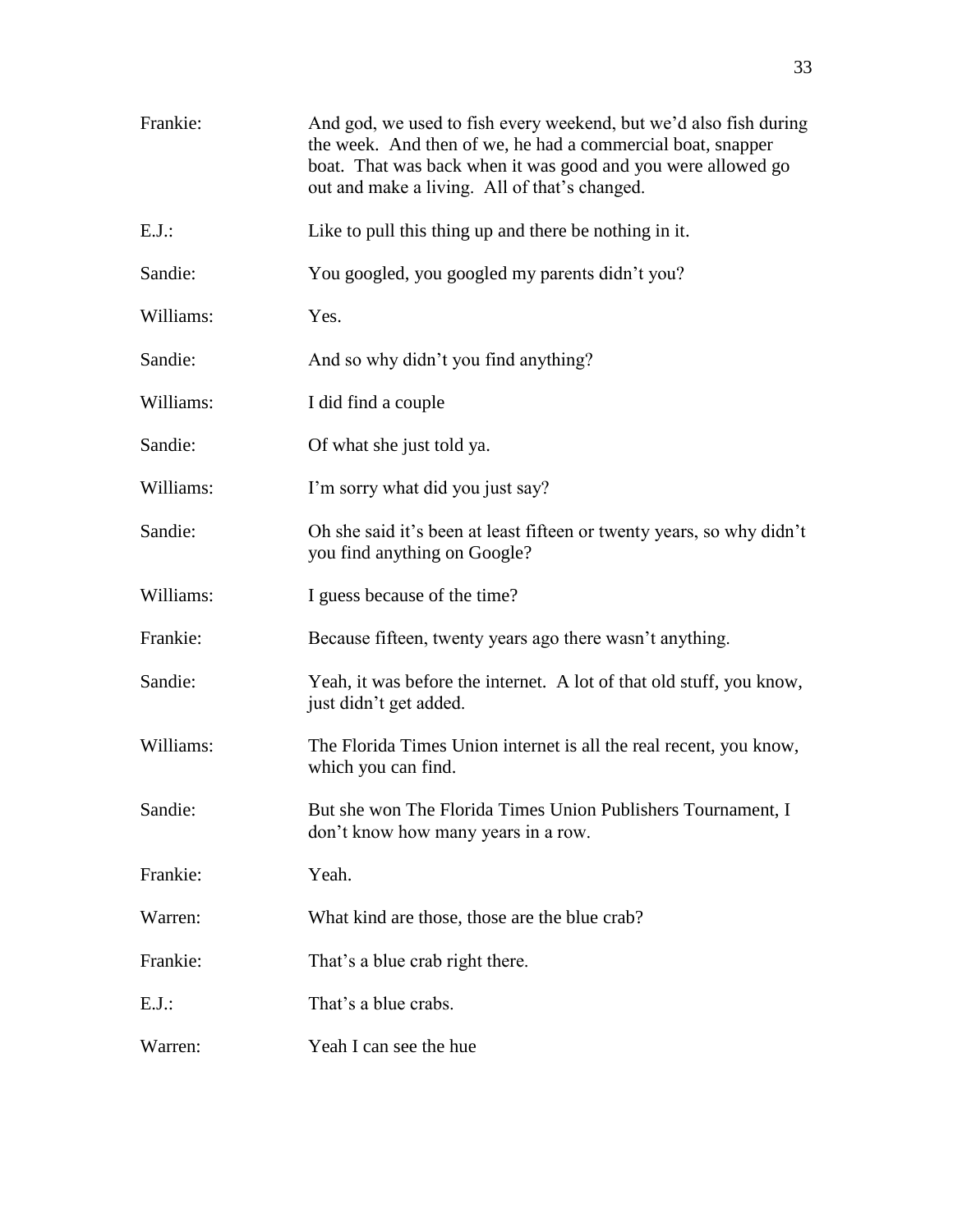| $E.J.$ :  | Now the traps I'm pulling out of the St. Johns, there'll be twenty-<br>five or thirty like that in a trap.                                                                            |
|-----------|---------------------------------------------------------------------------------------------------------------------------------------------------------------------------------------|
| Warren:   | Wow, really?                                                                                                                                                                          |
| Sandie:   | Is that a little conch in there Dad?                                                                                                                                                  |
| E.J.:     | Uh huh.                                                                                                                                                                               |
| Sandie:   | Look at him.                                                                                                                                                                          |
| Warren:   | Yeah.                                                                                                                                                                                 |
| Sandie:   | Nice crabs you got in there Dad.                                                                                                                                                      |
| $E.J.$ :  | Huh?                                                                                                                                                                                  |
| Sandie:   | That's some crabs you got in there Dad!                                                                                                                                               |
| Warren:   | (talking over Williams can't understand)                                                                                                                                              |
| Sandie:   | I think you should let me take those home.                                                                                                                                            |
| E.J.:     | You can take 'em home if want too.                                                                                                                                                    |
| Williams: | Is that a brim you think.                                                                                                                                                             |
| $E.J.$ :  | What is that?                                                                                                                                                                         |
| Williams: | There's a little fish down there.                                                                                                                                                     |
| Frankie:  | He'll bite you.                                                                                                                                                                       |
| Warren:   | So what do you use as bait?                                                                                                                                                           |
| $E.J.$ :  | That's a little sheep head.                                                                                                                                                           |
| Frankie:  | That's a baby.                                                                                                                                                                        |
| Sandie:   | Bring the baby, bring the baby Dad.                                                                                                                                                   |
| Frankie:  | Baby.                                                                                                                                                                                 |
| Sandie:   | Don't let 'em cut ya, don't let 'em cut ya. Look at 'em he's a<br>baby. Yeah baby you go back and grow up and come back and<br>we'll eat ya. Tell your granddaddy to come and see us. |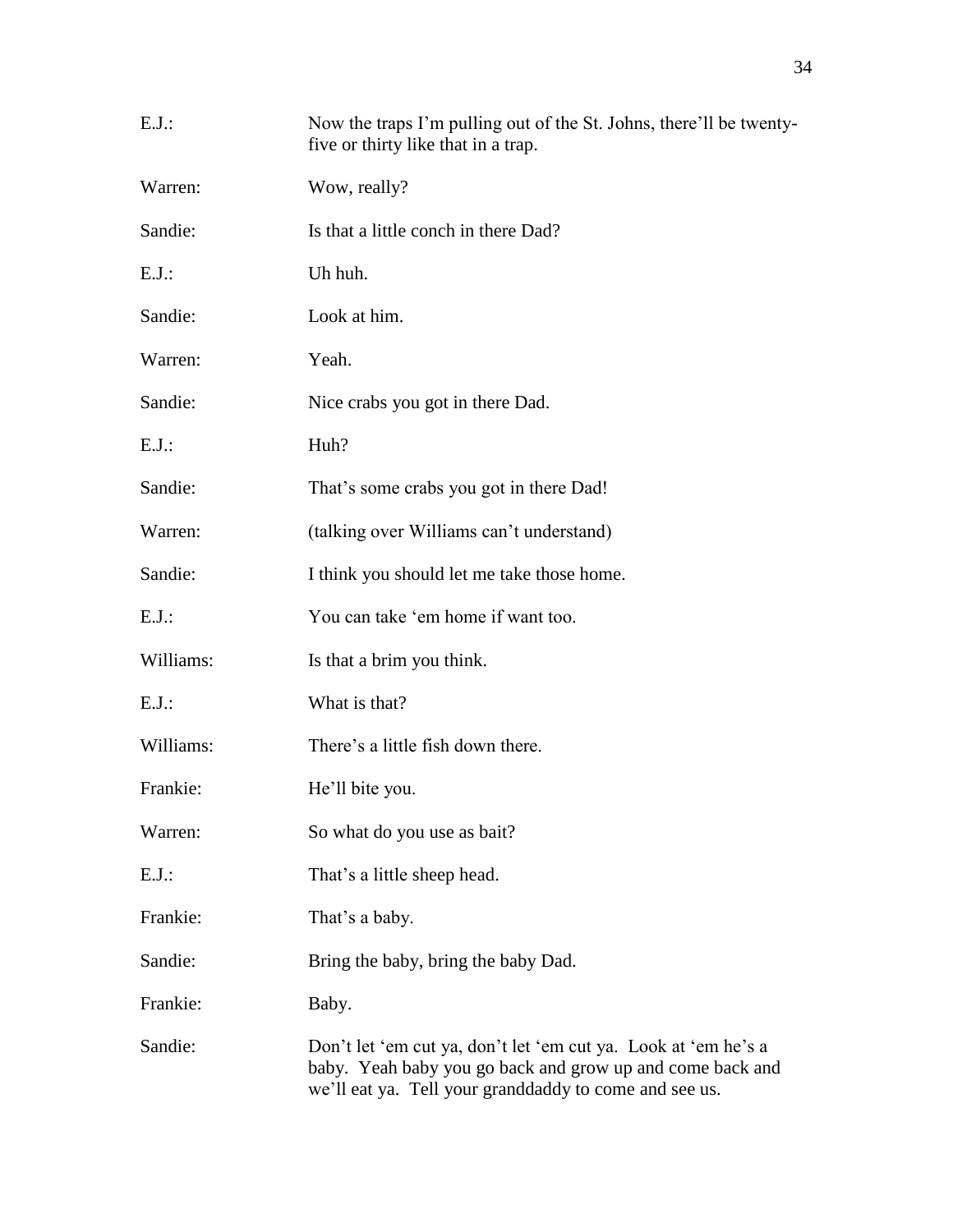| Williams: | How big do those fish get?                                                                                                                                                |
|-----------|---------------------------------------------------------------------------------------------------------------------------------------------------------------------------|
| $E.J.$ :  | That one there I can't get to come, it's got a crab in it. That's a<br>dead conch and the hermit crab takes over its shell. See him in<br>there?                          |
| Warren:   | There he is. Wow very cool.                                                                                                                                               |
| E.J.      | There's a hermit crab down in there.                                                                                                                                      |
| Williams: | We used to catch those when I was a kid, but you had to go real<br>early in the morning.                                                                                  |
| Warren:   | You guys eat a lot of crab?                                                                                                                                               |
| Frankie:  | Yeah we do.                                                                                                                                                               |
| Williams: | I love cracked crab.                                                                                                                                                      |
| Frankie:  | Crab cakes.                                                                                                                                                               |
| Williams: | I bet you guys have some good recipes.                                                                                                                                    |
| Frankie:  | Oh yeah. Well I'm not saying oh yes it's a fantastic recipe, I do<br>like the crab dip. Actually,                                                                         |
| Warren:   | What is that coming out of him?                                                                                                                                           |
| Sandie:   | Water out of bladder. He's displeased with father.                                                                                                                        |
| Frankie:  | He'll bite you.                                                                                                                                                           |
| Sandie:   | That's a pretty crab, ain't nothing wrong with that crab.                                                                                                                 |
| Warren:   | Very nice, wow.                                                                                                                                                           |
| $E.J.$ :  | Sandie used to go with me, crabbing. She loved the seagulls.                                                                                                              |
| Sandie:   | Now you're gonna tell stories on me. I wanted to make seagulls a<br>restricted species after about week seven on the bait box. Oh I<br>hated them. They'll eat you alive. |
| Warren:   | That's really cool, thank you for doing that.                                                                                                                             |
| Frankie:  | He brought some stone crabs in last year and the holidays we<br>always have a big get together here at Thanksgiving and at                                                |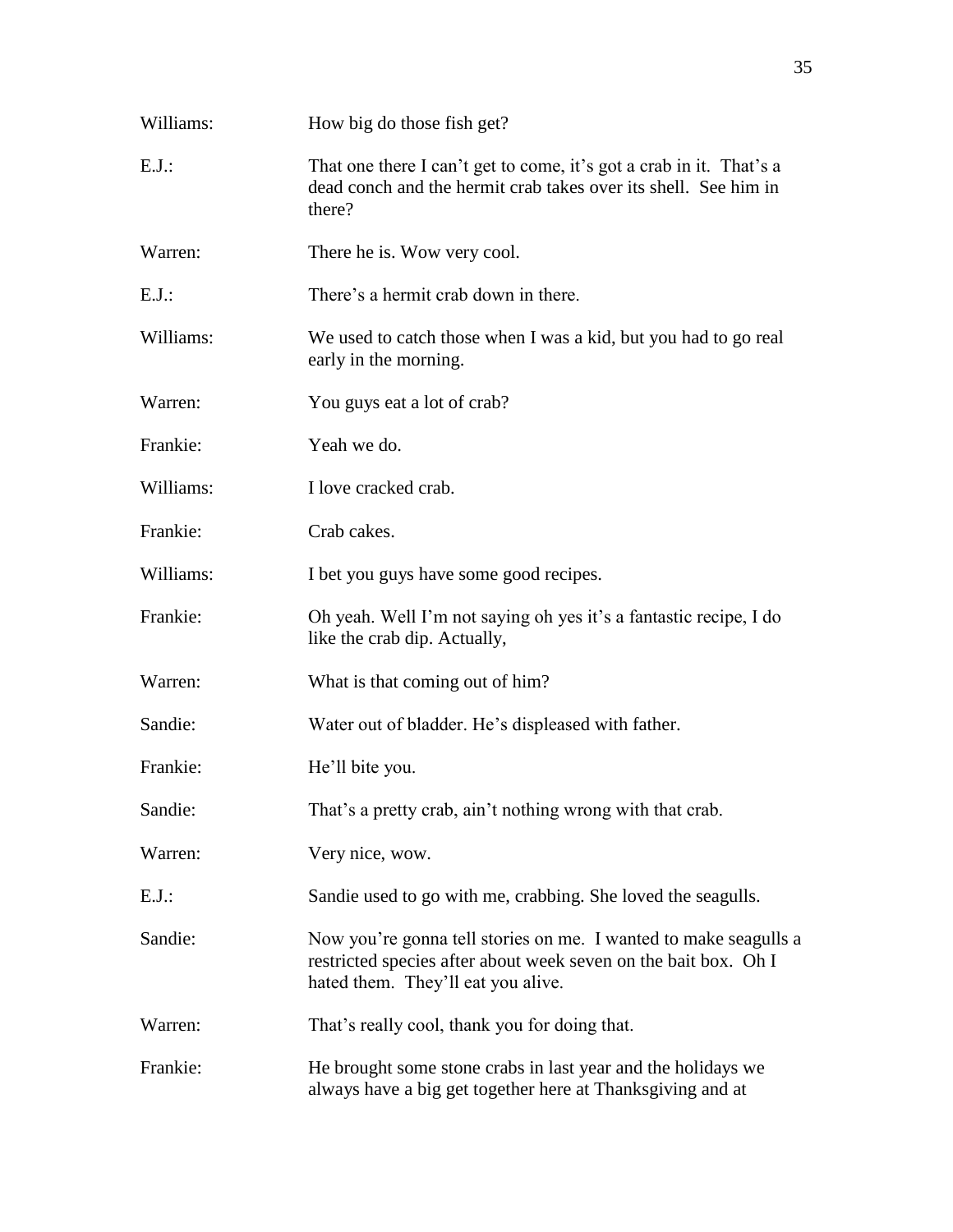Christmas. And so I had some stone crab meat that I froze and I thought well you know maybe I'll make a dip, cause I always make a bunch of different bunch of dips and stuff, you know to go with everything else. So I made this dip And I didn't think anything of it, you know, I thought and I put some bread crumbs on the top and a little cheese and stick it in the oven, you know. So I put it on the table and everybody was showing up and everybody was like what is this and I said I don't know it's just a crab dip I made. And so they started eating it and they were like, god that was really good and I'm like oh well good, and my daughter-inlaw Robin she comes over and goes Mom, um how did you make this, and I said baby I don't know I just you know threw a little of this, she said no, no, no, and then Sandie comes over and says Mom did you write this down? And I said no, I didn't and she goes well you need to right now. And I'm like I'm a little busy here, there's thirty people in the house and I'm. She goes but you gotta remember, you gotta and I said okay I'll remember. So now they got, they're walking around going okay now what was it you put in there? You know, and I'm like let me think, let me get in the right mode here. So finally I pretty much figures it out you know what it was and I said that's it. Well give it, how did you put it together? I said you just put it all together, you know it's real simple. And you put some bread crumbs on top and some cheese; stick it in the oven and it's good. So now it's are you gonna make that crab dip? Yes, I'll make the crab dip. Why don't one of yall make the crab dip? Well no, you make the crab dip.

Warren: Mom knows how to make it best.

Frankie: That's what they say, but I'm like yeah, right.

Williams: How long does it take you to get out to the ocean from here?

Frankie: Well actually, in my boat you can't get out, because you can't get across the flats.

Williams: It's too big?

Frankie: So you have to trailer it. Put in at the St. Augustine boat ramp over there, run out the inlet and keep right on going.

Warren: So you have two boats?

Frankie: Crab boat that he fishes out of and then I've got a twenty-two foot Carolina, what the hecks it called, I can't think of it. It's a Sea Chaser. Dang gum I had to think of it. And I haven't been in it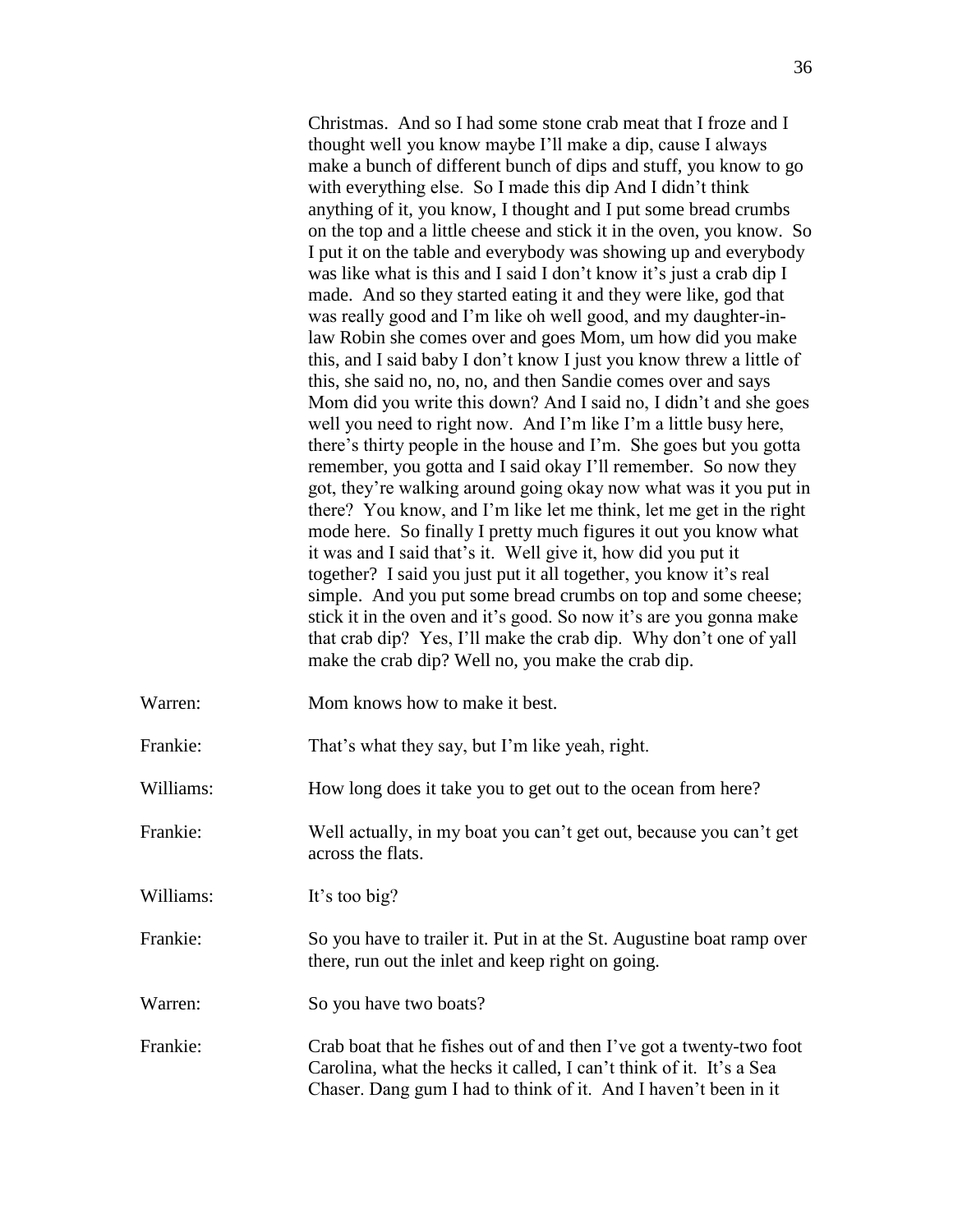|           | since August when we were in Steinhatchee. We go over there for<br>scallops' season.                                                                                                                                                                                                                                                                                                                                                                                                                                                                                                                                          |
|-----------|-------------------------------------------------------------------------------------------------------------------------------------------------------------------------------------------------------------------------------------------------------------------------------------------------------------------------------------------------------------------------------------------------------------------------------------------------------------------------------------------------------------------------------------------------------------------------------------------------------------------------------|
| Warren:   | She was telling us you guys go, and every vacation you guys take<br>involves water in some way.                                                                                                                                                                                                                                                                                                                                                                                                                                                                                                                               |
| Frankie:  | Absolutely. We went to the Keys for years and years lobstering.<br>And that got to the point where they were just, it just was<br>commercialized so bad down there and yeah it was awful. So then<br>we start going over to Steinhatchee and what a net little nothing<br>place that is. You know, but it's a lot of fun. Anybody can<br>scallop. I don't care if you're this big or if you're a hundred years<br>old, you know, because you're in fairly shallow water, and it's just<br>fun. It's just a lot of fun.                                                                                                        |
| Williams: | Have you ever been before?                                                                                                                                                                                                                                                                                                                                                                                                                                                                                                                                                                                                    |
| Warren:   | I've never, you know what you guys are probably going to throw<br>me over the dock right now, I've never been fishing.                                                                                                                                                                                                                                                                                                                                                                                                                                                                                                        |
| Frankie:  | Oh boo hoo!                                                                                                                                                                                                                                                                                                                                                                                                                                                                                                                                                                                                                   |
| Warren:   | It's not that I don't want to go in fact I love boats. I used to sailing<br>all the time, but I've just never went fishing. I mean wee didn't<br>have                                                                                                                                                                                                                                                                                                                                                                                                                                                                         |
| Frankie:  | It's a lot of fun.                                                                                                                                                                                                                                                                                                                                                                                                                                                                                                                                                                                                            |
| Warren:   | Yeah, I mean I would love to go. I mean I definitely want to own a<br>boat especially yesterday when we were on our field trip. I was<br>like dangit I need a boat! So I mean I'm sure like one day when I<br>achieve this great dream of having a boat, I'm gonna want to go<br>fishing, so I know that's gotta be like mind boggling for you guys.<br>I didn't live in a lot of areas sometimes I lives near water,<br>sometimes I didn't. And so                                                                                                                                                                           |
| Frankie:  | See, my whole life has been surrounded by water and fishing. You<br>know, fishin', huntin', the whole nine yards. And that's why my<br>name is Frankie, because my Daddy wanted a boy. I have an older<br>sister and then when I was born my mother could have no more.<br>So my dad decided well this is gonna be my boy and he named me<br>Frankie. And I learned to hunt and fish and actually I grew up in<br>the best of both worlds because being around guys and learnin the<br>way guys huntin and all that kind of stuff and then of course my<br>mom was constantly trying to make me this prissy, little which I'm |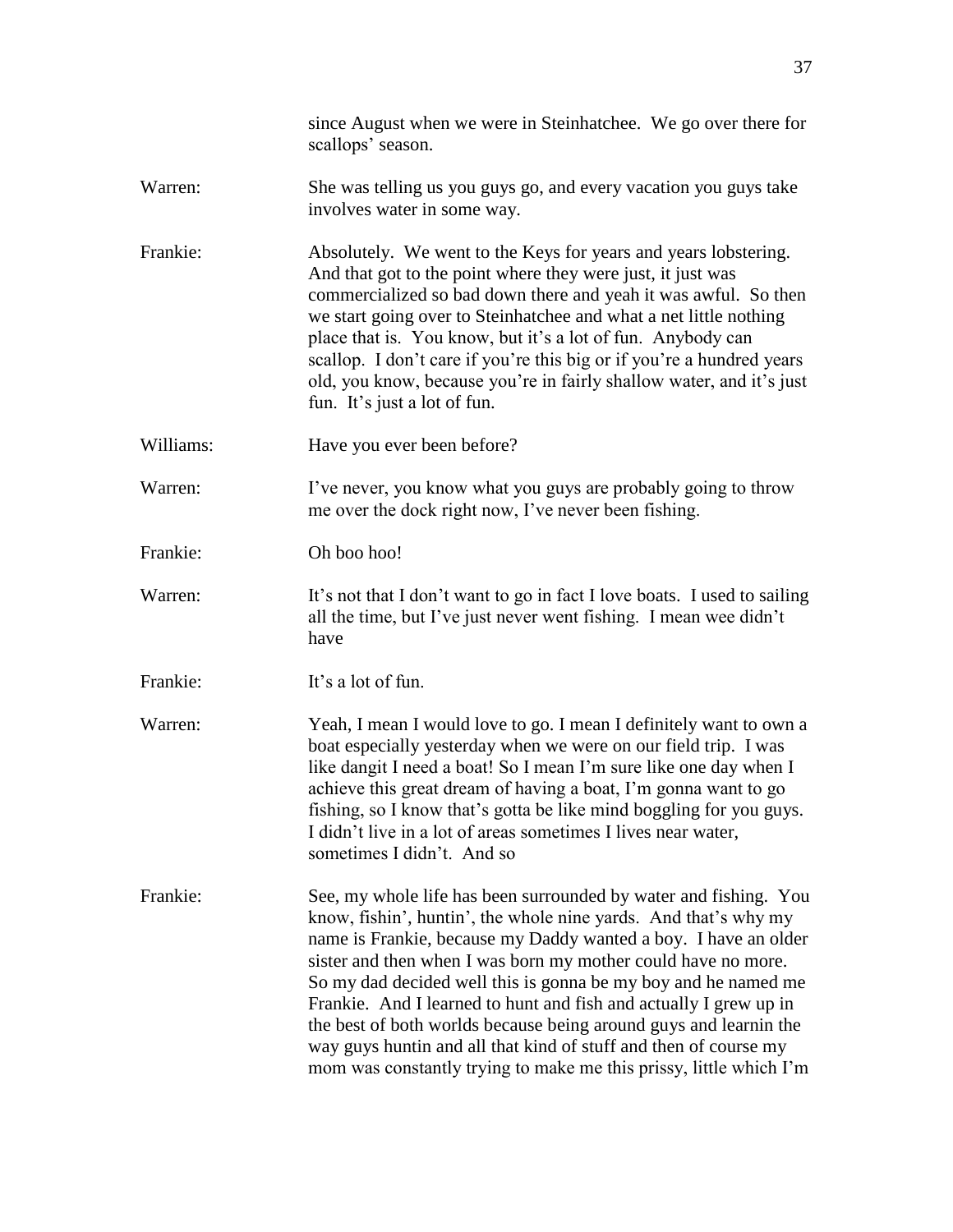never been prissy, will never be prissy and so I grew up in the best of both worlds. Warren: Same here I never really grew up a like a overly prissy kind of atmosphere, just you know Frankie: I just don't have time for that. Warren: I would go climbing trees in skirts. My Sunday skirts and rip 'em all up to heck and back and my mom would be like what's the matter with you? Oh well. Williams: I had the same situation where there were four girls in our family and my dad wanted a boy so he made me the boy. Frankie: There you go. Williams: Pretty much. Frankie: And I, you know I have no regrets. You know, it was great. Everybody used to say whenever Will, which was my dad, stopped I bumped into him. You know, I was always right there. You know, but, and my dad worked at the fort for forty years, he retired from there. So that was my, we had a house in town on the bay front. And the fort grounds that was my playgrounds. I was in the trees and fishing off the wall and you know all that kind of good stuff when I was a little tiny thing. And so it was just I grew up in a great time. Williams: Do you remember your parents ever having any trouble with fishing here? Frankie: No! Lord no there were no rules or restrictions and you know if you caught more fish than what you needed you gave them to the neighbors. Well you can't do that now, cause you can't catch enough for yourself. You know, so it's like you know, and speaking of neighbors, my neighbor who lives in the cracker house up there she I don't know it's been a couple of years ago now, I had caught some fish, been out here fishing and had caught some pompy drum and sheep head, and I told 'em yall want to come over and eat some fish, and have some fish and grits, she said yeah, yeah, okay. So she came over, of course she was born and raised here too, and she said what kind of fish we having? Well we got some sheep head and some drum, she said oh I don't eat those drum. And I said what? And she said I don't eat them drum, their nasty. I said where the hell have you been eatin, drum fish is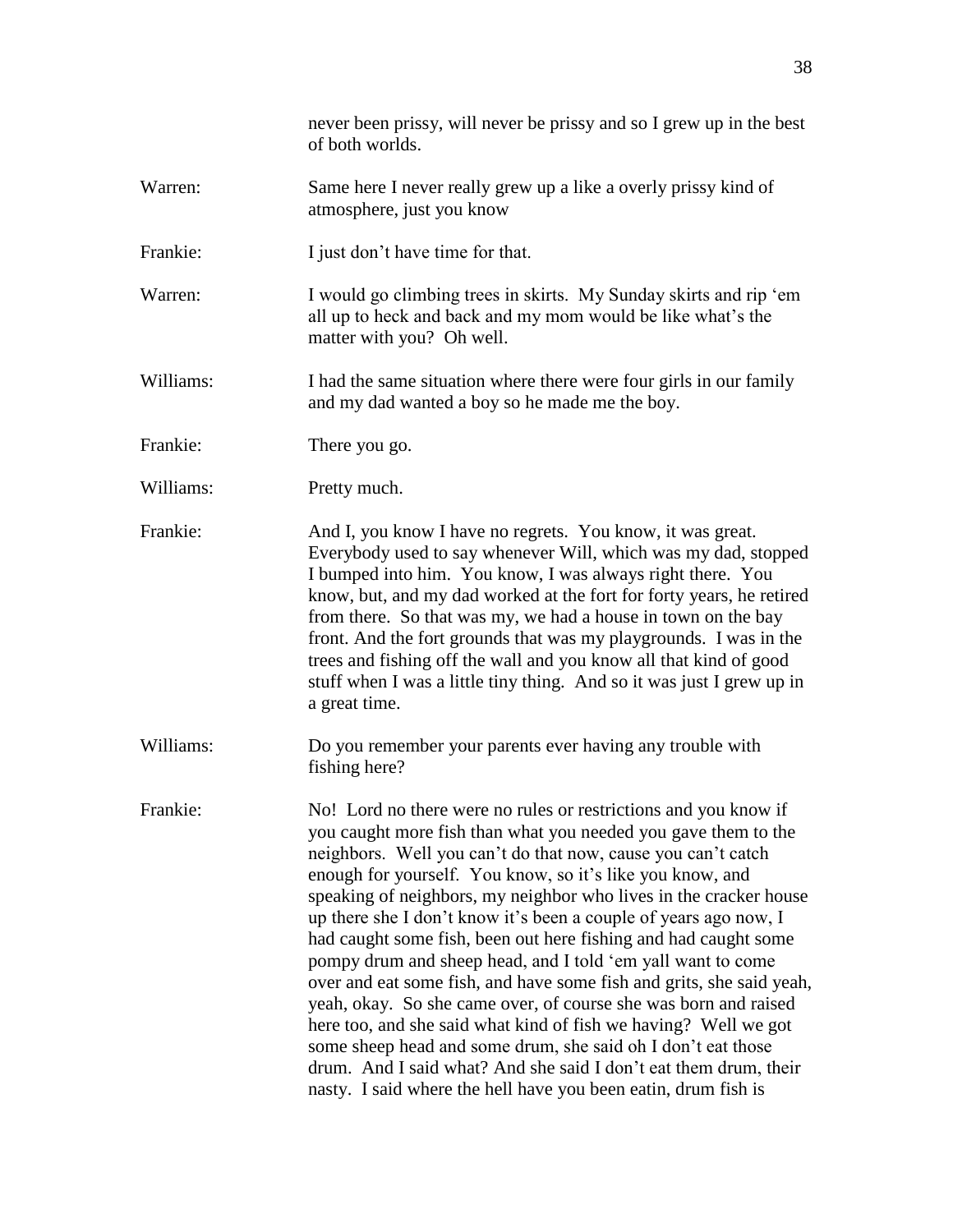|           | nasty? And she said well their not good are they. And I said<br>Margo, here try this and tell me what you think. So she took a bite<br>of it and she finished, and she says that is delicious. I said its<br>white meat. I don't eat dark meat fish.                                                                                                                                                                                                                                                                                     |
|-----------|------------------------------------------------------------------------------------------------------------------------------------------------------------------------------------------------------------------------------------------------------------------------------------------------------------------------------------------------------------------------------------------------------------------------------------------------------------------------------------------------------------------------------------------|
| Warren:   | I don't think I've ever had dark meat fish.                                                                                                                                                                                                                                                                                                                                                                                                                                                                                              |
| Frankie:  | I don't eat like salmon and that kind of stuff.                                                                                                                                                                                                                                                                                                                                                                                                                                                                                          |
| Warren:   | Oh well I guess I didn't think about salmon. I do eat salmon, never<br>mind.                                                                                                                                                                                                                                                                                                                                                                                                                                                             |
| Frankie:  | That's okay.                                                                                                                                                                                                                                                                                                                                                                                                                                                                                                                             |
| Warren:   | I'm thinking dark meat, I'm thinking like a brown dark meat.                                                                                                                                                                                                                                                                                                                                                                                                                                                                             |
| Frankie:  | No, but there is like blue fish, nasty, no, don't eat that. You know,<br>there's quite a few like that. But anyway the other day when I was<br>down here fishing she called me and she said what are doing? I<br>said I'm sitting on the dock getting food for the family, and she<br>says are we part of the family? I said of course, she said have you<br>caught any drum? I said yes. So I'm catching my few little fish<br>every time I get to come down here and putting in the freezer, then<br>we'll have a fish fry. That's it. |
| Williams: | Were E.J.'s parents fishermen too like yours?                                                                                                                                                                                                                                                                                                                                                                                                                                                                                            |
| Frankie:  | His daddy was a, had shrimp boats and was in the shrimping<br>business and he shrimped from here all the way around to Texas<br>and Louisiana. They lived in Louisiana for a number of years,<br>cause they had shrimp boats over there.                                                                                                                                                                                                                                                                                                 |
| Williams: | I wouldn't want to be there now                                                                                                                                                                                                                                                                                                                                                                                                                                                                                                          |
| Frankie:  | Oh no.                                                                                                                                                                                                                                                                                                                                                                                                                                                                                                                                   |
| Warren:   | So I have a real quick question since you're                                                                                                                                                                                                                                                                                                                                                                                                                                                                                             |
| Frankie:  | I have an answer                                                                                                                                                                                                                                                                                                                                                                                                                                                                                                                         |
| Warren:   | I noticed you're so helpful with this interview process, you know it<br>could either go one way or the other; like where you are trying to<br>pry someone to talk or it's uncomfortable, but this is been very<br>relaxing all afternoon.                                                                                                                                                                                                                                                                                                |
| Frankie:  | Well good. I don't generally meet strangers, you know.                                                                                                                                                                                                                                                                                                                                                                                                                                                                                   |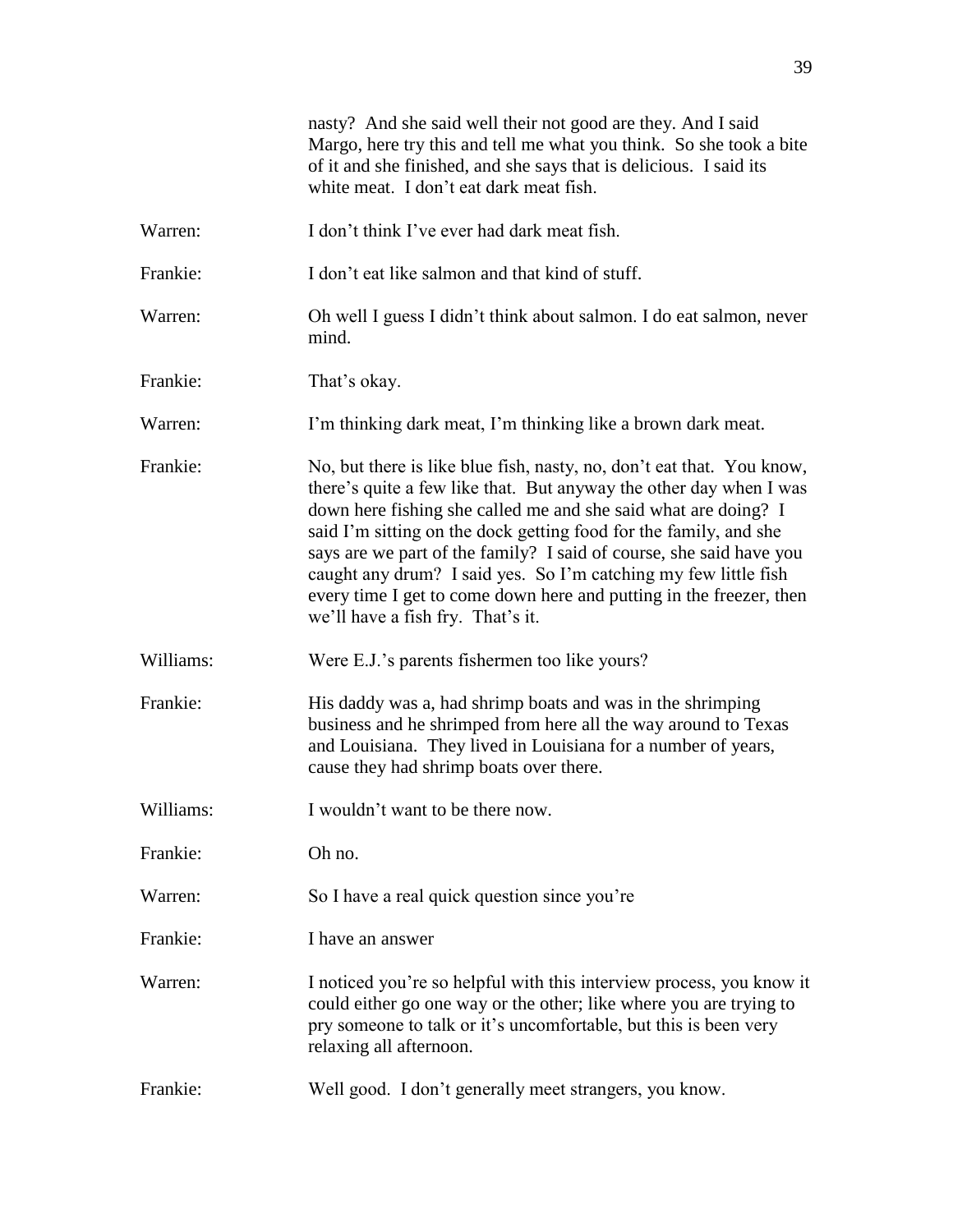| Warren:  | Yeah, well I mean I'm getting used to the meeting strangers thing.<br>You know like since I've gotten into college, I've gotten a little<br>better at it but me and her already are talking about how sometimes<br>it can be a little awkward.                                                                                                                                                                                                                                                                                                                                                                                                                                                                                                                                                                                                                                                                                                                                                                                                                                                                                                                                                                                                                                                                                                                                                                                                                                        |
|----------|---------------------------------------------------------------------------------------------------------------------------------------------------------------------------------------------------------------------------------------------------------------------------------------------------------------------------------------------------------------------------------------------------------------------------------------------------------------------------------------------------------------------------------------------------------------------------------------------------------------------------------------------------------------------------------------------------------------------------------------------------------------------------------------------------------------------------------------------------------------------------------------------------------------------------------------------------------------------------------------------------------------------------------------------------------------------------------------------------------------------------------------------------------------------------------------------------------------------------------------------------------------------------------------------------------------------------------------------------------------------------------------------------------------------------------------------------------------------------------------|
| Frankie: | I'm sure, I'm sure.                                                                                                                                                                                                                                                                                                                                                                                                                                                                                                                                                                                                                                                                                                                                                                                                                                                                                                                                                                                                                                                                                                                                                                                                                                                                                                                                                                                                                                                                   |
| Warren:  | Yeah so, but you know, your dad named you a boys name and you<br>know you were like me always in trees and fishing and everything;<br>what was it like being a woman in a male dominate, you know?                                                                                                                                                                                                                                                                                                                                                                                                                                                                                                                                                                                                                                                                                                                                                                                                                                                                                                                                                                                                                                                                                                                                                                                                                                                                                    |
| Frankie: | Oh no, you don't want to go there. Well let me tell you a little<br>story and I'm trying to think when it was; I was divorced, had a<br>baby girl, love of my life,                                                                                                                                                                                                                                                                                                                                                                                                                                                                                                                                                                                                                                                                                                                                                                                                                                                                                                                                                                                                                                                                                                                                                                                                                                                                                                                   |
| Warren:  | Was that Sandie?                                                                                                                                                                                                                                                                                                                                                                                                                                                                                                                                                                                                                                                                                                                                                                                                                                                                                                                                                                                                                                                                                                                                                                                                                                                                                                                                                                                                                                                                      |
| Frankie: | No that Sandie is our adopted daughter. But the daughter before,<br>and I needed a job. So I went down and applied at the newspaper,<br>St. Augustine Record.                                                                                                                                                                                                                                                                                                                                                                                                                                                                                                                                                                                                                                                                                                                                                                                                                                                                                                                                                                                                                                                                                                                                                                                                                                                                                                                         |
| Warren:  | Right, she was telling me about that. I was going to ask you about<br>that.                                                                                                                                                                                                                                                                                                                                                                                                                                                                                                                                                                                                                                                                                                                                                                                                                                                                                                                                                                                                                                                                                                                                                                                                                                                                                                                                                                                                           |
| Frankie: | and so I went to work as sort of like bookkeeping, secretarial like<br>thing which I loathed, boring. And I kept noticing the guys<br>downstairs in the advertising department, they were always outside<br>selling ads, gone. I'm thinking god I could do that, you know that<br>would be great. And you gotta remember this was in like 78, 79,<br>80 somewhere around there, when men still thought they ruled the<br>world. They still do. They can't help it, it's a gene, and they<br>cannot help it. But anyway, so I went to my, the Who Ha boss,<br>which was Mr. Tiebolt, and I said I'd like to get into outside sales,<br>and he says for what? I said because I think I could make money<br>for the newspaper, I could sell advertising. He said no that's a<br>mans job. I said you know everytime I hear that it just makes me<br>want to just try harder. You know, and I said and the reason for<br>that would be what? He said it's always been that way. I said its<br>time for a change, I can sell advertising. So, I bugged him and<br>bugged him, and finally he decided okay I'm going to give you a<br>trial, put you on a trial basis. Well he gave me these accounts of<br>people who never advertised, people who very, very seldom just<br>didn't need to advertise, and I guess he figured she'll fail at this<br>and she'll go back and be the bookkeeper. You know, so I thought<br>gotta put plan B into operation here. So I went out some of these |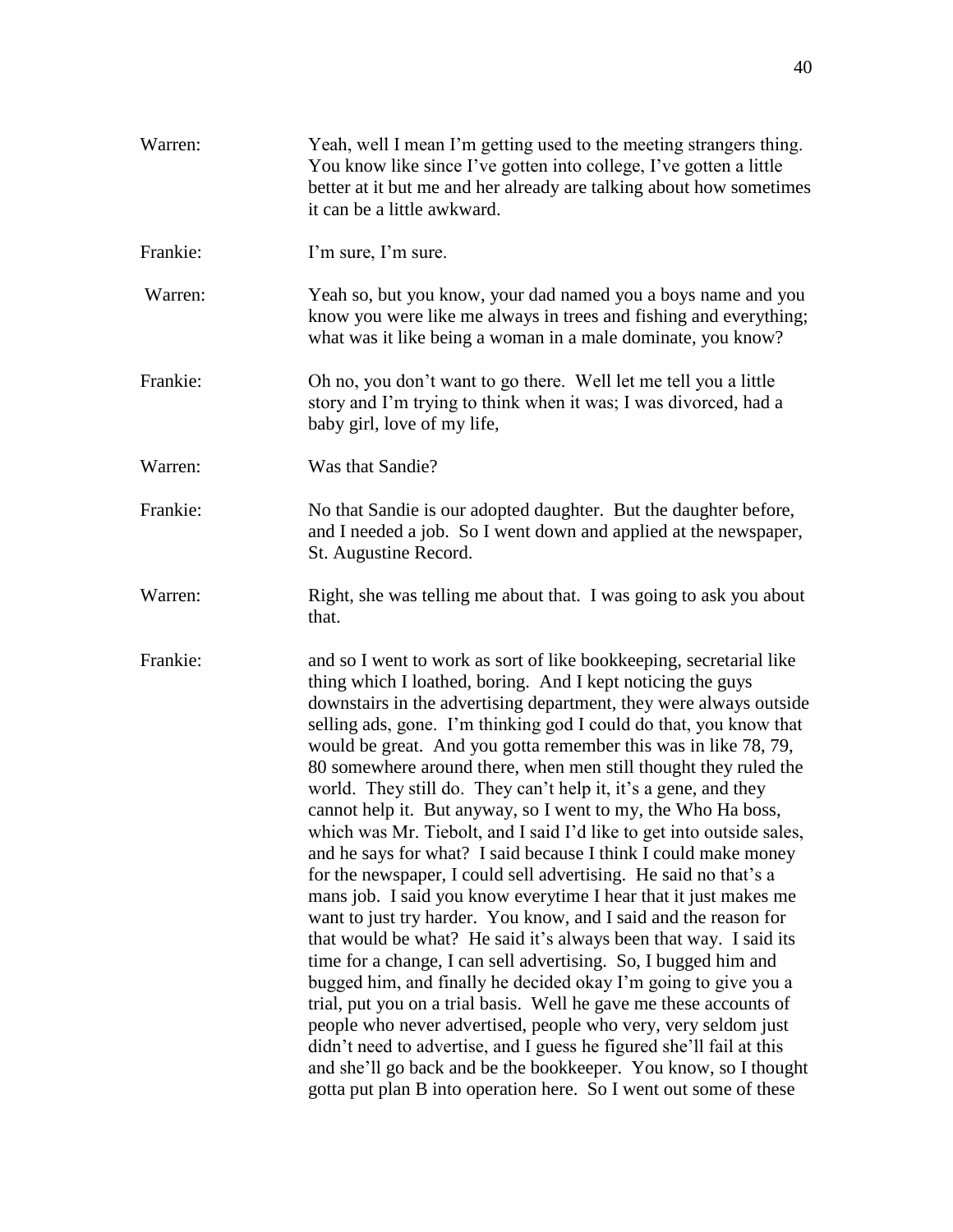people and I thought I'm just going to be honest, I'm just gonna tell 'em the way it is. So I walked in, first gentleman I told him my name is so and so, I'm in the sales department of St. Augustine Record, in advertising and I understand you don't advertise. He said no we don't need to. Well I said that's my problem, and he said what's your problem? I said I want to get into advertising and my boss says it's only for men and I said so he has given me these accounts of people who never advertise. So he feels I will fail and then I'll be happy going back being the quiet, little secretary. You know, and I won't want to do advertising, and I have to prove him wrong. Because even though it's a mans world according to yall, I'm trying to get involved in it. So I said so, will you let me make you up an ad, I'll bring it to you, you look at it, if you like it you buy it, if you don't I'm outta here. He said okay, that's fair, so I went made up an ad, came back I was just so excited with myself, he liked it! Okay, and I said man this is great, so I sold him the ad. I said I'm not going to run your ad right now, I've got several other people I gotta get, you know involved. So I did the same thing with everybody, told 'em the boss knows I'm gonna fail at this, he doesn't want you know, blah, blah, blah. They all bought it. So I went back, made up all these ads, took 'em up to my boss, and said what do you think? He said I don't think they're gonna buy it; I said they already have, what do you think of the ad? And he's like you sold him ads, yeah I could sell ice cubes to Eskimos. I am that good. Well that's how I got into advertising. And I loved it, I absolutely loved it. But they constantly reminded me it was a mans world. And I would break every rule I could break, just because of their attitude. I never take a back seat because it was a man who said you must do this. Why? You know, why? What makes you any different?

- Williams: What is the same feeling in sports fishing I guess from what you thought in advertising?
- Frankie: Yeah, oh yeah. Men were better fishermen. Ha, ha-ha! There's not one of them out there back then I wouldn't challenge. You know, I say well come on big boy! Let's go, we'll see at the end of the day who's got what.
- Warren: Yeah. So when did you start sports fishing?

Frankie: Oh my god, probably in my twenties. You know I was doing little fishing, you know stuff, I grew up fishing; but as far as going off shore and stuff like that I would do that with some friends and then when E.J. and I, which would we got married in 69, yeah, yeap, 69. And of course he and I just love fishing so it was always a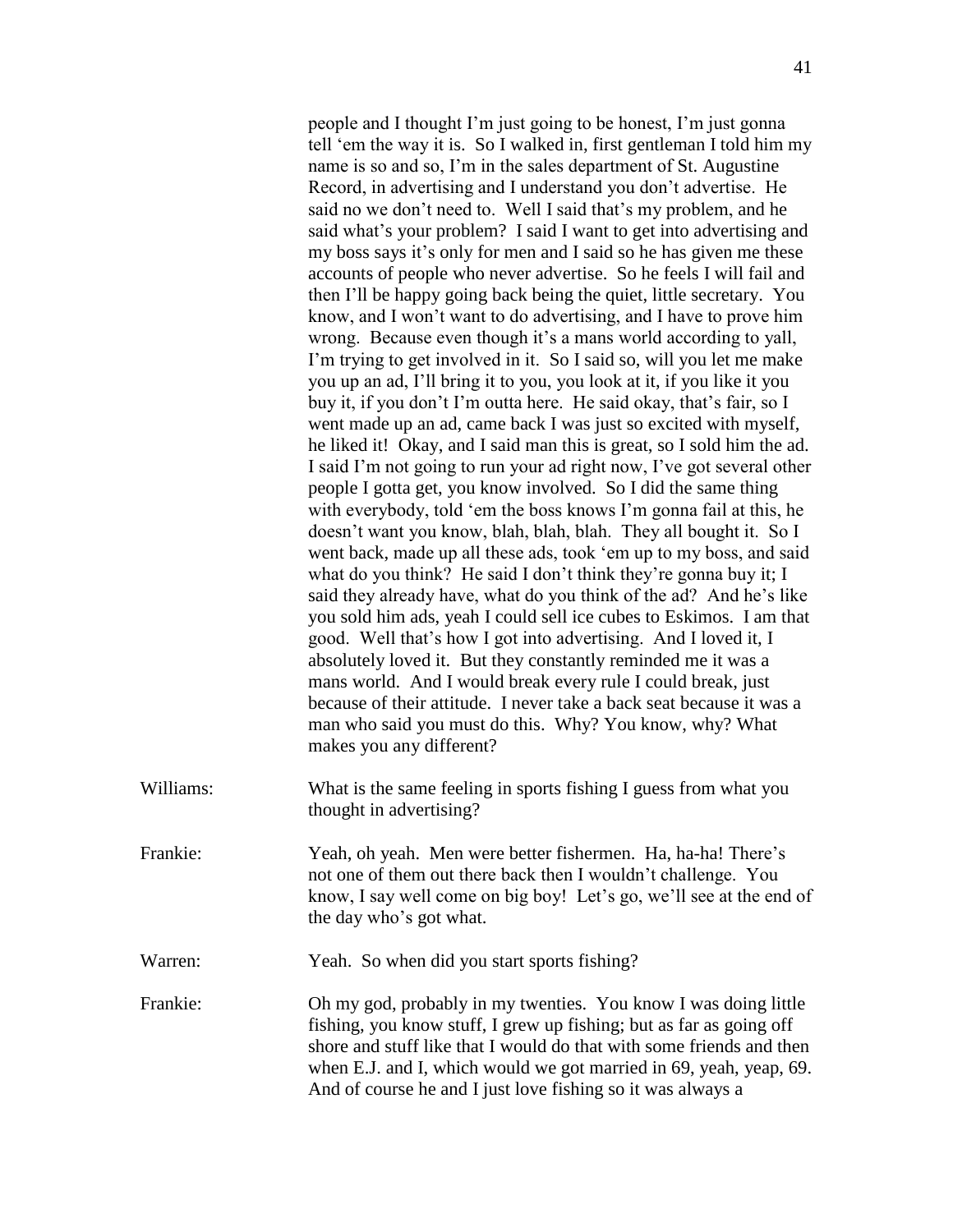|           | challenge with he and I. You know, we would be out there fishing<br>and I'd have a fish on, he'd come over there and hit my rod and I'd<br>say E.J. I'll beat you to death with this rod if you don't leave me<br>alone. So it was a constant battle but we fish for years and had the<br>beat time. Now we go out here and play and have a good time.<br>You know, so its fun. It's what life's all about, it's supposed to be<br>fun it's not supposed to be all serious. |
|-----------|-----------------------------------------------------------------------------------------------------------------------------------------------------------------------------------------------------------------------------------------------------------------------------------------------------------------------------------------------------------------------------------------------------------------------------------------------------------------------------|
| Warren:   | That's really awesome. I mean I can definitely can say that I feel<br>the same way, you know and always wanting to challenge the<br>mans world and I'm sure you feel the same way.                                                                                                                                                                                                                                                                                          |
| Frankie:  | Oh absolutely and you have to. I mean you really do you just can't<br>sit back and go oh no I can't do that. What?                                                                                                                                                                                                                                                                                                                                                          |
| Williams: | Were there other women in the tournaments when you were<br>fishing?                                                                                                                                                                                                                                                                                                                                                                                                         |
| Frankie:  | Yeah, um, there wasn't a lot of women that fished then, um but<br>there were some. You know, so you know we always, it was<br>always fun. That's what it was all about. Just fun, having a good<br>time, and we did. There was a little drinking in there every once in<br>a while, at the end of the day, had to celebrate.                                                                                                                                                |
| Warren:   | Of course. Beer goes best with (unintelligible)                                                                                                                                                                                                                                                                                                                                                                                                                             |
| Frankie:  | There you go, not bad at all.                                                                                                                                                                                                                                                                                                                                                                                                                                               |
| Warren:   | One of my favorite meals is fish and chips.                                                                                                                                                                                                                                                                                                                                                                                                                                 |
| Frankie:  | There you go.                                                                                                                                                                                                                                                                                                                                                                                                                                                               |
| Warren:   | I can just sit there with a nice beer.                                                                                                                                                                                                                                                                                                                                                                                                                                      |
| Frankie:  | Nothing wrong with that. Just plain and simple. Nothing wrong<br>with that. Don't have to be fancy. Well the heats about to get to<br>us what do you think? Time to go back into the air?                                                                                                                                                                                                                                                                                   |
| Warren:   | Yeah sure, if you're ready/                                                                                                                                                                                                                                                                                                                                                                                                                                                 |
| Frankie:  | We can. We can have us a little snack. If yall are in the mood for<br>a little snack?                                                                                                                                                                                                                                                                                                                                                                                       |
| Warren:   | Definitely.                                                                                                                                                                                                                                                                                                                                                                                                                                                                 |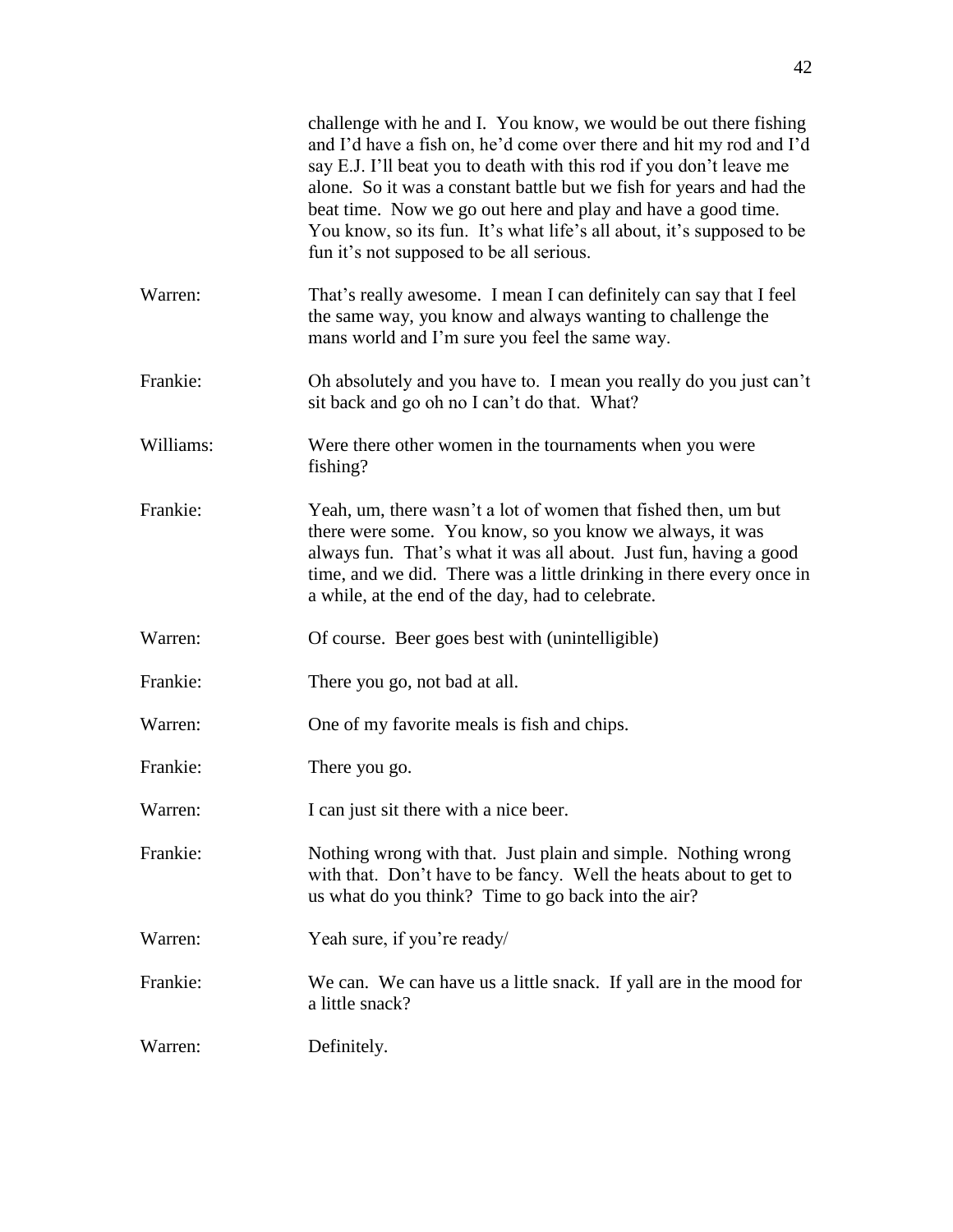| Frankie:  | I wish I'd have known about the crab dip, I'd have made yall<br>some.                                                                                                                                                                                                                                                                                 |
|-----------|-------------------------------------------------------------------------------------------------------------------------------------------------------------------------------------------------------------------------------------------------------------------------------------------------------------------------------------------------------|
| Warren:   | We'll just blame Sandie for that. Well it's definitely beautiful out<br>here.                                                                                                                                                                                                                                                                         |
| Frankie:  | Well like I said it's just our little piece of what we call heaven.                                                                                                                                                                                                                                                                                   |
| Williams: | How do you, what would be your advice for things to be resolved<br>to help fishing and crabbing for the future?                                                                                                                                                                                                                                       |
| $E.J.$ :  | I'm trying to think on that. Hum?                                                                                                                                                                                                                                                                                                                     |
| Frankie:  | Better rules and regulations.                                                                                                                                                                                                                                                                                                                         |
| Williams: | She said better rules and regulations.                                                                                                                                                                                                                                                                                                                |
| $E.J.$ :  | She said better rules and regulations, yeah.                                                                                                                                                                                                                                                                                                          |
| Warren:   | Looser restrictions on fishing and just letting you guys go out there<br>and do some of your things, but at the same time being reasonable?                                                                                                                                                                                                           |
| $E.J.$ :  | They need to get in touch with the people who are doing the<br>fishing and find out the things that they think would help. Instead<br>of just sitting up and thinking of things themselves. You know,<br>they're not coming up with the right answers. I mean there's too<br>much difference in what their opinion is and the fisherman's<br>opinion. |
| Frankie:  | Well it's easier for them too shut things down than to get involved.<br>You know?                                                                                                                                                                                                                                                                     |
| Warren:   | Right                                                                                                                                                                                                                                                                                                                                                 |
| Williams: | It seems like they leave you guys out sometimes too, you know,<br>when they benefit so much from having their opinions, you know?                                                                                                                                                                                                                     |
| $E.J.$ :  | I told all of them at the County Commissioners anytime you want<br>to go see the blue (unintelligible) I take you right out for nothing.<br>Yeah and show it to you. You don't have to spend thousands of<br>dollars if you don't do nothing.                                                                                                         |
| Sandie:   | Did anybody ever take you up on that offer dad?                                                                                                                                                                                                                                                                                                       |
| $E.J.$ :  | No, never.                                                                                                                                                                                                                                                                                                                                            |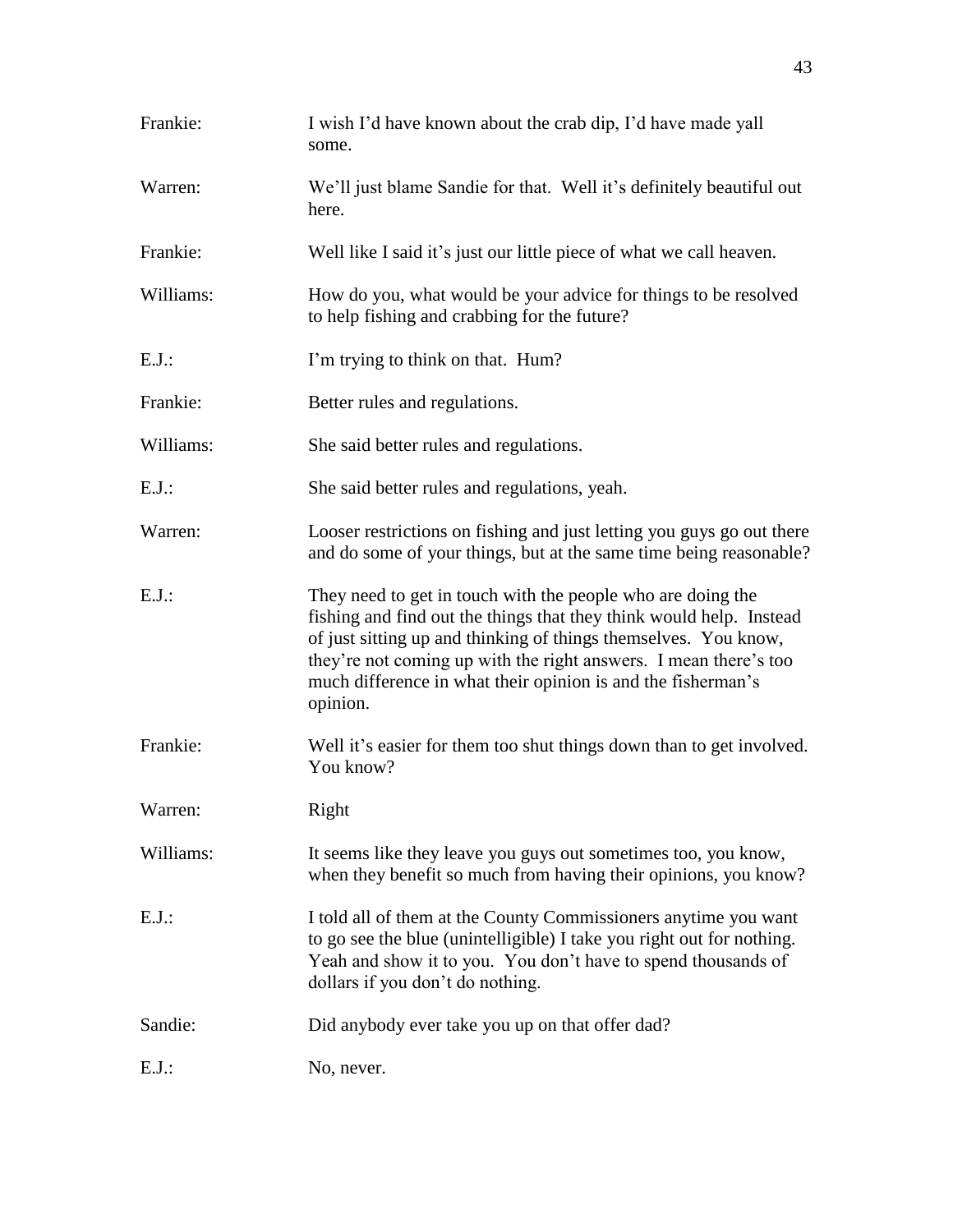| Warren:  | Well I know I would like to go. I mean I know I'm not someone<br>who could probably do much other than what you guys can do is<br>vote and try to stop some of these bad laws from coming, but I<br>mean definitely interested in seeing how all this impacts our land,<br>how it impacts how we live, trying                                                                                                                                                                                                                                                                                                                                                                                                                  |
|----------|--------------------------------------------------------------------------------------------------------------------------------------------------------------------------------------------------------------------------------------------------------------------------------------------------------------------------------------------------------------------------------------------------------------------------------------------------------------------------------------------------------------------------------------------------------------------------------------------------------------------------------------------------------------------------------------------------------------------------------|
| $E.J.$ : | That's just like on the bay front everybody has a right to live where<br>they want to and you got all the sailboats out there. They're<br>supposed to have a holding tanks that the city yacht fare never use,<br>and now the city has found a way to make money which is good.<br>They put the mooring buoys out there they have to pay to tie up<br>there, but they're still polluting the water.                                                                                                                                                                                                                                                                                                                            |
| Frankie: | Well and that's the thing, my complaint with the city about that<br>was you keep allowing these boats to come in here and anchor up<br>and live. Okay? And I know for a fact someone who worked at<br>the pier there, I mean at the marina there where the pump out<br>station supposedly was for twenty-five years never a boat came up<br>there and used it. Okay, so they're pumping their crap, so to<br>speak, into the bay and it is so polluted in that area but do you<br>know what one of the officials for St. Augustine told me? Well<br>you have to understand that it makes for a beautiful view and a<br>beautiful picture to see those boats anchored out there at sunset.<br>I'm like oh well isn't that nice? |
| Warren:  | What about the water?                                                                                                                                                                                                                                                                                                                                                                                                                                                                                                                                                                                                                                                                                                          |
| Frankie: | Yeah, so lot only that they pay no taxes, some of them have sent<br>their children to school, the school bus was picking them up,<br>there's something wrong with this picture. You know, I'm sorry I<br>justThere's just too may things that shouldn't be here.                                                                                                                                                                                                                                                                                                                                                                                                                                                               |
| $E.J.$ : | I won't even crab there anymore.                                                                                                                                                                                                                                                                                                                                                                                                                                                                                                                                                                                                                                                                                               |
| Frankie: | It's so nasty.                                                                                                                                                                                                                                                                                                                                                                                                                                                                                                                                                                                                                                                                                                                 |
| Warren:  | When I was living in Palm Bay with my friend, her father had a<br>sailboat which is how I started sailing and why I like boats so<br>much, and they had a actually a law there you couldn't dump any<br>sewage or anything like that until you went at least three miles out<br>into the ocean. And so like everybody, no one ever used for their<br>boats for that kind like usage.                                                                                                                                                                                                                                                                                                                                           |
| Frankie: | Well and the thing about it is if you're gonna build a boat that<br>people are gonna live on then build it with the provision on that                                                                                                                                                                                                                                                                                                                                                                                                                                                                                                                                                                                          |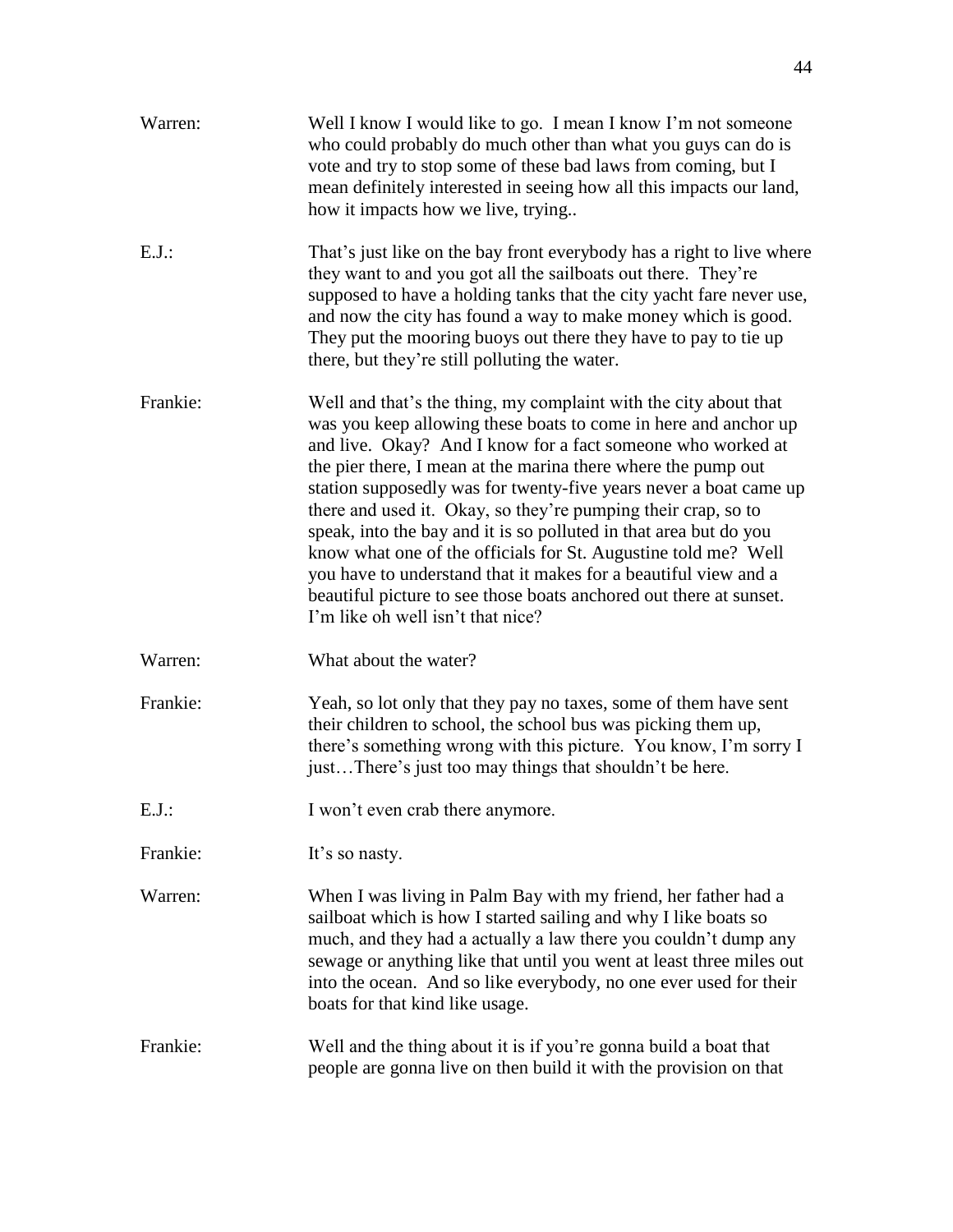|           | ocean? You know, I mean, I'm sorry.                                                                                                                                                                                                                                                                                                                                                                                                                                    |
|-----------|------------------------------------------------------------------------------------------------------------------------------------------------------------------------------------------------------------------------------------------------------------------------------------------------------------------------------------------------------------------------------------------------------------------------------------------------------------------------|
| $E.J.$ :  | Or in the bay.                                                                                                                                                                                                                                                                                                                                                                                                                                                         |
| Frankie:  | Or in the bay, in any water.                                                                                                                                                                                                                                                                                                                                                                                                                                           |
| Williams: | It would be our tax dollars to clean it up.                                                                                                                                                                                                                                                                                                                                                                                                                            |
| Frankie:  | Exactly. Exactly. It's exactly right. And you know, they don't,<br>and there again they don't care.                                                                                                                                                                                                                                                                                                                                                                    |
| $E.J.$ :  | When I got to where this was years ago too, I pulled trap up right<br>there at the bay front. It smelled like you took the top off a septic<br>tank. I'm not kidding. I quit crabbing there.                                                                                                                                                                                                                                                                           |
| Warren:   | That area in front of the bay front is that hotel there and the<br>marina?                                                                                                                                                                                                                                                                                                                                                                                             |
| $E.J.$ :  | From the fort to where the little hospital used to be. That area right<br>there.                                                                                                                                                                                                                                                                                                                                                                                       |
| Warren:   | oh, okay, sorry. I actually know people who live right behind that<br>area, and they live in this really nice two hundred year old house. I<br>mean way too expensive, of course. And then that was one of the<br>things I was talking about earlier how like that whole area is so<br>condensed and they have a beautiful house but right down the road<br>it looks like homeless people are right there on the corner. It's like<br>how can you appreciate your land |
| Frankie:  | Now do they live on the island or do they live on this side?                                                                                                                                                                                                                                                                                                                                                                                                           |
| Warren:   | They live on the island. It's like right there near it, I was like<br>that's kind of insane.                                                                                                                                                                                                                                                                                                                                                                           |
| Frankie:  | See I wouldn't live on the island. No way.                                                                                                                                                                                                                                                                                                                                                                                                                             |
| $E.J.$ :  | Takes too long to get across the bridge.                                                                                                                                                                                                                                                                                                                                                                                                                               |
| Frankie:  | For sure. But that's a joke in itself, god.                                                                                                                                                                                                                                                                                                                                                                                                                            |
| Williams: | The river keeper was talking about his, you know difficulties with<br>trying to push different things across for the companies that are<br>dumping you know and he definitely talked about the yachts and<br>they're dumping in the St. Johns River.                                                                                                                                                                                                                   |

boat to handle. Why should you be allowed to dump it in our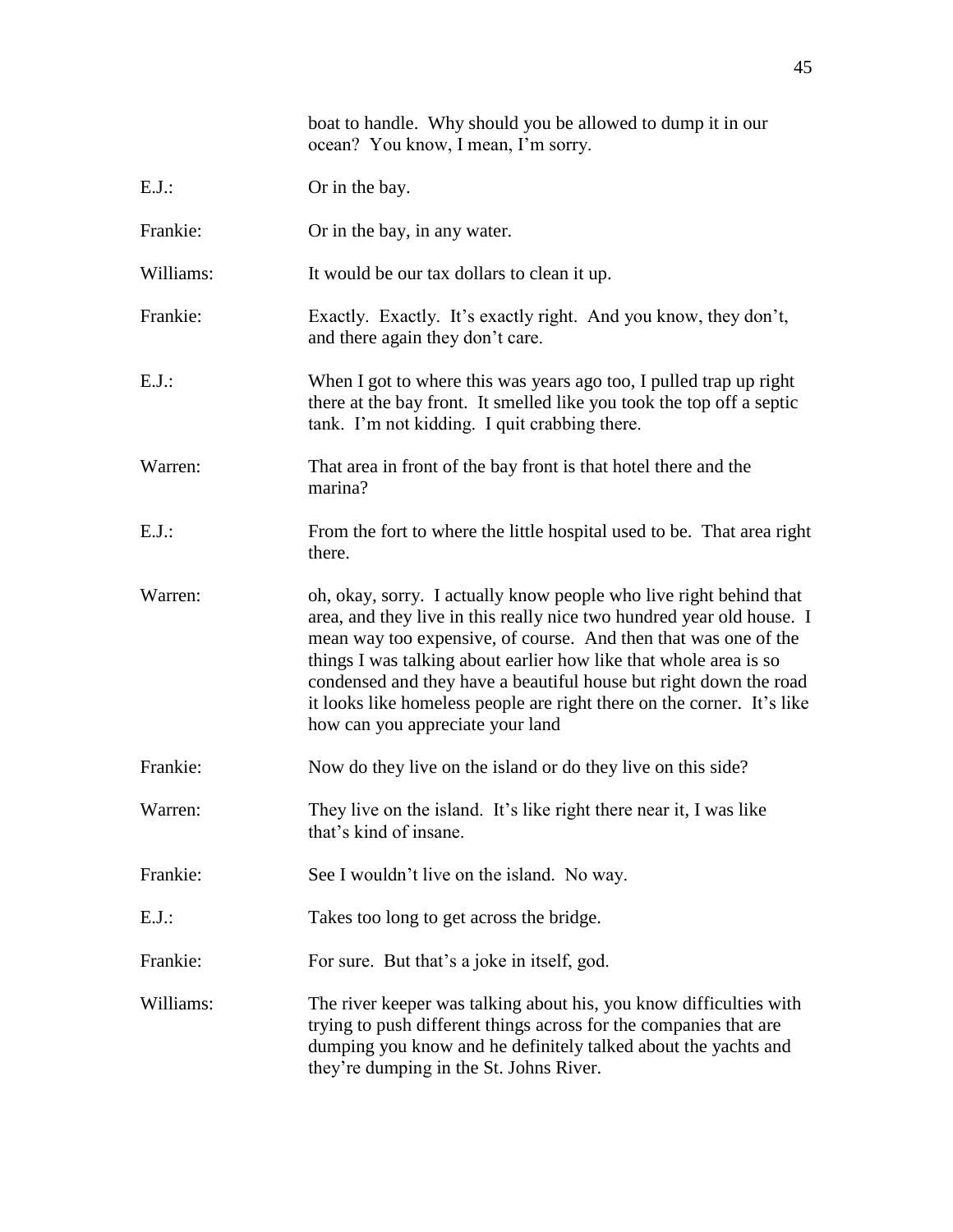| Warren:   | We went right by a marina.                                                                                                                                                                                                                                                                                                                                                                                                             |
|-----------|----------------------------------------------------------------------------------------------------------------------------------------------------------------------------------------------------------------------------------------------------------------------------------------------------------------------------------------------------------------------------------------------------------------------------------------|
| Frankie:  | Oh yeah. And now there's a lot of counties in Florida that if you<br>come in a boat or a sailboat, you can't anchor out and live there.<br>There's a 24 or 48 hours then you've got to move on and that's the<br>way it should be. You know, I'm sorry, you know you shouldn't<br>be allowed to dump your garbage overboard and flush your toilets<br>overboard, you just shouldn't be allowed to do that, and that's<br>what they do. |
| Williams: | It seems like they miss things like that that hurt you guys and the<br>things they try to do to help the ecology for you guys and I feel<br>like the fishermen really get the raw end of the deal.                                                                                                                                                                                                                                     |
| Frankie:  | Without a doubt, without a doubt.                                                                                                                                                                                                                                                                                                                                                                                                      |
| Warren:   | One of my last questions, we got you down to the wire here our<br>last few questions; when I was talking to Sandie over there she was<br>telling me that I believe it was your father that used to do<br>environmental histories and that has actually been documented?<br>Was it your father, her father?                                                                                                                             |
| Sandie:   | Not environmental history, just history.                                                                                                                                                                                                                                                                                                                                                                                               |
| Warren:   | Just history, oh okay.                                                                                                                                                                                                                                                                                                                                                                                                                 |
| Sandie:   | Florida, especially Spanish and British Colonial period. He was a<br>historian for the National Park Service.                                                                                                                                                                                                                                                                                                                          |
| Frankie:  | And history was not my favorite subject. Isn't that weird?                                                                                                                                                                                                                                                                                                                                                                             |
| Sandie:   | It skipped a generation.                                                                                                                                                                                                                                                                                                                                                                                                               |
| Frankie:  | Yes it did, yes it did.                                                                                                                                                                                                                                                                                                                                                                                                                |
| Warren:   | It's like with my family my mom was a writer and she wrote<br>poems and stuff all the time and then my dad really loved history<br>and I kind of got both of those influences so that's why I double<br>majored. The histories that he has are they documented, right?                                                                                                                                                                 |
| Frankie:  | Yeah.                                                                                                                                                                                                                                                                                                                                                                                                                                  |
| Warren:   | Does he have them archived?                                                                                                                                                                                                                                                                                                                                                                                                            |
| Frankie:  | Some of them are archived at The Smithsonian.                                                                                                                                                                                                                                                                                                                                                                                          |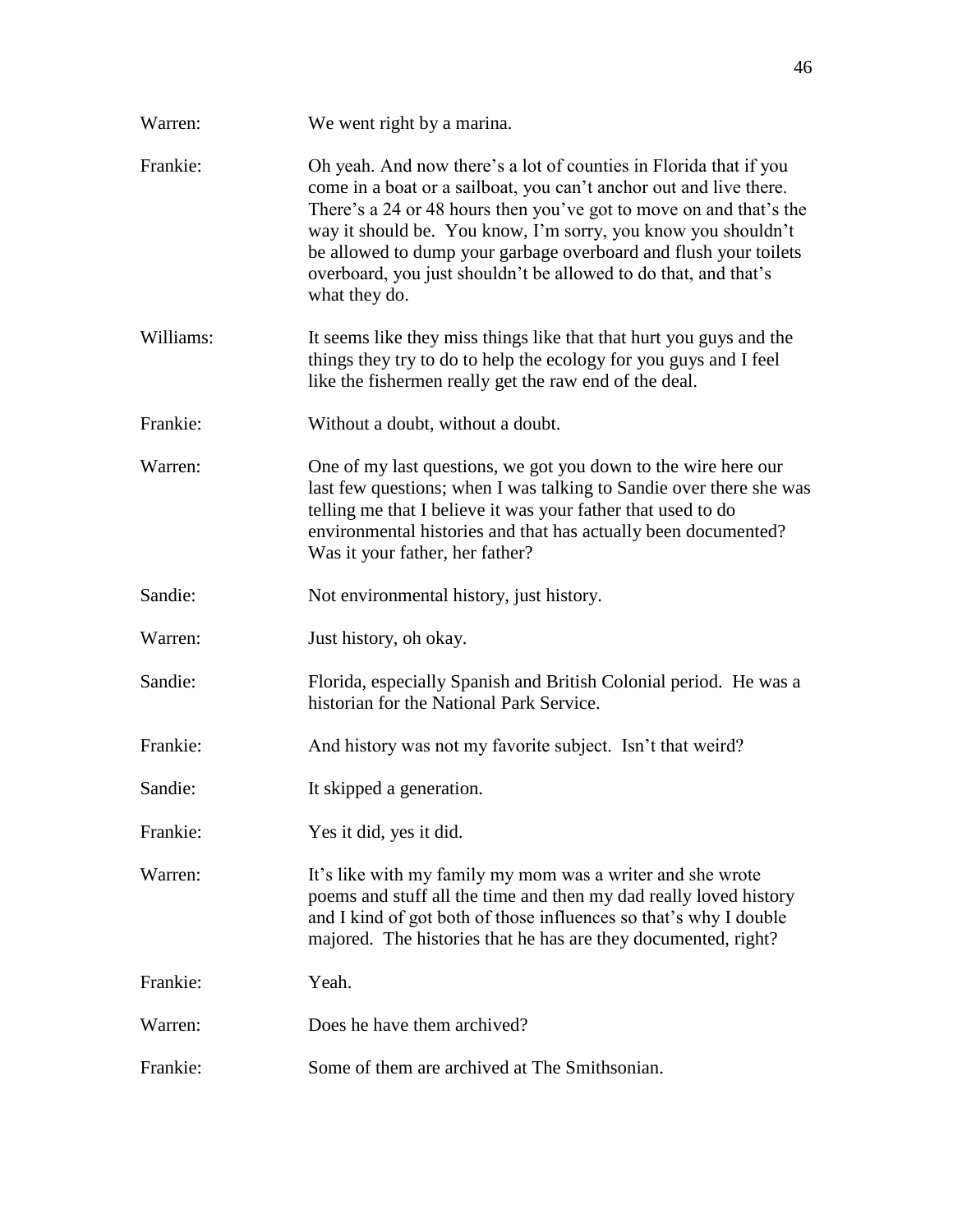| Warren:   | The Smithsonian that's pretty impressive. That's awesome.                                                                                                                                                                                                                                                                                                                                                                                                                                                                                                                |
|-----------|--------------------------------------------------------------------------------------------------------------------------------------------------------------------------------------------------------------------------------------------------------------------------------------------------------------------------------------------------------------------------------------------------------------------------------------------------------------------------------------------------------------------------------------------------------------------------|
| Sandie:   | Any of those old history recordings at the historical society, St.<br>Augustine Historical Society Research Library.                                                                                                                                                                                                                                                                                                                                                                                                                                                     |
| Warren:   | That is really awesome.                                                                                                                                                                                                                                                                                                                                                                                                                                                                                                                                                  |
| Frankie:  | He was a pretty awesome guy.                                                                                                                                                                                                                                                                                                                                                                                                                                                                                                                                             |
| Sandie:   | He did a lot of work also with Albert Manucy, they were cousins.                                                                                                                                                                                                                                                                                                                                                                                                                                                                                                         |
| Warren:   | His name's Will Manucy?                                                                                                                                                                                                                                                                                                                                                                                                                                                                                                                                                  |
| Frankie:  | William H. Manucy.                                                                                                                                                                                                                                                                                                                                                                                                                                                                                                                                                       |
| Sandie:   | Albert was an architectural historian, before the Spanish period.                                                                                                                                                                                                                                                                                                                                                                                                                                                                                                        |
| Williams: | Do all the other fisherman and crabbers feel the same way as you<br>guys do?                                                                                                                                                                                                                                                                                                                                                                                                                                                                                             |
| $E.J.$ :  | I say basically yes.                                                                                                                                                                                                                                                                                                                                                                                                                                                                                                                                                     |
| Williams: | Are you watching them just die off in numbers also, especially<br>recently, I guess?                                                                                                                                                                                                                                                                                                                                                                                                                                                                                     |
| $E.J.$ :  | Um hm. They had the crab license moratorium on for about<br>twelve years now. You can't get one unless you buy one from<br>somebody. Cut back on the numbers when they closed the seining<br>on both coasts years ago all the people that used to seine and gill<br>net they issued all them a crab license. Well most of them, I'd say<br>about a quarter of them, went in the crab business, the rest of them<br>were just holding on to them. Two years ago they lost all of them<br>if they weren't using them they had to give them back which was a<br>good thing. |
| Frankie:  | That's Seth, that might be something yall should come back for<br>and get a copy of it.                                                                                                                                                                                                                                                                                                                                                                                                                                                                                  |
| Warren:   | And what is that?                                                                                                                                                                                                                                                                                                                                                                                                                                                                                                                                                        |
| $E.J.$ :  | Is that it baby?                                                                                                                                                                                                                                                                                                                                                                                                                                                                                                                                                         |
| Frankie:  | Yeah, see your picture up there in the top left?                                                                                                                                                                                                                                                                                                                                                                                                                                                                                                                         |
| $E.J.$ :  | This fella he came here one day and asked if he could go crabbing<br>with me he wanted to do a story and it's just here in the creek                                                                                                                                                                                                                                                                                                                                                                                                                                     |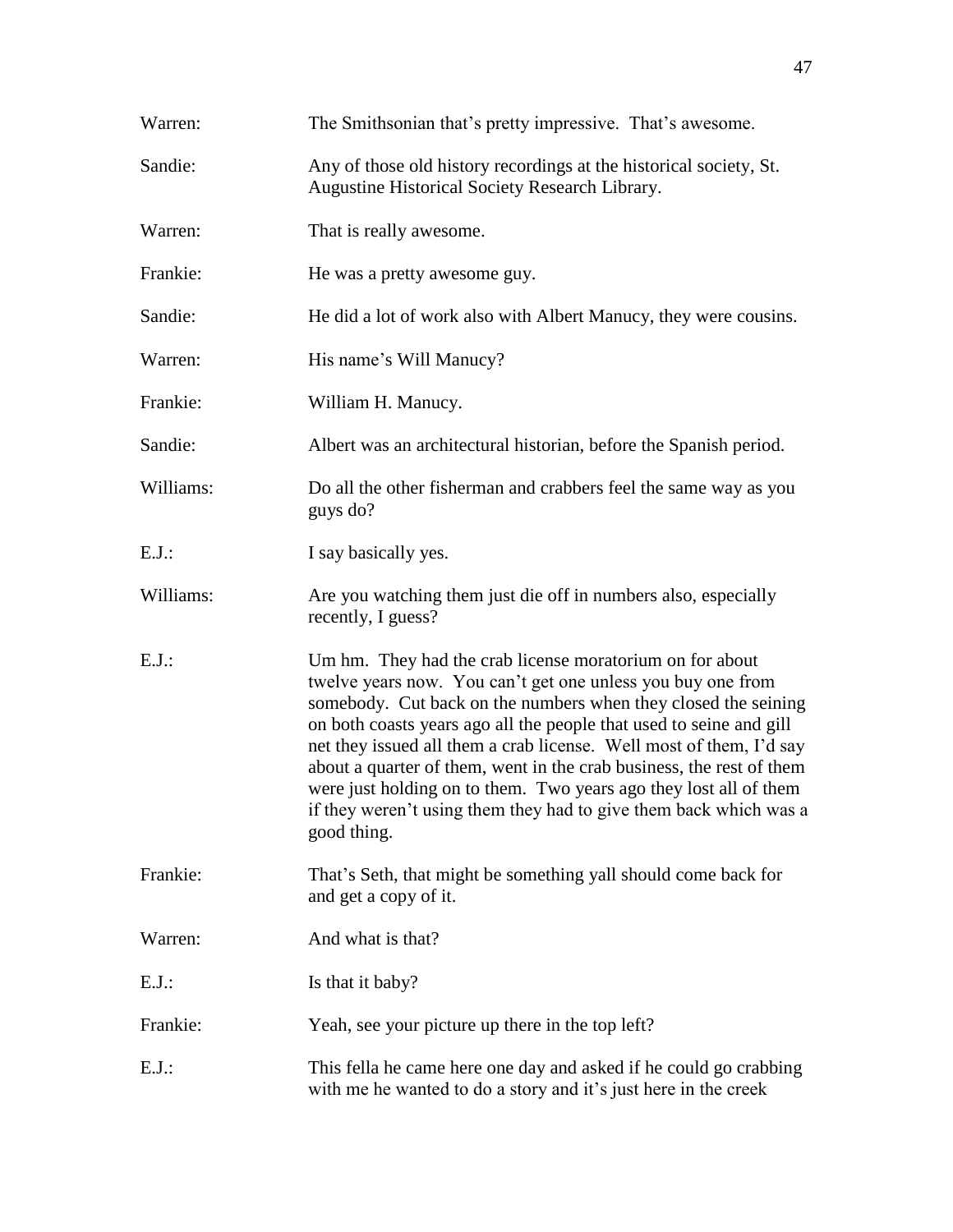|           | section. And he done a pretty nice thing, they have it down in the<br>Guana. They have it down there where people can see it, yall might<br>want to look at that or get a copy of it. |
|-----------|---------------------------------------------------------------------------------------------------------------------------------------------------------------------------------------|
| Warren:   | That's awesome, thank you very much. So this is not your first<br>time being interviewed?                                                                                             |
| E.J.:     | Nope.                                                                                                                                                                                 |
| Warren:   | That's very cool. How many other times have you been<br>interviewed?                                                                                                                  |
| $E.J.$ :  | Just that.                                                                                                                                                                            |
| Warren:   | Just this                                                                                                                                                                             |
| $E.J.$ :  | With that fella there. He was real nice; he knew what he was<br>doing he goes around and does different things like that.                                                             |
| Sandie:   | You had some biology students from UNF out with you before on<br>the boat had to be a while back.                                                                                     |
| $E.J.$ :  | Yep. They don't never follow up though.                                                                                                                                               |
| Sandie:   | Write their paper some extra ends.                                                                                                                                                    |
| Williams: | Then it's back to another semester of writing papers.                                                                                                                                 |
| Warren:   | Gosh this looks really cool.                                                                                                                                                          |
| $E.J.$ :  | It would be a little interest. Give you a good idea of what happens.                                                                                                                  |
| Warren:   | And its nineteen minutes is most of it out on the boat with you?                                                                                                                      |
| $E.J.$ :  | Yeah.                                                                                                                                                                                 |
| Warren:   | Very cool, thank you very much for this. Sandie do you want to<br>make a copy?                                                                                                        |
| E.J.:     | Like I tell people and they laugh I know you've watched that show<br>on TV "The Deadliest Catch". It's the same situation but ours is<br>on a smaller scale.                          |
| Warren:   | It's amazing when you watch shows like that and the danger.                                                                                                                           |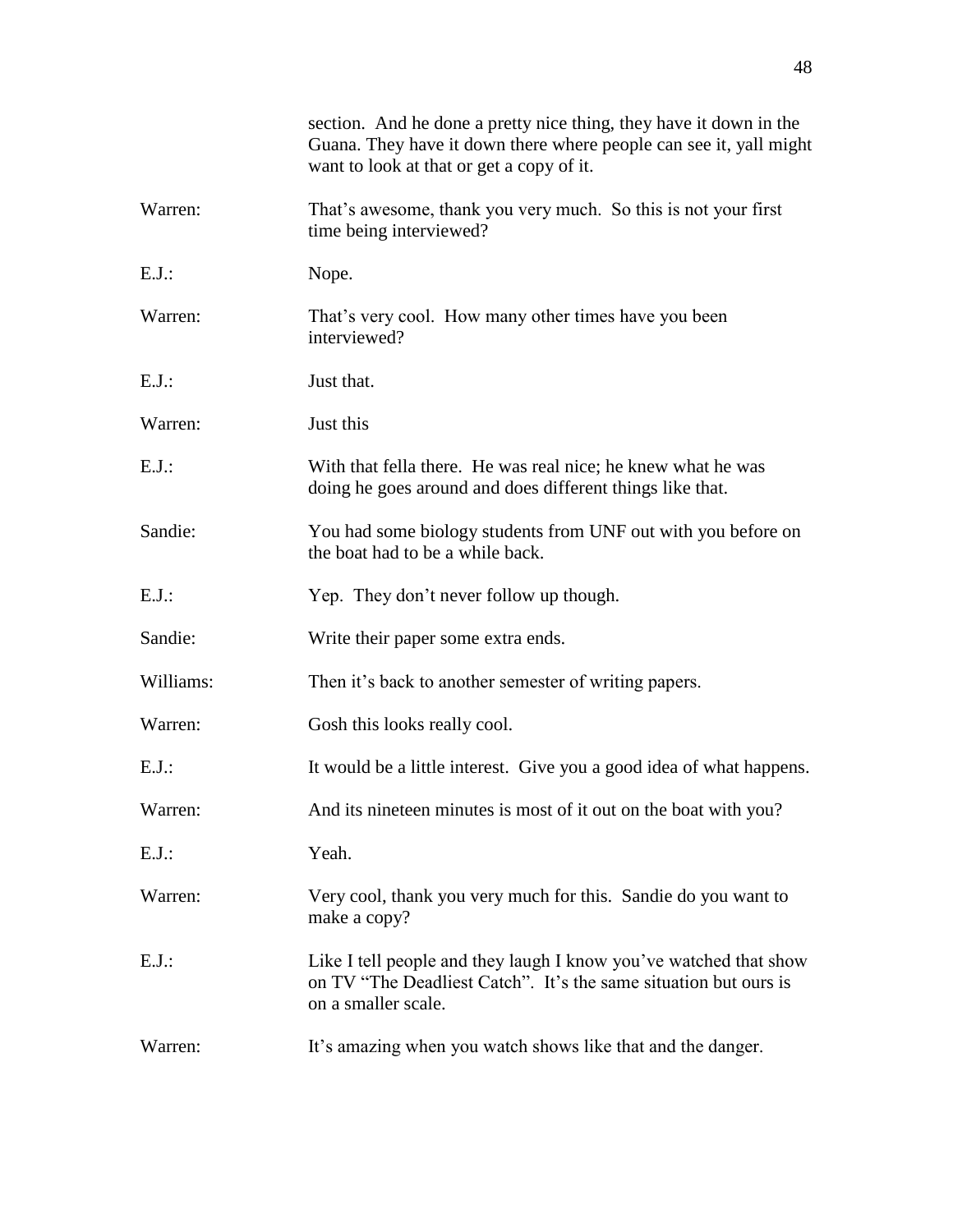| Sandie:   | His work is dangerous. That's another thing I don't think people<br>take into consideration, they don't take in livelihoods of fisherman,<br>they don't take in into consideration just what it takes day after<br>day, year after year to get up at three-thirty in the morning, year<br>after year, go out there regardless of the weather, and get that food<br>to the dock and to the market and I don't think people even think<br>about that when they're sitting down in a restaurant. That's why it<br>costs so much, it should. |
|-----------|------------------------------------------------------------------------------------------------------------------------------------------------------------------------------------------------------------------------------------------------------------------------------------------------------------------------------------------------------------------------------------------------------------------------------------------------------------------------------------------------------------------------------------------|
| Williams: | How are the little bait shops doing and stuff like that?                                                                                                                                                                                                                                                                                                                                                                                                                                                                                 |
| $E.J.$ :  | All this is hurting them too, all these closures.                                                                                                                                                                                                                                                                                                                                                                                                                                                                                        |
| Frankie:  | Like I said it's a dwindle down.                                                                                                                                                                                                                                                                                                                                                                                                                                                                                                         |
| $E.J.$ :  | Especially the way they shut the beaches down so many people on<br>the weekends used to go to the beaches, they would picnic and<br>fish, now you can't do that anymore. They closed the down at<br>Matanzas on account of the birds' nests. Well the birds never nest<br>down close to the water, so it just was an excuse to close it down.<br>Yeah, I mean we've been there all our lives and the birds been<br>there and nobody's bothered anything.                                                                                 |
| Frankie:  | Like I said there again it goes back to who is making these rules?<br>It's people who don't know what they're talking about.                                                                                                                                                                                                                                                                                                                                                                                                             |
| $E.J.$ :  | It just like over there at St. Augustine Beach, the national park is<br>over there, and they closed that section all the way to the jetties<br>about five miles there, they shut it down. There was one accident.<br>I mean it was terrible they had an accident, the person didn't get<br>killed but they got crippled, they were buried in the sand                                                                                                                                                                                    |
| Frankie:  | No, one got crippled and one little girl got killed.                                                                                                                                                                                                                                                                                                                                                                                                                                                                                     |
| $E.J.$ :  | in other words, they were buried in the sand, just their heads<br>sticking up. Somebody wasn't paying attention, while they were<br>riding they run over them. They closed the beach to everybody.                                                                                                                                                                                                                                                                                                                                       |
| Frankie:  | Well and the thing about it was, the thing about it was they were in<br>the drive path. But my question again goes back to where were the<br>parents? When these children, you're on a highway, a beach with<br>traffic, why do you think just because you're at the beach that it's<br>safe to turn your kids loose? And it's beyond me. So because one<br>person unfortunately, and I feel for all of them, got killed and it<br>was accident, they shut the beach down to everybody? That<br>doesn't make sense to me.                |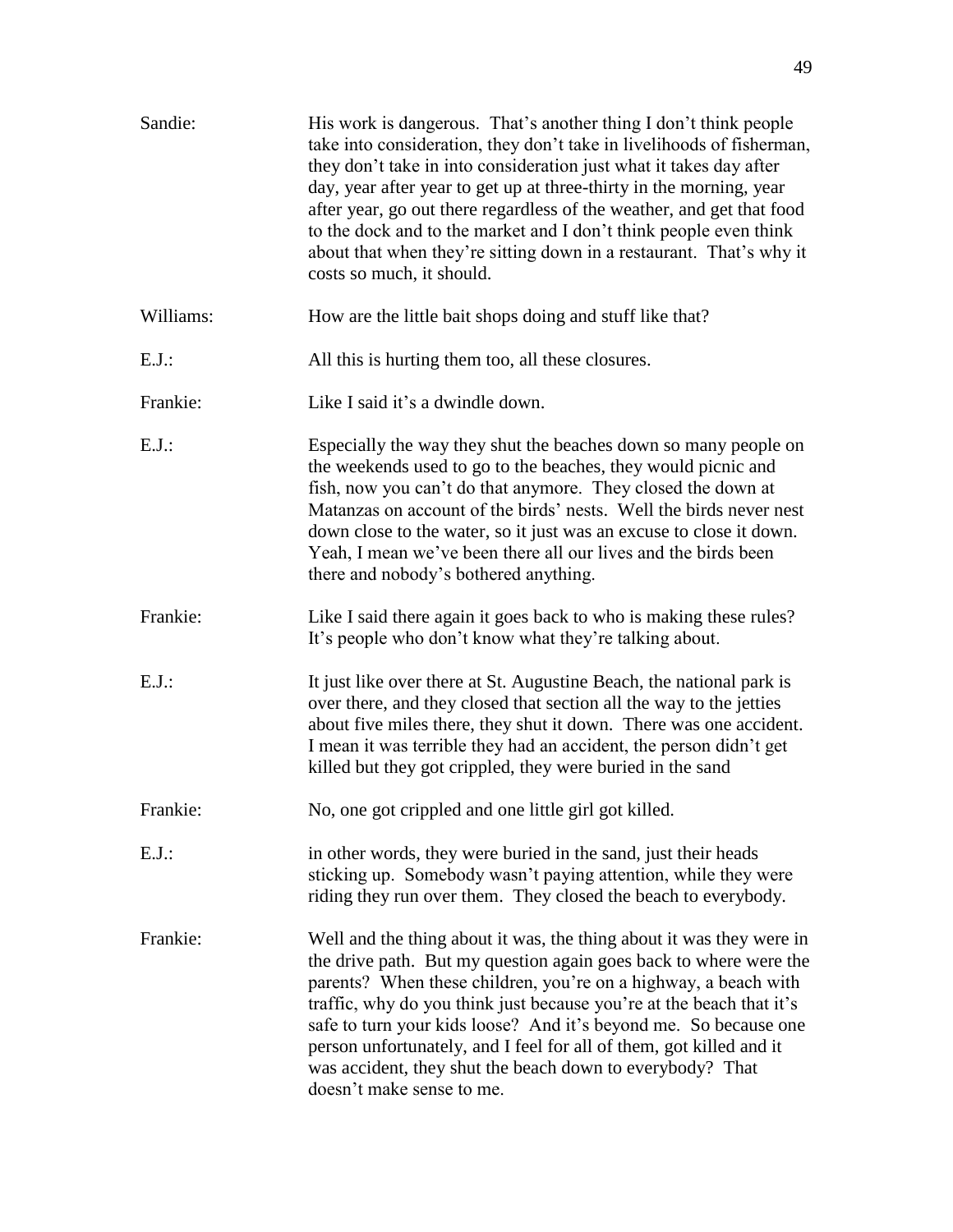| $E.J.$ :  | Then there was an article in the paper not long ago this lady wrote<br>in and said well they don't have that problem in Flagler Beach,<br>they don't ride on the beach. She don't know what she's talking<br>about, you can't ride on Flagler Beach even if it's open. Unless<br>you got a special built car for to ride on.                                                                                                                                                                                                                                                                                                                                                                                                                                                                                                                    |
|-----------|-------------------------------------------------------------------------------------------------------------------------------------------------------------------------------------------------------------------------------------------------------------------------------------------------------------------------------------------------------------------------------------------------------------------------------------------------------------------------------------------------------------------------------------------------------------------------------------------------------------------------------------------------------------------------------------------------------------------------------------------------------------------------------------------------------------------------------------------------|
| Frankie:  | She don't know, never have. You just don't go down there and<br>ride on Flagler Beach.                                                                                                                                                                                                                                                                                                                                                                                                                                                                                                                                                                                                                                                                                                                                                          |
| $E.J.$ :  | It was you call bed gravel, it's not white sand and you'll sink down<br>in it. So she's making a statement not knowing what she's making<br>a statement about. They wouldn't be riding on there if it were<br>open.                                                                                                                                                                                                                                                                                                                                                                                                                                                                                                                                                                                                                             |
| Frankie:  | No the couldn't. they'd be stuck.                                                                                                                                                                                                                                                                                                                                                                                                                                                                                                                                                                                                                                                                                                                                                                                                               |
| $E.J.$ :  | But now all the little old people that moved along the beach their,<br>they bought the little golf carts and four wheelers put big tires<br>where they can go down and go fishing, now they can't go fishing<br>anymore. They can't walk down there because they're not able, so<br>there you go they done limited the development.                                                                                                                                                                                                                                                                                                                                                                                                                                                                                                             |
| Frankie:  | We believe that it all started when people started buying the condo<br>and houses and all on the beach, they wanted a private beach.<br>They didn't want to see people on the beach. Well, and I haven't<br>been on the beach in probably fifteen years because I am not<br>paying to drive on my beach. I'm not gonna do it, nope. So I just<br>don't go.                                                                                                                                                                                                                                                                                                                                                                                                                                                                                      |
| Williams: | Do feel like when the fish populations are down that they turn to<br>fisherman first and try the place the blame on you guys when they<br>really should be looking at other issues?                                                                                                                                                                                                                                                                                                                                                                                                                                                                                                                                                                                                                                                             |
| Frankie:  | They need to look at the whole picture. Yeah, just don't blame the<br>commercial fisherman. And that's like many years ago when he<br>was commercial, this, that, and the other, we were at one of those<br>sport fishing meetings and they were discussing stuff about you<br>know, about catching fish, you know blah, blah, blah, blah, blah<br>and it got into a bit of an argument, pro and con type thing you<br>know about the recreational fisherman going out there, well at that<br>time if you were just a recreational fisherman you could go out<br>there and if you knew people who have restaurants or who had the<br>fish docks or you knew them you could bring your fish in and sell<br>them to make enough money to pay for your trip, you see what I'm<br>saying? Well that basically was wrong, because I have to go but a |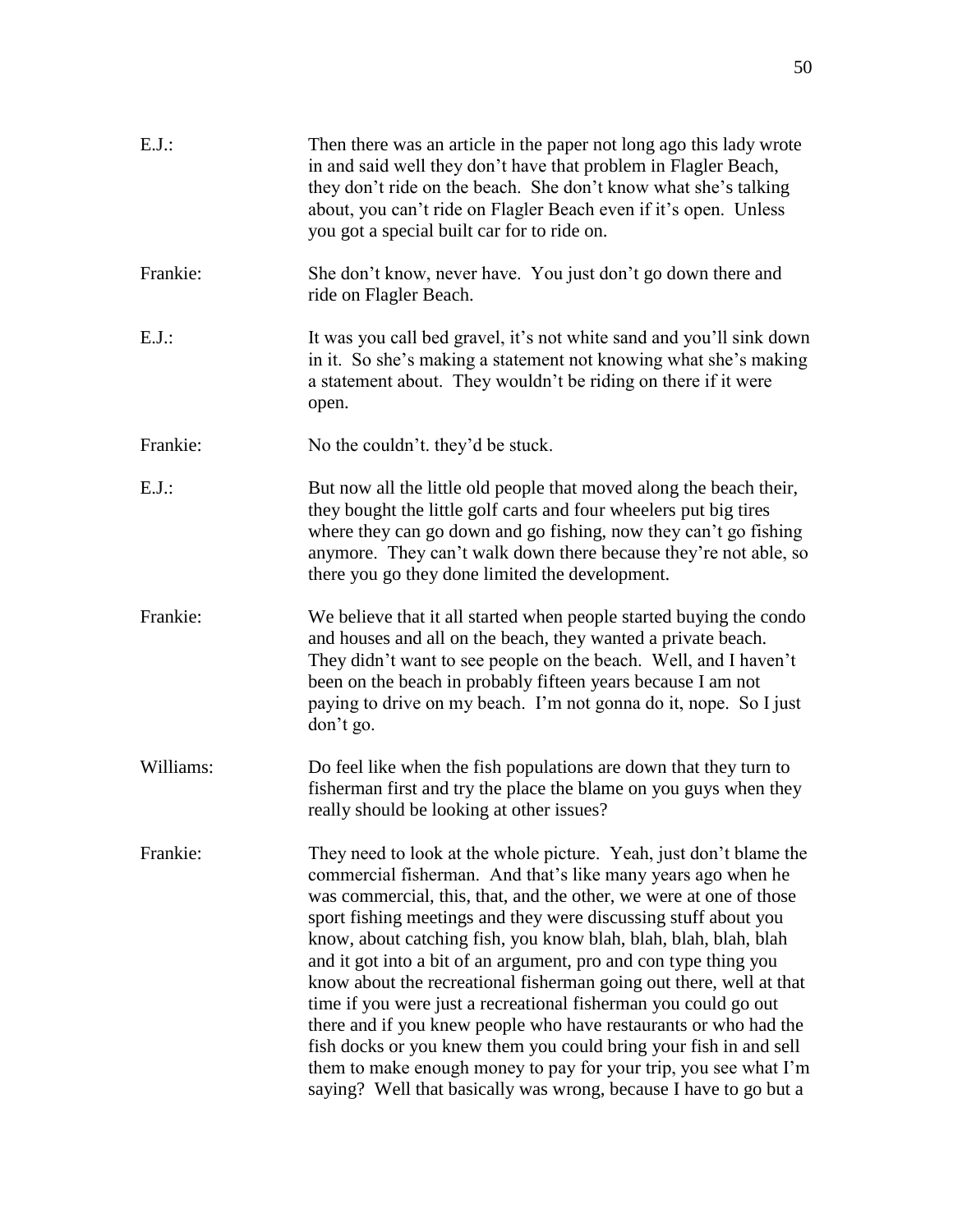|          | license to be able to do that. So my argument to them was, you<br>know I was like, excuse me, excuse me and of course the mouth of<br>the south here I stand up you know and I said you know what the<br>difference between a recreational fisherman and sport fisherman is,<br>I mean recreational fisherman and a commercial fisherman is?<br>And they're all like huh? And I said I gotta buy a license, I gotta<br>be licensed and checked you know to go out there and catch my<br>fish and bring 'em in and sell 'em, I said but yall don't. So<br>basically what it, what you're saying is you are a commercial<br>fisherman because you bring your catch in and you sell it, but yet<br>you're not buying the license. So there in lies the difference. You<br>know, and they were like no, no, I said no, no that's the truth, that<br>is the truth. You're commercial fisherman because you're bringing<br>your fish in and selling them but yet you're not licensed by the<br>state or anything else. |
|----------|------------------------------------------------------------------------------------------------------------------------------------------------------------------------------------------------------------------------------------------------------------------------------------------------------------------------------------------------------------------------------------------------------------------------------------------------------------------------------------------------------------------------------------------------------------------------------------------------------------------------------------------------------------------------------------------------------------------------------------------------------------------------------------------------------------------------------------------------------------------------------------------------------------------------------------------------------------------------------------------------------------------|
| Warren:  | Are there any repercussions for not having a license and then<br>trying to sell commercially?                                                                                                                                                                                                                                                                                                                                                                                                                                                                                                                                                                                                                                                                                                                                                                                                                                                                                                                    |
| Frankie: | Yeah if you were to get caught. You would be in trouble the people<br>who bought the fish would be in trouble. You have to have a<br>wholesale license, you have to have you know, your permit to fish<br>and catch fish, you know so there are all sorts of rules and<br>regulations we have to abide by.                                                                                                                                                                                                                                                                                                                                                                                                                                                                                                                                                                                                                                                                                                       |
| Warren:  | So why isn't anything done about it?                                                                                                                                                                                                                                                                                                                                                                                                                                                                                                                                                                                                                                                                                                                                                                                                                                                                                                                                                                             |
| Frankie: | It's like anything else you don't get caught. You know, so that's<br>basically what it is. And there's people who still do it.                                                                                                                                                                                                                                                                                                                                                                                                                                                                                                                                                                                                                                                                                                                                                                                                                                                                                   |
| Warren:  | Do you think that some of the people who are out there you know,<br>fishing supposedly supposed to be recreational and yet they're<br>doing what you're doing as a commercial licensed fisherman/ Do<br>you think they're part of the reason why some of these restrictions<br>been so unreasonably enforced?                                                                                                                                                                                                                                                                                                                                                                                                                                                                                                                                                                                                                                                                                                    |
| Frankie: | Um, well, probably, yeah. Yeah I'm sure it has a lot to do with it.<br>You know and you've got way, way, way more recreational<br>fisherman now that what you had say twenty years ago. So<br>they've put a dent in things, but it still goes back to the same thing.<br>If the fish are depleting, why have so may people bought boats and<br>go fishing and come back with fish? Their figures are off. You<br>know something's not right somewhere. And you know there's<br>fish out there to be caught but if you're gonna restrict people,<br>restrict the recreational person, they're doing it for fun. The                                                                                                                                                                                                                                                                                                                                                                                               |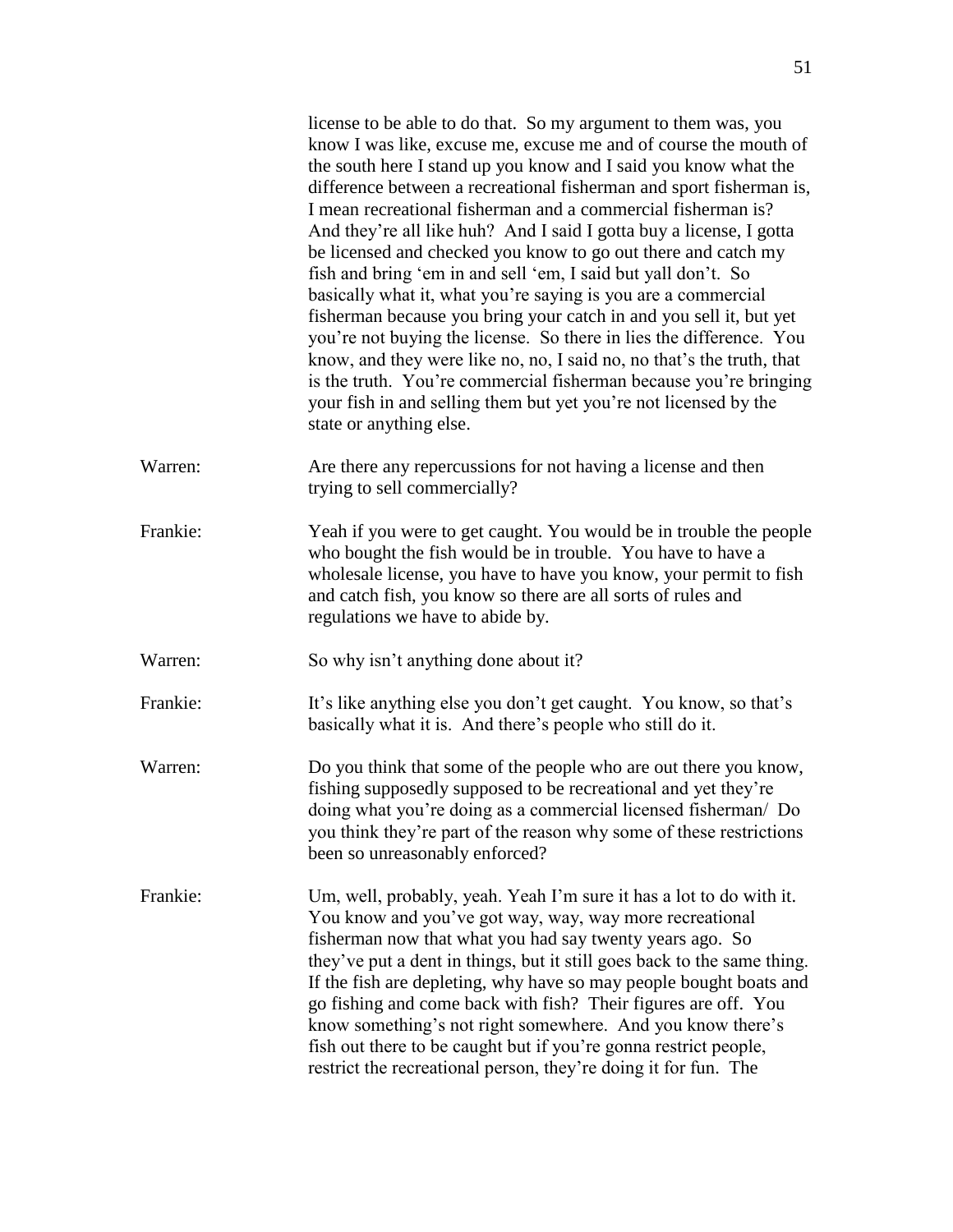|           | commercial fisherman is doing it to feed their families. You know,<br>where is the rationale there? I don't know it's crazy.                                                                                                                                                                                                                                                                                                                                                                                                                                                                                                                                                                                                                                                                                                                                                                                                                                                                                                                                                                                                           |
|-----------|----------------------------------------------------------------------------------------------------------------------------------------------------------------------------------------------------------------------------------------------------------------------------------------------------------------------------------------------------------------------------------------------------------------------------------------------------------------------------------------------------------------------------------------------------------------------------------------------------------------------------------------------------------------------------------------------------------------------------------------------------------------------------------------------------------------------------------------------------------------------------------------------------------------------------------------------------------------------------------------------------------------------------------------------------------------------------------------------------------------------------------------|
| Williams: | Are there any other people you guts recommend for us to talk to?                                                                                                                                                                                                                                                                                                                                                                                                                                                                                                                                                                                                                                                                                                                                                                                                                                                                                                                                                                                                                                                                       |
| $E.J.$ :  | I tried to get several of them but they didn't want to participate.<br>And some of them you wouldn't want to talk to.                                                                                                                                                                                                                                                                                                                                                                                                                                                                                                                                                                                                                                                                                                                                                                                                                                                                                                                                                                                                                  |
| Frankie:  | Some of them are rough.                                                                                                                                                                                                                                                                                                                                                                                                                                                                                                                                                                                                                                                                                                                                                                                                                                                                                                                                                                                                                                                                                                                |
| Warren:   | It's a busy lifestyle.                                                                                                                                                                                                                                                                                                                                                                                                                                                                                                                                                                                                                                                                                                                                                                                                                                                                                                                                                                                                                                                                                                                 |
| $E.J.$ :  | They're good people but their rough.                                                                                                                                                                                                                                                                                                                                                                                                                                                                                                                                                                                                                                                                                                                                                                                                                                                                                                                                                                                                                                                                                                   |
| Warren:   | Did you guys catch the fish, I mean not the fish, the shrimp?                                                                                                                                                                                                                                                                                                                                                                                                                                                                                                                                                                                                                                                                                                                                                                                                                                                                                                                                                                                                                                                                          |
| $E.J.$ :  | No, I bought them. I usually buy about fifty pounds. They had a<br>real good year like I say out in the St. Johns this year I just didn't<br>have time to go.                                                                                                                                                                                                                                                                                                                                                                                                                                                                                                                                                                                                                                                                                                                                                                                                                                                                                                                                                                          |
| Warren:   | Do you guys have any final issues or questions you'd like to bring<br>up? Look like we're down to the wire.                                                                                                                                                                                                                                                                                                                                                                                                                                                                                                                                                                                                                                                                                                                                                                                                                                                                                                                                                                                                                            |
| $E.J.$ :  | I wish I could help you more but I can't think of anything, when<br>you leave I'll think of everything.                                                                                                                                                                                                                                                                                                                                                                                                                                                                                                                                                                                                                                                                                                                                                                                                                                                                                                                                                                                                                                |
| Warren:   | You can always tell Sandie we'll keep in touch.                                                                                                                                                                                                                                                                                                                                                                                                                                                                                                                                                                                                                                                                                                                                                                                                                                                                                                                                                                                                                                                                                        |
| Frankie:  | no off the top of my head, you know if they would just get some<br>sensible people who know what they're talking about. People you<br>know that haven't just been appointed a job and they're learning as<br>they go because they're listening to people they don't even know.<br>You know, they need to get out and talk to people who are in the<br>businesses before they make rules. You know, and that's the<br>bottom line. It's like with any business I mean you know you<br>wouldn't go storming into a bank and assume you know everything<br>about running a bank, unless you were taught by a person who<br>knows the business. Same way with fishing it's no different, it's a<br>business. You know and that's what needs to happen. I would<br>find it very interesting to meet the people who make these rules,<br>and be able to ask them when was the last time you were on a boat<br>and went fishing. You know, oh well I don't do that. Okay, you<br>know it would amaze me to know how many of them really do<br>know what they're talking about. And if they do why are they<br>making these kind of judgments. |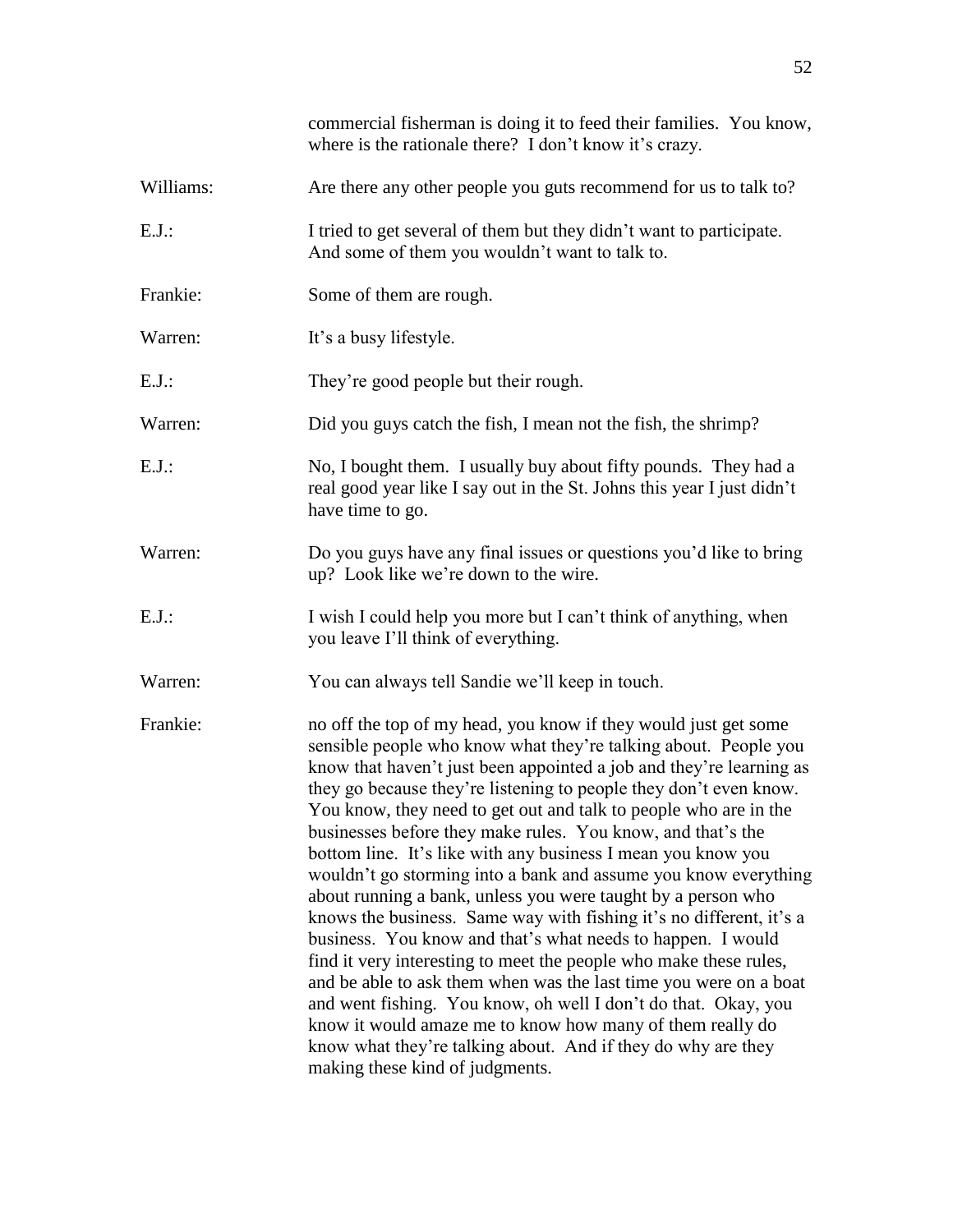| Williams: | And who has the time to go and really find guess these people<br>when they're out on the water fishing?                                                                                                                                                                                                                                                                                                                                                                                                                                                                                                                                                                                                                                                                                                                                                                                                                                                                                                                                                                                                                                                                                                                               |
|-----------|---------------------------------------------------------------------------------------------------------------------------------------------------------------------------------------------------------------------------------------------------------------------------------------------------------------------------------------------------------------------------------------------------------------------------------------------------------------------------------------------------------------------------------------------------------------------------------------------------------------------------------------------------------------------------------------------------------------------------------------------------------------------------------------------------------------------------------------------------------------------------------------------------------------------------------------------------------------------------------------------------------------------------------------------------------------------------------------------------------------------------------------------------------------------------------------------------------------------------------------|
| Frankie:  | Exactly.                                                                                                                                                                                                                                                                                                                                                                                                                                                                                                                                                                                                                                                                                                                                                                                                                                                                                                                                                                                                                                                                                                                                                                                                                              |
| $E.J.$ :  | oh we'll go to a meeting every now and then they have 'em but it's<br>jus like they come out the last two years with these tags that we<br>have to buy, put on the traps, we got a number on our buoys<br>already, so why have a tag under water. You know, and then we<br>have closed season, ten day closed season that's mainly to get all<br>the traps out of the water anything left in they send a crew out to<br>pick 'em up cause they shouldn't be to start with, but we brought<br>up at the meeting if we gonna have to put these tags on why not<br>whenever our section where we're crabbing is closed why can't we<br>put our tags on then? We're shut down anyway instead of having<br>to pull our stuff out and have to take time put 'em on while we're<br>really working. We can't make because, why have the meeting<br>then? Take the rules in consideration. So we put 'em on when we<br>can get 'em on now. That's just one thing for instance.                                                                                                                                                                                                                                                                 |
| Frankie:  | Everything they have done as far as the commercial crabber goes<br>every rule they've passed in the last five, six years has done to help<br>the crabber.                                                                                                                                                                                                                                                                                                                                                                                                                                                                                                                                                                                                                                                                                                                                                                                                                                                                                                                                                                                                                                                                             |
| $E.J.$ :  | its costs us money.                                                                                                                                                                                                                                                                                                                                                                                                                                                                                                                                                                                                                                                                                                                                                                                                                                                                                                                                                                                                                                                                                                                                                                                                                   |
| Frankie:  | its costs the crabber more money. Everything has been more of an<br>expense.                                                                                                                                                                                                                                                                                                                                                                                                                                                                                                                                                                                                                                                                                                                                                                                                                                                                                                                                                                                                                                                                                                                                                          |
| $E.J.$ :  | The only thing that they've done that they've come out with and a<br>lot of us were already doing it anyway what they call a cull ring.<br>It's a round ring that goes it's bigger than the actual wire lets the<br>small crabs crawl out and if you live crabbing like myself selling to<br>markets you already had them in there anyway. Because you don't<br>want to be fighting with the small stuff and having to grade it. But<br>they finally passed that law where you had to have three in each<br>trap, three of those outlets. Which was a good thing. But we have<br>workshops every once in a while they try to get input on what we<br>might think. But hardly any of it amounts to anything. But it does<br>help but like I say some of these like FWC, you know the marine<br>patrol and all, they need to be a little bit better schooled on some of<br>the laws, they're fine for what they do, but they got so many laws<br>that they got a stack of book in each one of them cars you got to be<br>a lawyer to figure out what they have to register for. But like I say<br>hardly any of them know what to look for in a peeler crab, and<br>they could check some of these guys that are doing that fishing and |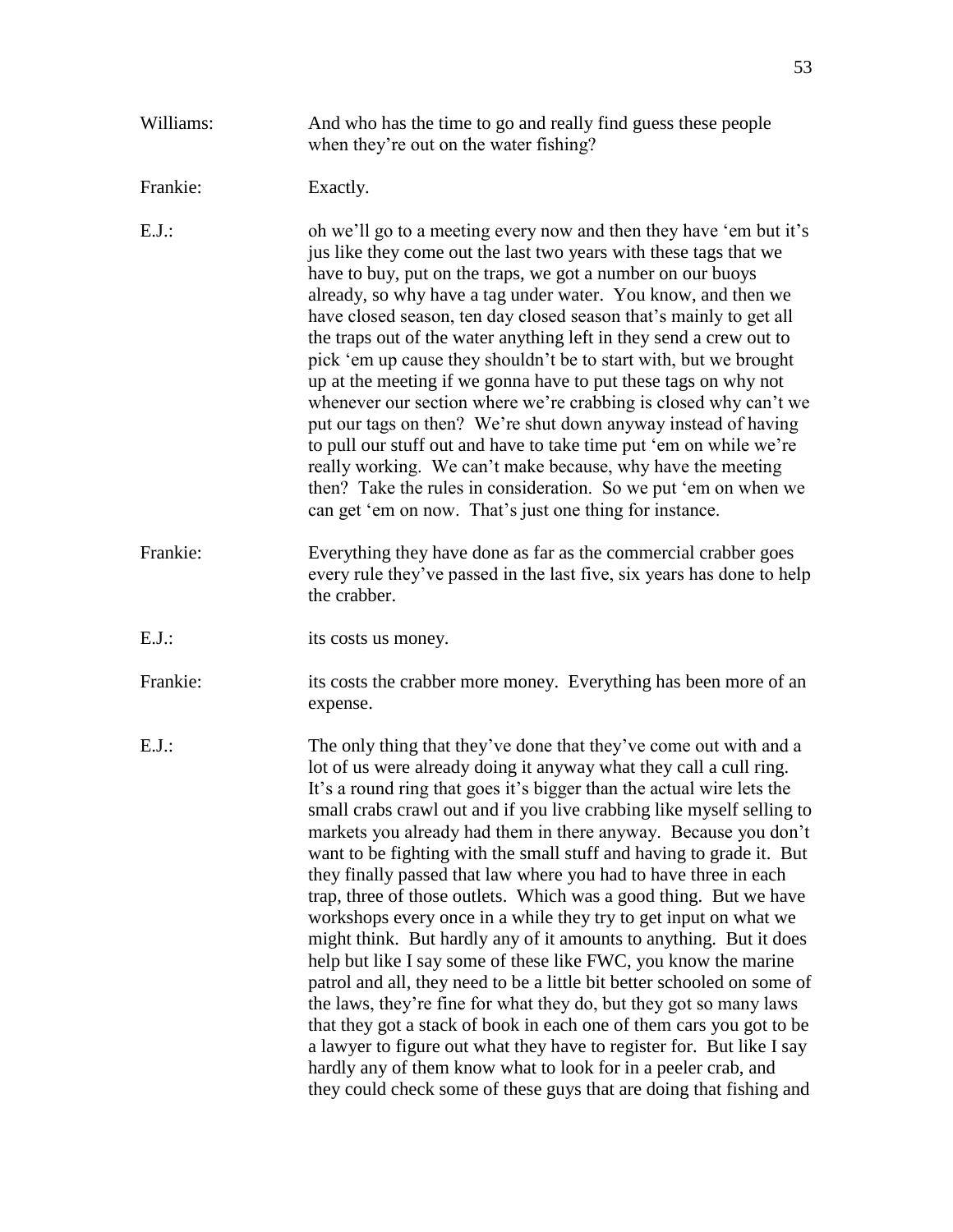|          | say now look you gotta start turning this, this, this, this, this loose<br>you can't take that home with you, cause it's gonna die and then<br>we've lost that. Years ago when I caught when I was telling you<br>about the ones I caught on the west coast I've been over there for<br>about three months crabbing that particular day of all days the<br>Marine Patrol stopped me. And he says I've been watching you, I<br>need to check you, I said that's fine, check everything, he says<br>what you got in those boxes, I said peeler crabs. And he kind of<br>looked at me and I said hmm he don't what I'm talking about and<br>he pulled the sack back well naturally all of them were smaller that<br>a legal size crab we can keep has to be five inches from point to<br>point, well these here are all four inches and three and a half inch<br>crab, he's says are all these like this? I said yes sir, he says I'm<br>going to have to write you tickets and I don't have enough tickets.<br>He says I guess I'm just gonna have to take you to jail. I said<br>could you make a phone call for me, call you dispatcher and call<br>Tallahassee and ask for Miss Gail Williams and see if I'm not<br>legal? He did, he was nice enough to do that. |
|----------|--------------------------------------------------------------------------------------------------------------------------------------------------------------------------------------------------------------------------------------------------------------------------------------------------------------------------------------------------------------------------------------------------------------------------------------------------------------------------------------------------------------------------------------------------------------------------------------------------------------------------------------------------------------------------------------------------------------------------------------------------------------------------------------------------------------------------------------------------------------------------------------------------------------------------------------------------------------------------------------------------------------------------------------------------------------------------------------------------------------------------------------------------------------------------------------------------------------------------------------------------------------------|
| Sandie:  | What did he think you were illegal for?                                                                                                                                                                                                                                                                                                                                                                                                                                                                                                                                                                                                                                                                                                                                                                                                                                                                                                                                                                                                                                                                                                                                                                                                                            |
| $E.J.$ : | Small crabs, crabs weren't legal size the peelers weren't. And so<br>he did and she asked who it was and he told her my name and she<br>said well I guarantee that he's got what he needs to have what he<br>have you come back to his house tonight and let the man go sell his<br>product and he'll sit down and explain the peeler fishing to ya. He<br>did, he was real nice. Yep, but a lot of them don't have no idea,<br>they don't have a school for 'em, the crabs that part of it, they have<br>a book that tells 'em but you know how much you get out of a<br>book to actual doing something. And that's one of the complaints<br>that I've got you know.                                                                                                                                                                                                                                                                                                                                                                                                                                                                                                                                                                                              |
| Warren:  | What was the name of the woman in Tallahassee?                                                                                                                                                                                                                                                                                                                                                                                                                                                                                                                                                                                                                                                                                                                                                                                                                                                                                                                                                                                                                                                                                                                                                                                                                     |
| $E.J.$ : | Her name was Gail Williams, who she is no longer there, she<br>retired.                                                                                                                                                                                                                                                                                                                                                                                                                                                                                                                                                                                                                                                                                                                                                                                                                                                                                                                                                                                                                                                                                                                                                                                            |
| Warren:  | How did you meet her?                                                                                                                                                                                                                                                                                                                                                                                                                                                                                                                                                                                                                                                                                                                                                                                                                                                                                                                                                                                                                                                                                                                                                                                                                                              |
| $E.J.$ : | Uh, going over there to buy license and stuff. I met her and every<br>time I wanted to know something I'd call her and ask for her.<br>Cause she was pretty high up on the totem pole there.                                                                                                                                                                                                                                                                                                                                                                                                                                                                                                                                                                                                                                                                                                                                                                                                                                                                                                                                                                                                                                                                       |
| Warren:  | So she was your in?                                                                                                                                                                                                                                                                                                                                                                                                                                                                                                                                                                                                                                                                                                                                                                                                                                                                                                                                                                                                                                                                                                                                                                                                                                                |
| $E.J.$ : | Yep.                                                                                                                                                                                                                                                                                                                                                                                                                                                                                                                                                                                                                                                                                                                                                                                                                                                                                                                                                                                                                                                                                                                                                                                                                                                               |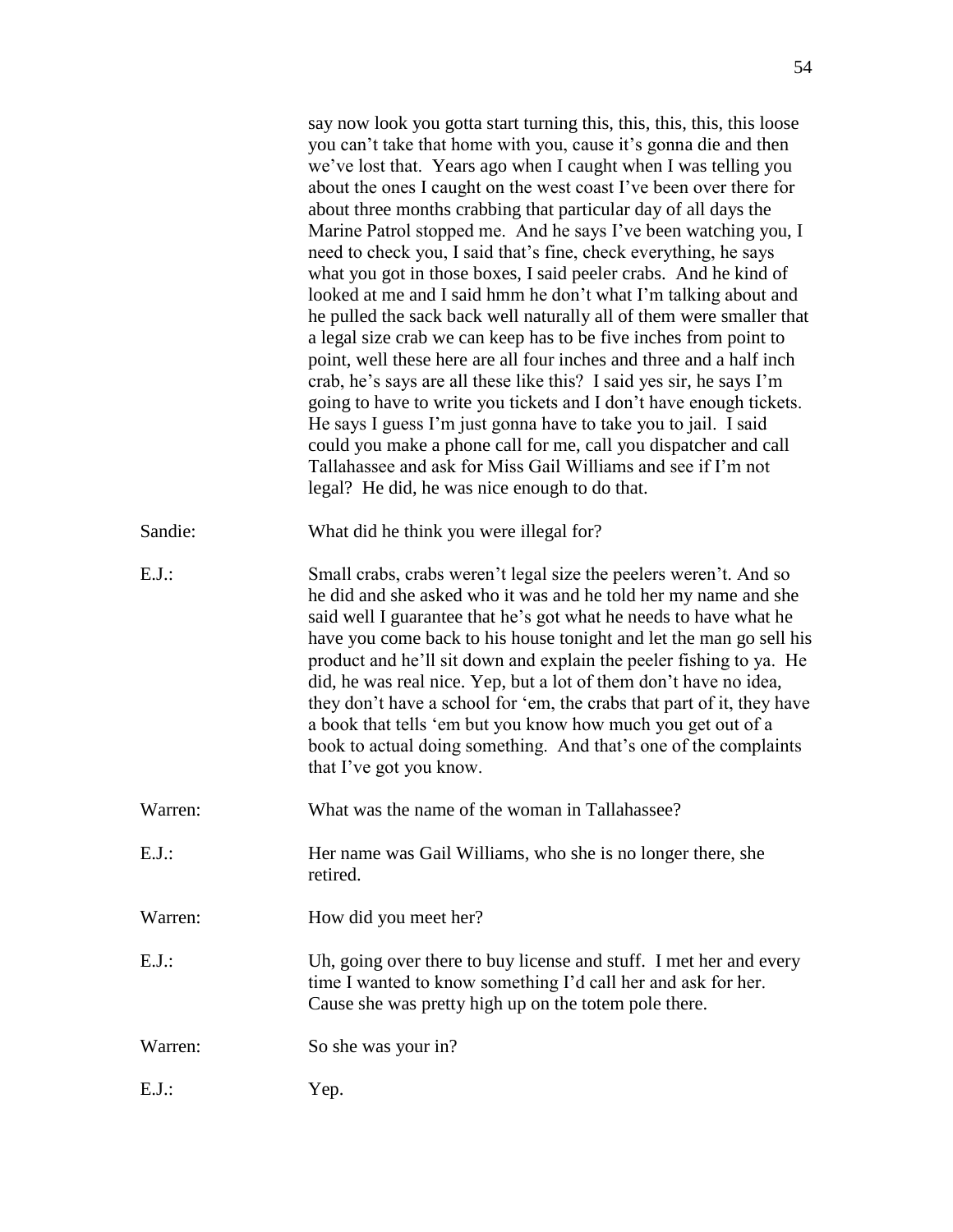| Warren:   | Well that's good.                                                                                                                                                                                                                                                                                                                                                                                                                                                                                                                                                                                                                                                                                                                                                                                                                                                                                                                                                                                                                                                                                                                                                                                                                                                                                        |
|-----------|----------------------------------------------------------------------------------------------------------------------------------------------------------------------------------------------------------------------------------------------------------------------------------------------------------------------------------------------------------------------------------------------------------------------------------------------------------------------------------------------------------------------------------------------------------------------------------------------------------------------------------------------------------------------------------------------------------------------------------------------------------------------------------------------------------------------------------------------------------------------------------------------------------------------------------------------------------------------------------------------------------------------------------------------------------------------------------------------------------------------------------------------------------------------------------------------------------------------------------------------------------------------------------------------------------|
| $E.J.$ :  | In fact, I seen him one time after that and he come by the house<br>over there every once in a while I seen him out on the water one<br>day, I say you wanna check me? No you still know that lady and<br>she's still in office. Burt she was up on all the laws, she was really<br>up on that stuff.                                                                                                                                                                                                                                                                                                                                                                                                                                                                                                                                                                                                                                                                                                                                                                                                                                                                                                                                                                                                    |
| Warren:   | It seems like you guys really try to follow all the rules, you don't<br>want to go out there and do anything against the law.                                                                                                                                                                                                                                                                                                                                                                                                                                                                                                                                                                                                                                                                                                                                                                                                                                                                                                                                                                                                                                                                                                                                                                            |
| E.J.      | I mean it's just like the other day one of them stopped a friend of<br>mine and we have our buoy up on our bow, a circle and whatever<br>color we got we got it painted, so when the airplanes flies over he<br>can see that. If you're not gonna have that then you're not<br>supposed to be out there. Well say this fellas color was white and<br>red, or you got part of it red and part of it white, and this particular<br>Marine Patrol said well you've got to have a line through there to<br>distinguish it. He said why we never have had to before. There's<br>nothing in the books for it yet. He gave him a ticket. He had to go<br>to court, take a day off work, the judge didn't even know what they<br>were talking about, he says you want to plead guilty or not guilty?<br>I'm gonna plead not guilty. He say well you're gonna have to<br>come back and I'm gonna have to find out. Well now he looses<br>another day's work. We don't know what the outcome is and<br>another Marine Patrol stopped at the landing of the morning he<br>knew and we was just talking and I asked him about that line he<br>says I've never heard of such a thing. So there you go. Nobody's<br>up on what they, you know they should be up on. But they'll get it<br>straightened out. Hopefully. |
| Williams: | Are there any fish populations that have just disappeared pretty<br>much since the (unintelligible) started pushing to even things up?                                                                                                                                                                                                                                                                                                                                                                                                                                                                                                                                                                                                                                                                                                                                                                                                                                                                                                                                                                                                                                                                                                                                                                   |
| $E.J.$ :  | You mean actual fish itself?                                                                                                                                                                                                                                                                                                                                                                                                                                                                                                                                                                                                                                                                                                                                                                                                                                                                                                                                                                                                                                                                                                                                                                                                                                                                             |
| Warren:   | Yeah, not like the red snapper that is currently abundant but not<br>we've got these strict laws about not to fish them anymore. Have<br>you seen like it there are definitely fish that are not there when you<br>started fishing?                                                                                                                                                                                                                                                                                                                                                                                                                                                                                                                                                                                                                                                                                                                                                                                                                                                                                                                                                                                                                                                                      |
| E.J.      | Nope, not the good edible fish, no. There have been some smaller<br>type fish that have disappeared, they don't care about looking into<br>that. Well it's just like when you talk about things like that, years<br>ago, a friend of mine another crabber he lives in Deland and when<br>he was growing up all the St. Johns River, south of Deland, he                                                                                                                                                                                                                                                                                                                                                                                                                                                                                                                                                                                                                                                                                                                                                                                                                                                                                                                                                  |